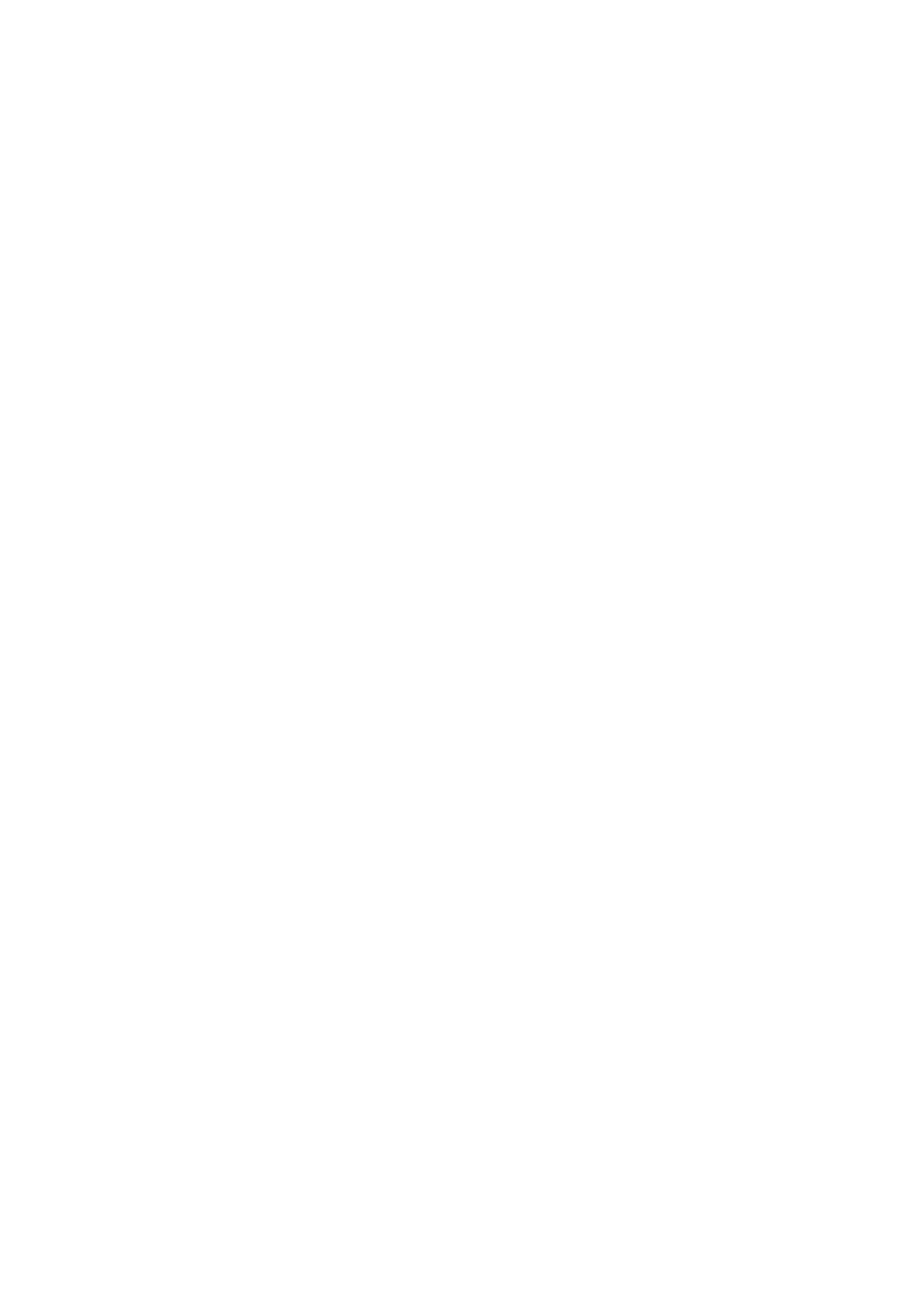#### Western Australia

# **Road Traffic (Authorisation to Drive) Regulations 2008**

## **Contents**

# **Part 1 — Preliminary**

| 1.  | Citation                                          | 1  |
|-----|---------------------------------------------------|----|
| 2.  | Commencement                                      | 1  |
| 3.  | Terms used                                        | 1  |
| 4.  | Novice driver (type 1A), meaning of               | 4  |
| 5.  | Classes of motor vehicles defined (Sch. 1)        | 5  |
| 6A. | Learner approved motor cycles                     | 5  |
| 6.  | Offences prescribed (Act s. 102) for traffic      |    |
|     | infringement notices                              | 6  |
|     | Part 2 — Driver licensing                         |    |
|     | Division 1 — Drivers' licences generally          |    |
| 7.  | Driver's licence, grant etc. of                   | 7  |
| 8.  | Driver's licence, what it authorises (Sch. 2)     | 7  |
| 9.  | Driver's licence to be provisional in some cases  | 7  |
| 10. | Novice driver (type 1A), night-time driving       |    |
|     | restriction for                                   | 8  |
| 11. | Carrying passengers for reward not generally      |    |
|     | authorised                                        | 9  |
| 12. | Carrying passengers for reward, authorisation for | 10 |
| 13. | Trailer towing limits (Sch. 4)                    | 13 |
| 14. | Disqualifications etc. in another jurisdiction,   |    |
|     | recognition and effect of                         | 13 |
|     | Division $2$ - Eligibility to hold a driver's     |    |
|     | licence                                           |    |
| 15. | Minimum age for driver's licence                  | 13 |
|     |                                                   |    |
|     |                                                   |    |

Ceased on 27 Apr 2015 Version 02-d0-01 page i Extract from www.slp.wa.gov.au, see that website for further information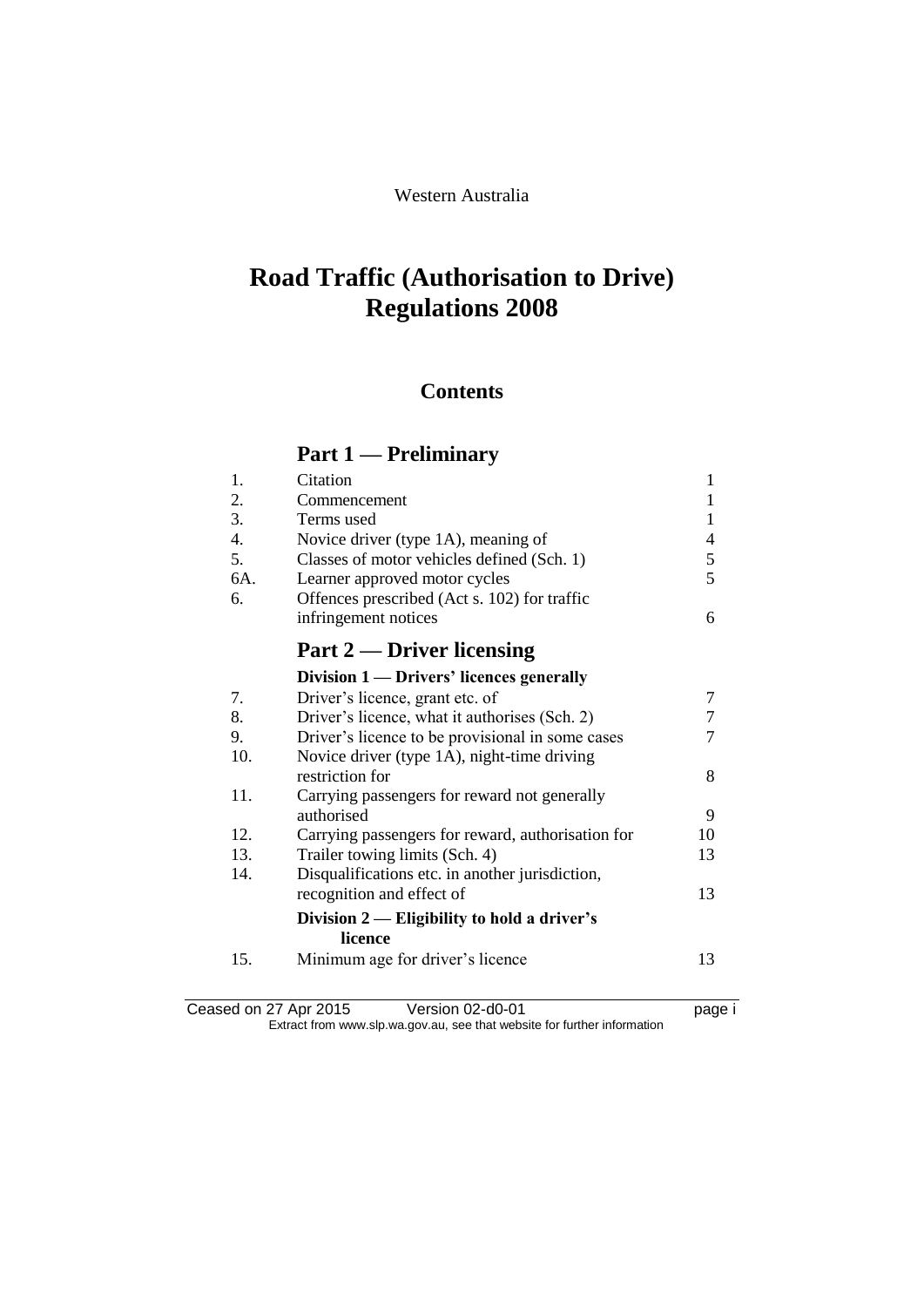| 16. | Ability to safely drive, demonstrating                              | 14       |
|-----|---------------------------------------------------------------------|----------|
| 17. | Ability to control motor vehicle, how can be                        |          |
|     | shown (Sch. 5)                                                      | 16       |
| 18. | Ability to safely drive, acceptable evidence of                     | 17       |
| 19. | Drivers who are 80 or older, evidence as to ability                 |          |
|     | of to safely drive                                                  | 17       |
| 20. | Knowledge of traffic laws and safe driving                          |          |
|     | techniques, demonstrating                                           | 17       |
| 21. | Driver's licence required as prerequisite for other                 |          |
|     | driver's licence (Sch. 6)                                           | 18       |
| 22. | Waiving certain requirements in special cases                       | 18       |
|     | Division 3 — Applying for grant or variation of<br>driver's licence |          |
|     |                                                                     |          |
| 23. | Driver's licence, applying for                                      | 19       |
| 24. | Grant of licence                                                    | 20       |
| 25. | Some grounds for refusing to grant driver's licence                 | 20       |
| 26. | Applicant with cancelled licence, requirement for                   | 21       |
| 27. | Driving tests, time of etc.                                         | 21       |
| 28. | Varying driver's licence<br>Surrender of driver's licence           | 22<br>23 |
| 29. |                                                                     |          |
|     | Division 4 — Driver's licence documents                             |          |
| 30. | Driver's licence, issue and form of                                 | 24       |
| 31. | Lost etc. driver's licence, replacing                               | 24       |
| 32. | Driver's licence to be returned to Director General                 |          |
|     | in some cases                                                       | 25       |
|     | Division 5 — Other provisions about drivers'                        |          |
|     | licences                                                            |          |
| 33. | Conditions on licences, imposing etc.                               | 26       |
| 34. | Procedures for imposing etc. conditions                             | 26       |
| 35. | Breach of condition, consequence of (Sch. 7)                        | 27       |
| 36. | P plates, form and display of                                       | 28       |
| 37. | Duration of driver's licence                                        | 29       |
| 38. | Grant of driver's licence by way of renewal                         | 30       |
| 39. | Renewal application made after driver's licence                     |          |
|     | expires                                                             | 30<br>31 |
| 40. | Change of licence holder's address                                  |          |
| 41. | Suspending or cancelling driver's licence, Director                 |          |
|     | General's powers for                                                | 32       |

page ii Version 02-d0-01 Ceased on 27 Apr 2015 Extract from www.slp.wa.gov.au, see that website for further information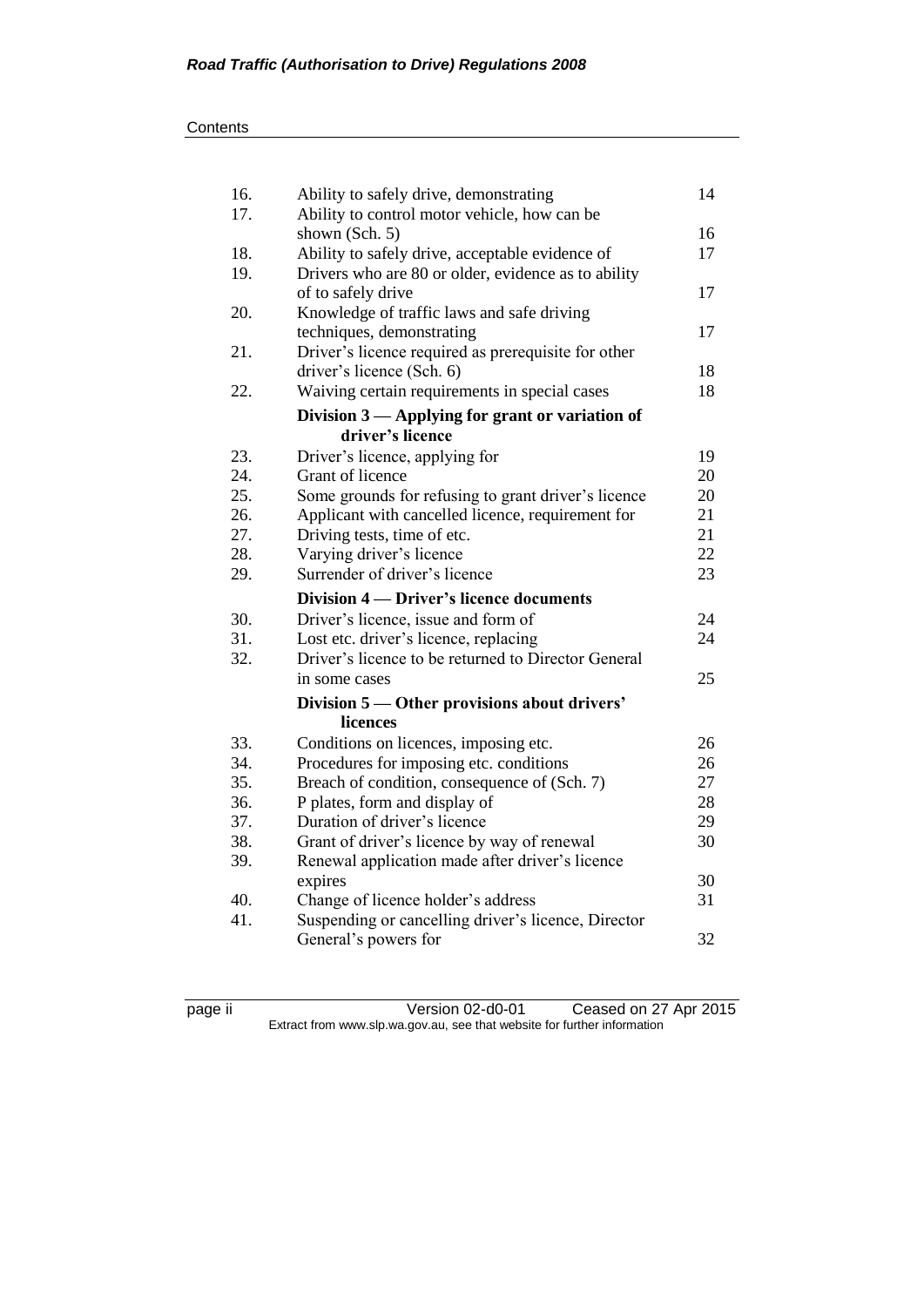| 42. | Decisions by Director General, form of,                                    |    |
|-----|----------------------------------------------------------------------------|----|
|     | reconsidering and SAT review of                                            | 33 |
|     | <b>Part 3 — Learner drivers</b>                                            |    |
| 44. | Learner's permit, what it authorises                                       | 35 |
| 45. | Driving instruction, who may give                                          | 35 |
| 46. | Minimum age for learner's permit                                           | 36 |
| 47. | Knowledge of traffic laws and safe driving                                 |    |
|     | techniques, requirements as to                                             | 36 |
| 48. | Driver's licence required as prerequisite for                              |    |
|     | learner's permit (Sch. 8)                                                  | 37 |
| 49. | Conditions on learner's permit                                             | 38 |
| 50. | Breach of condition, consequence of                                        | 38 |
| 51. | L plates, form and display of                                              | 38 |
| 52. | Learner's permit, applying for                                             | 39 |
| 53. | Learner's permit document, issue and form of                               | 40 |
| 54. | Lost etc. learner's permit, replacing                                      | 40 |
| 55. | Suspending or cancelling learner's permit, Director                        |    |
|     | General's powers for                                                       | 40 |
|     |                                                                            |    |
|     | Part 4 — Other matters about driver                                        |    |
|     | <b>authorisations</b>                                                      |    |
| 56. |                                                                            |    |
|     | Certain motor vehicles may be driven without<br>licence                    | 41 |
| 57. |                                                                            |    |
|     | Australian driver licence may authorise learning to<br>drive               | 42 |
| 58. |                                                                            |    |
|     | Director General may permit certain driving<br>without licence             | 42 |
| 59. |                                                                            |    |
|     | Foreign driving authorisation may not prevent<br>grant of driver's licence | 43 |
| 60. | Other Australian jurisdiction's driving                                    |    |
|     |                                                                            | 43 |
| 61. | authorisations, recognising<br>Foreign driving authorisation, recognising  | 43 |
| 62. | Recognition under r. 60 or 61, effect of                                   | 44 |
| 63. | Excluding person from being authorised by r. 62                            | 45 |
| 64. | Other jurisdiction's driving authorisation document                        |    |
|     | to be carried                                                              | 46 |
| 65. | Duty to reveal things that might impair ability to                         |    |

#### Ceased on 27 Apr 2015 Version 02-d0-01 page iii Extract from www.slp.wa.gov.au, see that website for further information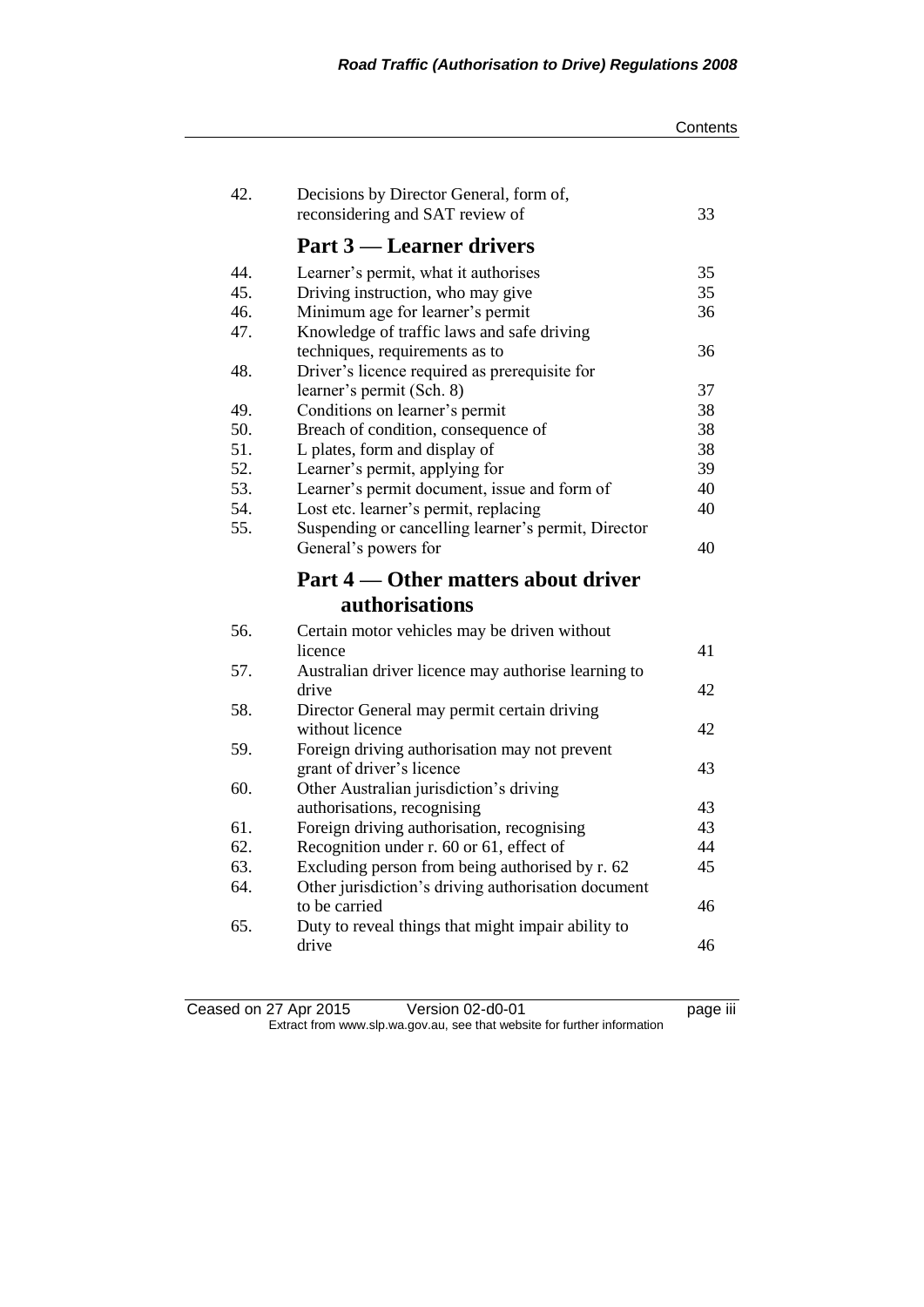**Contents** 

|                | Part 5 – Repeal and transitional                                                                                             |                |
|----------------|------------------------------------------------------------------------------------------------------------------------------|----------------|
|                | provisions                                                                                                                   |                |
| 67.            | Transitional provisions relating to Road Traffic<br>Amendment Act 2006                                                       | 48             |
| 68.            | Transitional provision relating to Road Traffic<br>(Authorisation to Drive) Amendment Regulations<br>(No. 3) 2012            | 49             |
|                | Schedule 1 — Classes of motor<br>vehicles                                                                                    |                |
|                | Schedule 2 – Classes of<br>authorisation to drive                                                                            |                |
|                | Schedule 3 — Vehicle running costs                                                                                           |                |
|                | Schedule 4 — Trailer towing limits                                                                                           |                |
| 1.<br>2.<br>3. | Motor vehicle of class C or LR, limits for<br>Motor vehicle of class MR, limits for<br>Motor vehicle of class HR, limits for | 53<br>53<br>53 |
| 4.             | Motor vehicle of class HC, limits for                                                                                        | 53             |
|                | Schedule 5 – Motor vehicles that<br>may be used to show relevant<br>ability to control                                       |                |
|                | Schedule 6 — Licence prerequisites<br>for drivers' licences                                                                  |                |
|                | <b>Schedule 7 — Notations to indicate</b><br>certain conditions apply                                                        |                |
|                | Schedule 8 — Licence prerequisites<br>for learners' permits                                                                  |                |
|                | <b>Notes</b>                                                                                                                 |                |
|                | Compilation table                                                                                                            | 59             |

page iv Version 02-d0-01 Ceased on 27 Apr 2015 Extract from www.slp.wa.gov.au, see that website for further information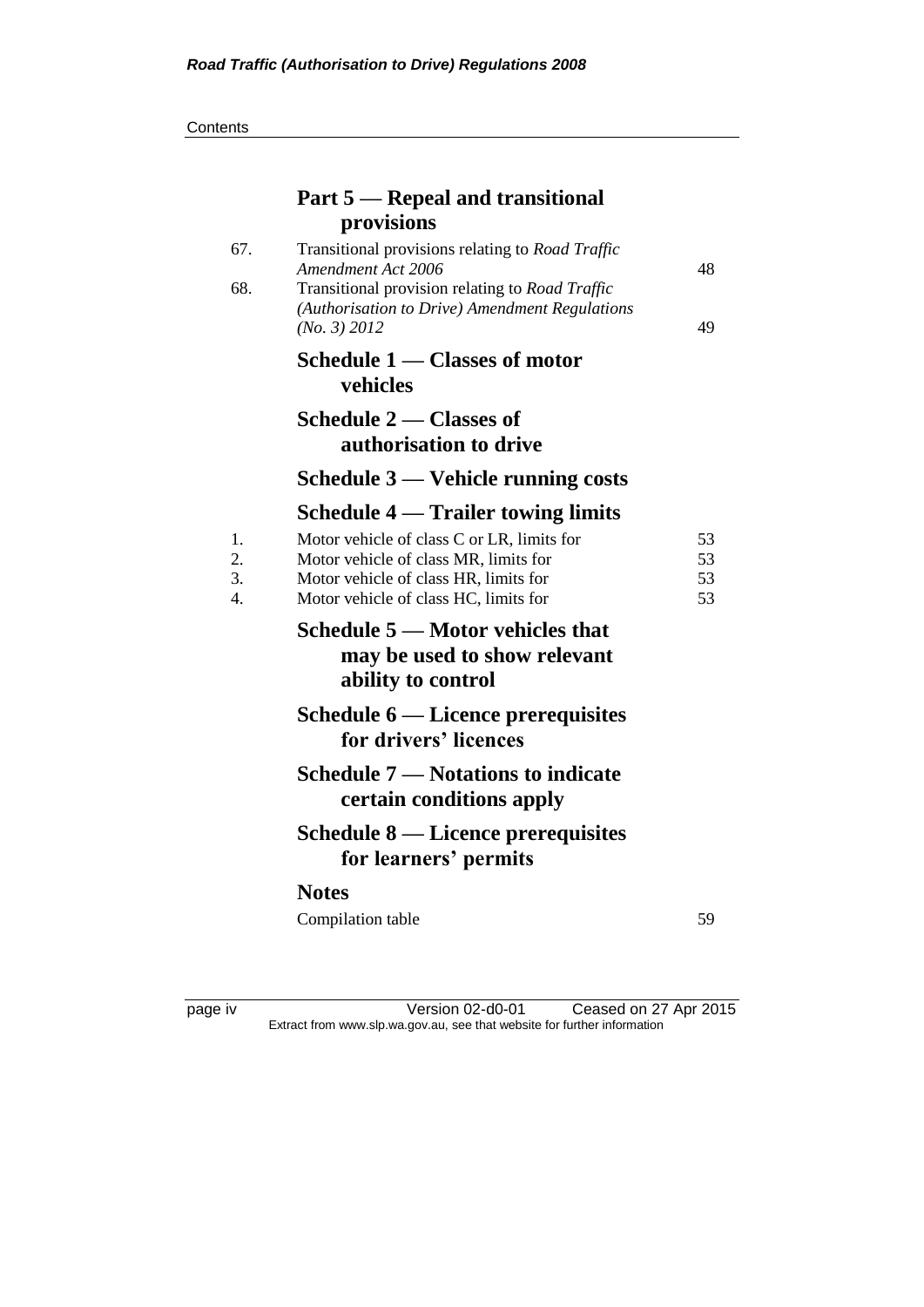**Contents** 

**Defined terms**

Ceased on 27 Apr 2015 Version 02-d0-01 page v Extract from www.slp.wa.gov.au, see that website for further information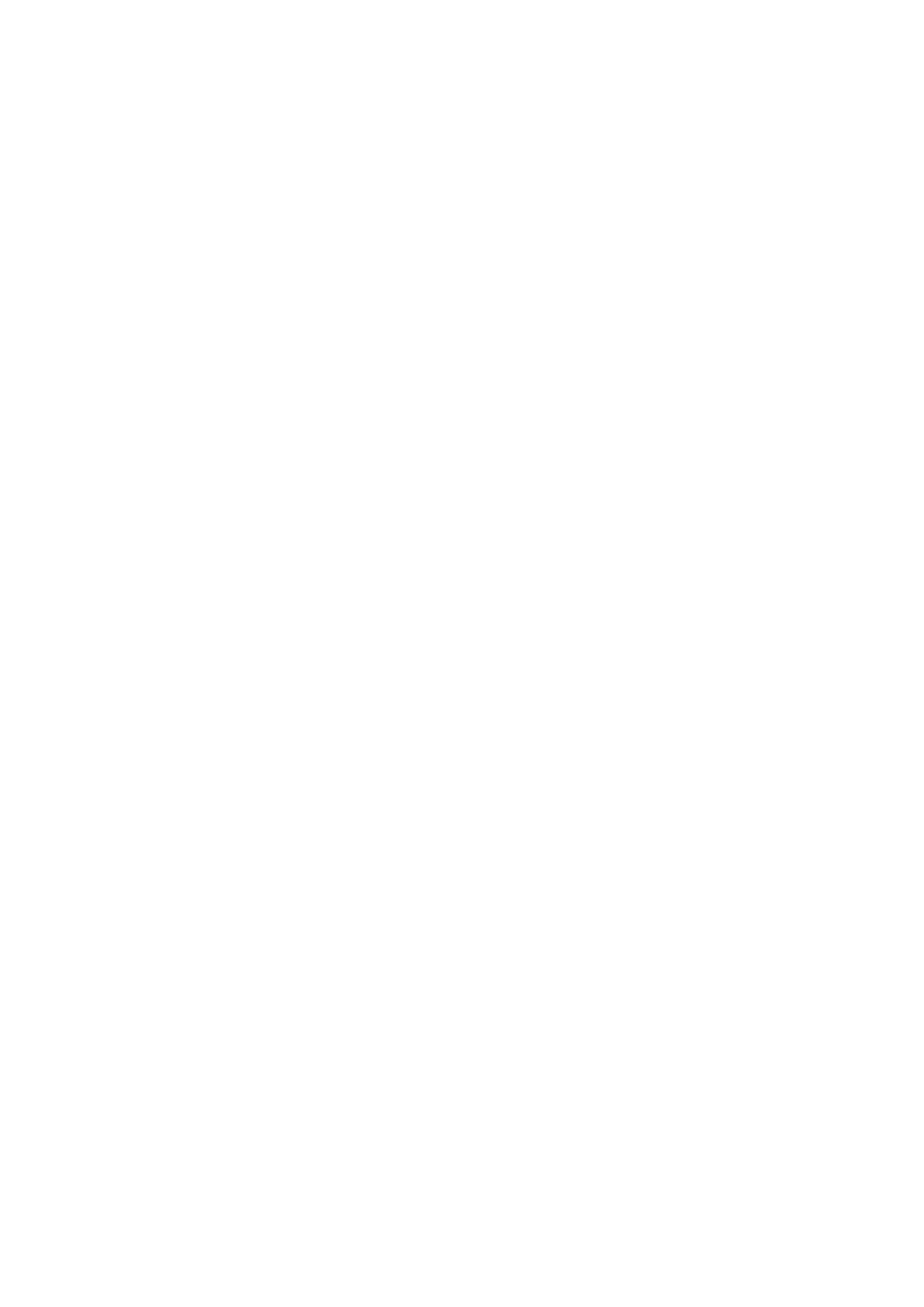Western Australia

Road Traffic Act 1974

# **Road Traffic (Authorisation to Drive) Regulations 2008**

## **Part 1 — Preliminary**

### **1. Citation**

These regulations are the *Road Traffic (Authorisation to Drive) Regulations 2008* <sup>1</sup> .

### **2. Commencement**

These regulations come into operation as follows:

- (a) regulations 1 and  $2$  on the day on which these regulations are published in the *Gazette*;
- (b) the rest of the regulations on the day on which the *Road Traffic Amendment Act 2006* section 6 comes into  $operation^2$ .

### **3. Terms used**

In these regulations, unless the contrary intention appears —

*another jurisdiction's driving authorisation* has the meaning given in regulation 60(1);

*axle* means the axis of rotation of any of the wheels on which a vehicle is or may be driven, regardless of whether the wheel is power driven or freely rotating and regardless of the number of wheels rotating on that axis and, if 2 or more wheels have

Ceased on 27 Apr 2015 Version 02-d0-01 Page 1 Extract from www.slp.wa.gov.au, see that website for further information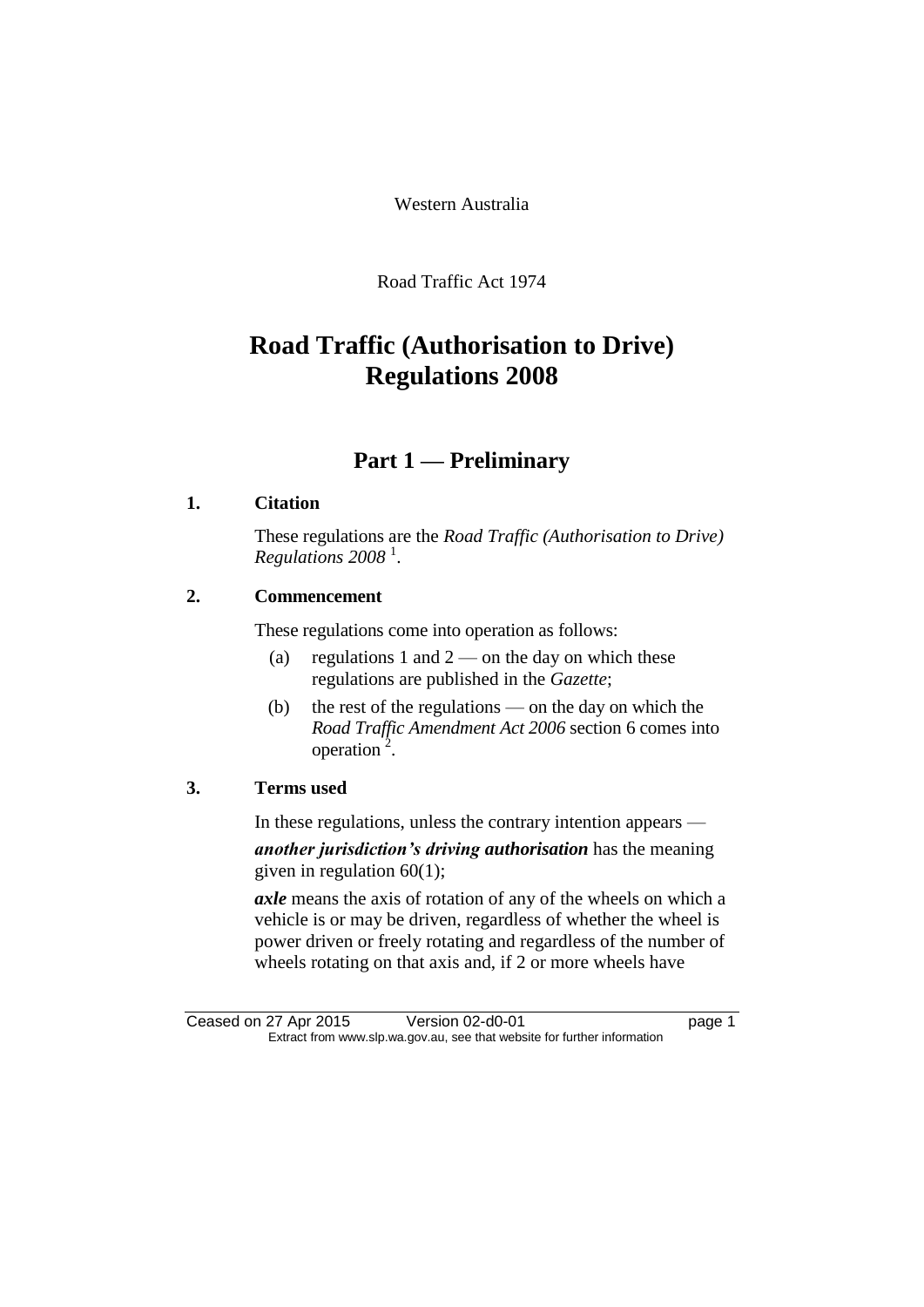substantially the same axis of rotation or intersecting axes of rotation when the vehicle is being driven in a straight line, those wheels are to be regarded as being on the same axle;

*Department* means the department of the Public Service principally assisting in the administration of the licensing provisions of the Act;

*disqualified* from holding or obtaining a driver's licence does not include being prevented under section 42D of the Act from being granted a driver's licence and in the context of a licence or authorisation to drive granted under the law of another jurisdiction or another country, the term does not include being prevented under a provision substantially similar to section 42D of the Act from being granted a licence or authorisation to drive under that law;

*electric personal transporter* has the meaning given in the *Road Traffic Code 2000* regulation 3(1);

*electric personal transporter use area* has the meaning given in the *Road Traffic Code 2000* regulation 3(1);

*foreign driving authorisation* has the meaning given in regulation 61(1);

*grant by way of renewal*, referring to the grant of a driver's licence, has the meaning given in regulation 38(4);

*GVM* (which stands for "gross vehicle mass") means the maximum loaded mass of a vehicle —

- (a) as specified by the manufacturer; or
- (b) as specified by the relevant authority if
	- (i) the manufacturer has not specified a maximum loaded mass; or
	- (ii) the manufacturer cannot be identified; or
	- (iii) the vehicle has been modified to the extent that the manufacturer's specification is no longer appropriate;

page 2 Version 02-d0-01 Ceased on 27 Apr 2015 Extract from www.slp.wa.gov.au, see that website for further information

**r. 3**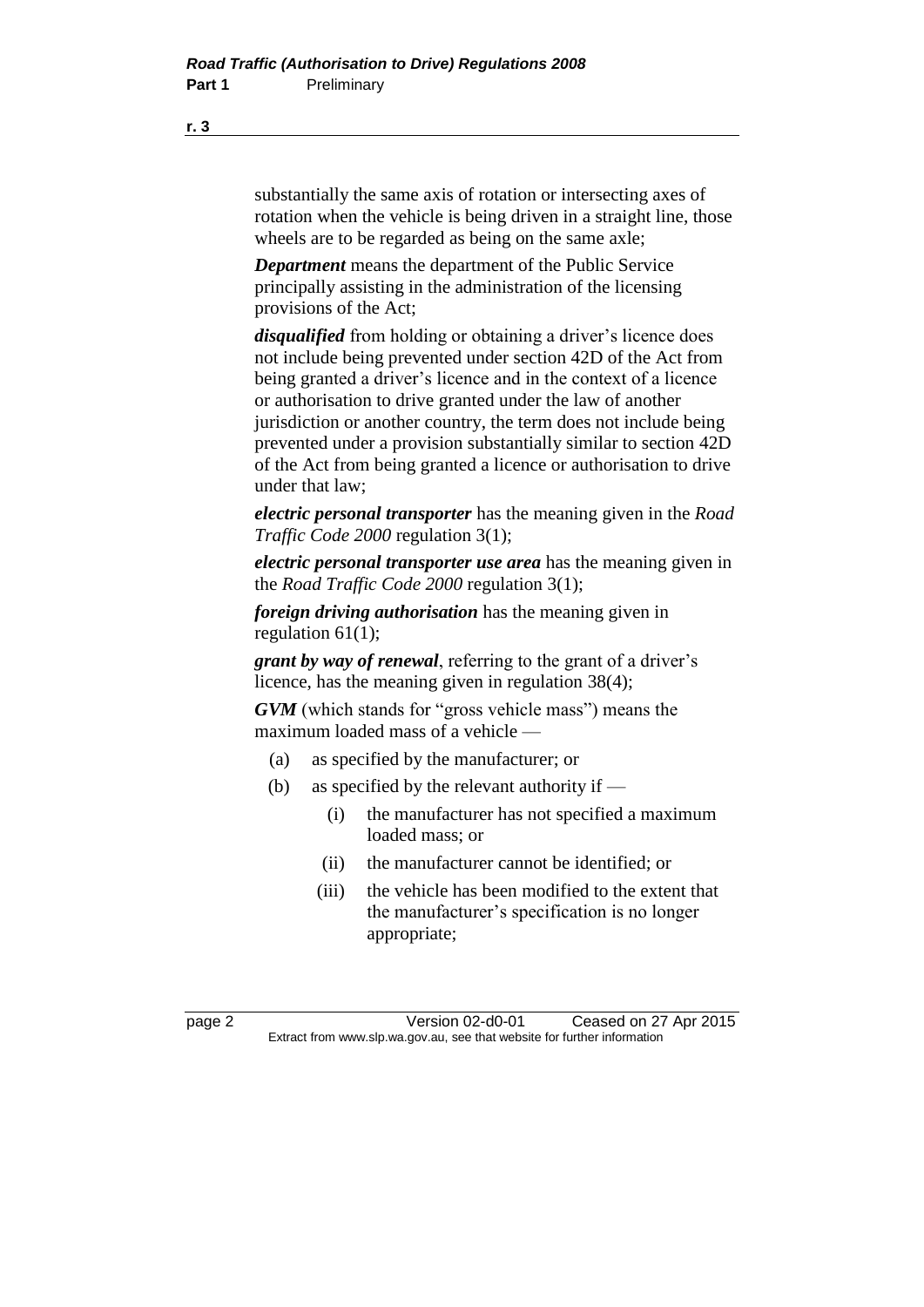*learner approved motor cycle* means a motor cycle in relation to which an approval by the Director General under regulation  $6A(1)$  is in force;

*moped* means a motor cycle that —

- (a) is designed so as not to be capable of a speed exceeding 50 km/h; and
- $(b)$  either
	- (i) has an engine capacity not exceeding 50 cc; or
	- (ii) is not powered by a piston engine,

whether or not it is also capable of being propelled by pedalling, but does not include a power assisted pedal cycle;

#### *motor carrier* means —

- (a) a motor vehicle that
	- (i) is designed to travel on 3 wheels; and
	- (ii) has an unladen mass not exceeding 1 016 kg; and
	- (iii) is designed with a significant portion of its steering mechanism and other controls similar to those of a motor cycle;

or

(b) a motorised wheelchair, except one that is designed so as not to be capable of a speed exceeding 10 km/h;

*motor cycle* means a motor vehicle that is not equipped with a permanent cab and cab roof and that —

- (a) is designed to travel on 2 wheels or, with a sidecar attached, 3 wheels; or
- (b) has 3 wheels arranged so that the axis of rotation of 2 wheels lies on the same straight line and each of those 2 wheels is equidistant from the third,

except that it does not include a motorised wheelchair and does not include a motor vehicle built or modified to be used primarily to carry goods or materials used in any trade, business or industry;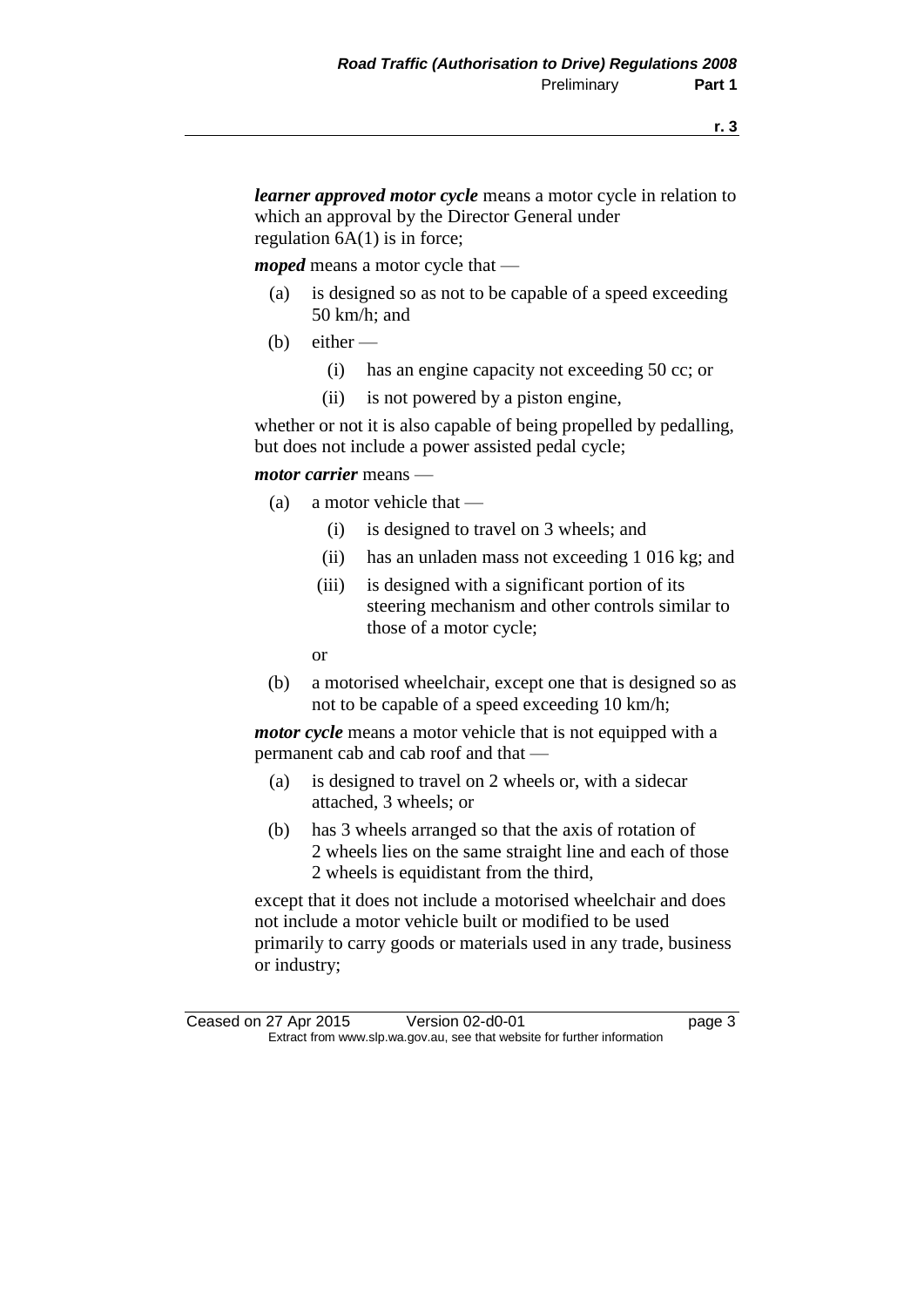#### **r. 4**

*motorised wheelchair* has the meaning given in the *Road Traffic (Licensing) Regulations 1975* regulation 3(1);

*novice driver* has the meaning given in section 104(2) of the Act;

*novice driver (type 1A)* has the meaning given in regulation 4(3);

*prime mover* means a motor vehicle having at least 2 axles and a GVM exceeding 8 t, that is built to tow a semi-trailer;

*relevant authority*, in relation to a vehicle, means —

- (a) unless the vehicle was last licensed or registered in Australia under the law of another jurisdiction, the Director General; and
- (b) if the vehicle was last licensed or registered in Australia under the law of another jurisdiction, the authority responsible under that law for licensing or registering vehicles for use on roads;

*semi-trailer* means a trailer (including a pole type trailer) that has —

- (a) one axle group or single axle to the rear; and
- (b) a means of attachment to a prime mover that results in some of the load being imposed on the prime mover;

*trailer* means a vehicle that is built to be towed, or is towed, by a motor vehicle, whether by attachment to the motor vehicle directly or to another trailer towed by the motor vehicle, except that it does not include a motor vehicle that is being towed.

*[Regulation 3 amended in Gazette 27 Jun 2008 p. 3122; 30 Nov 2012 p. 5806; 12 Apr 2013 p. 1541.]*

#### **4. Novice driver (type 1A), meaning of**

 $(1)$  In this regulation —

*relevant driving authorisation* means —

(a) an Australian driver licence; or

page 4 Version 02-d0-01 Ceased on 27 Apr 2015 Extract from www.slp.wa.gov.au, see that website for further information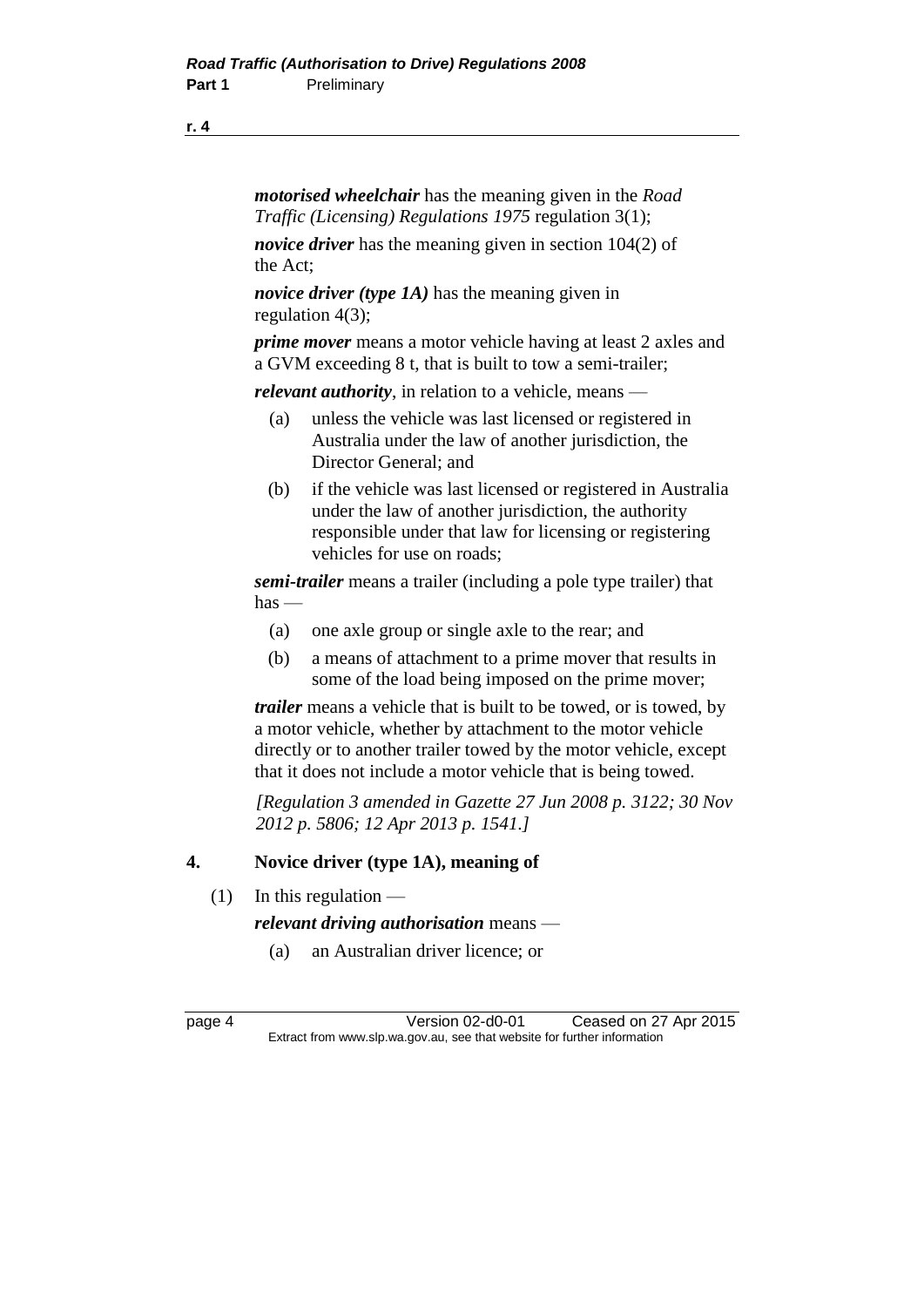- (b) a foreign driving authorisation authorising the person to drive a motor vehicle other than solely for the purpose of learning to drive it.
- *[(2) deleted]*
- (3) A person who is a novice driver is a novice driver (type 1A) unless the person has, for a period of at least 6 months or periods adding up to at least 6 months, held a relevant driving authorisation.
- (4) When deciding whether a person who is a novice driver is a novice driver (type 1A), a period for which the person held a relevant driving authorisation is to be regarded as not including any period for which the person, although holding a relevant driving authorisation, was excluded by law from driving under that authorisation.

*[Regulation 4 amended in Gazette 27 Jun 2008 p. 3122.]*

#### **5. Classes of motor vehicles defined (Sch. 1)**

- (1) Schedule 1 identifies the classes of motor vehicles to which these regulations refer.
- (2) When Schedule 1 column 2 describes a motor vehicle, it means a motor vehicle of the kind described, whether or not it is attached to a trailer that the motor vehicle may be used to tow according to Schedule 4.

#### **6A. Learner approved motor cycles**

- (1) The Director General may approve a motor cycle as a learner approved motor cycle if the motor cycle —
	- (a) is not a moped; and
	- (b) has a power-to-weight ratio that does not exceed 150 kW/t; and
	- (c) has an engine capacity that does not exceed 660 cc; and
	- (d) is, in the opinion of the Director General, suitable to be driven by a person who holds a driver's licence that

Ceased on 27 Apr 2015 Version 02-d0-01 page 5 Extract from www.slp.wa.gov.au, see that website for further information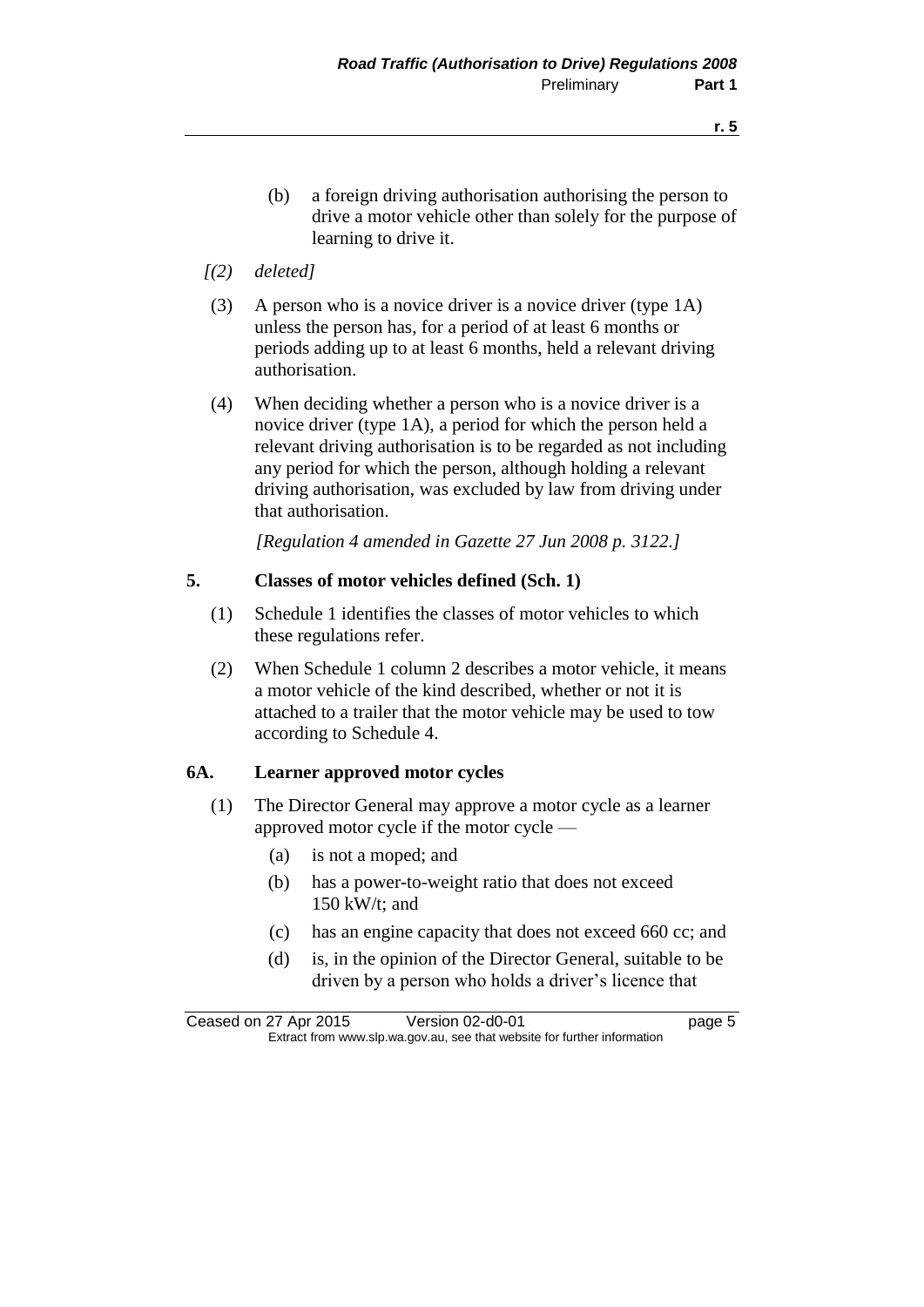#### **r. 6**

authorises the person to drive a motor vehicle of class R and is endorsed with condition E.

- (2) The Director General may revoke or amend the approval of a motor cycle under subregulation (1).
- (3) The Director General must ensure that a list of each motor cycle in relation to which an approval under subregulation (1) is in force is published on a website maintained by the Department.

*[Regulation 6A inserted in Gazette 30 Nov 2012 p. 5806-7.]*

#### **6. Offences prescribed (Act s. 102) for traffic infringement notices**

An offence under these regulations for which these regulations specify a modified penalty is prescribed for the purposes of section 102 of the Act and the amount specified as the modified penalty is prescribed to be the penalty for the offence if dealt with under section 102.

page 6 Version 02-d0-01 Ceased on 27 Apr 2015 Extract from www.slp.wa.gov.au, see that website for further information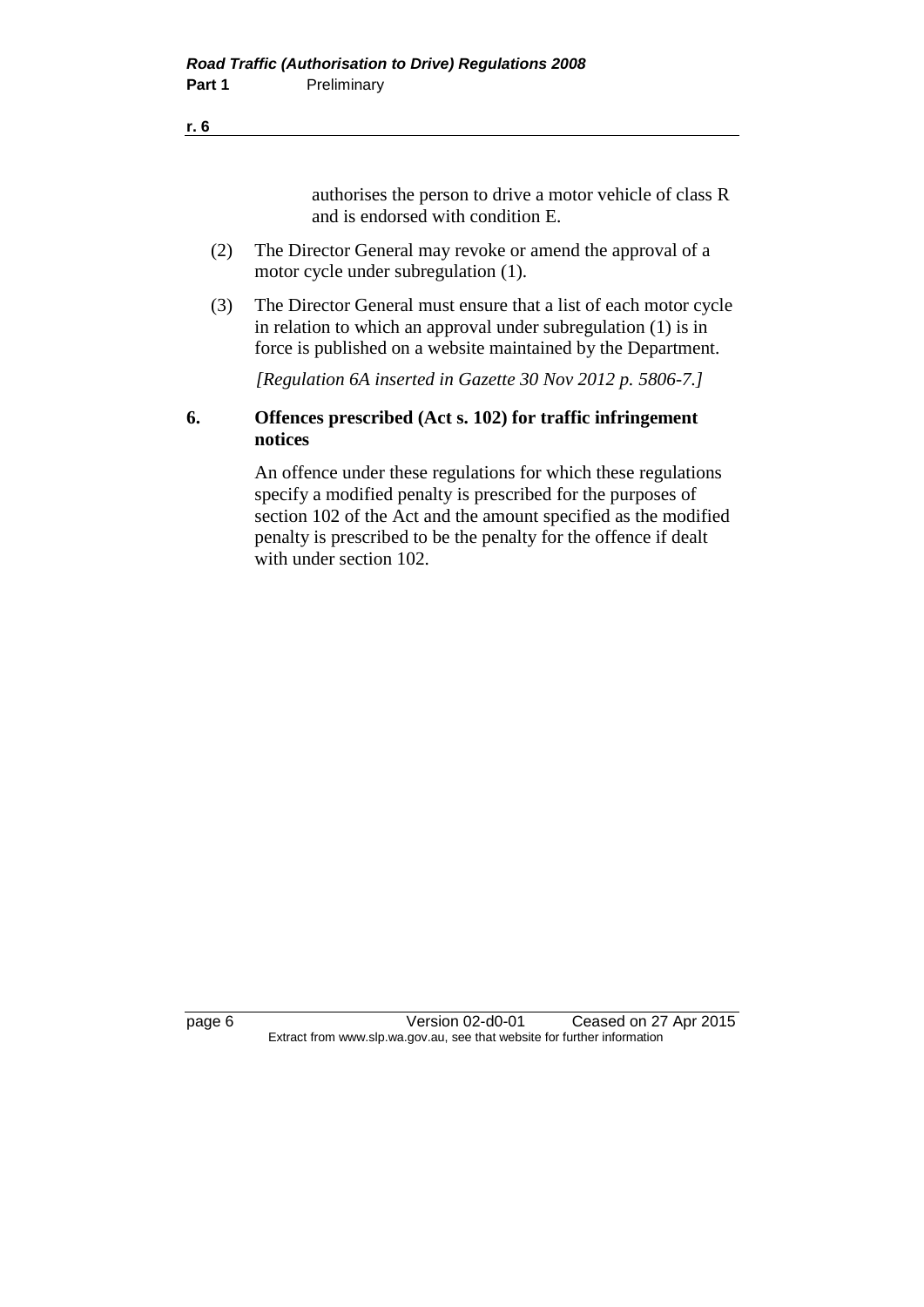## **Part 2 — Driver licensing**

#### **Division 1 — Drivers' licences generally**

#### **7. Driver's licence, grant etc. of**

- (1) The Director General may grant to a person a licence authorising the person to drive a motor vehicle on a road.
- (2) A driver's licence cannot be granted to a person other than an individual.
- (3) A driver's licence cannot be transferred to another person.

#### **8. Driver's licence, what it authorises (Sch. 2)**

- (1) The extent to which a driver's licence authorises the licence holder to drive on a road depends on the class or classes of authorisation given in the licence.
- (2) Schedule 2 column 1 designates each class of authorisation.
- (3) A driver's licence giving a particular class of authorisation authorises the holder to drive on a road —
	- (a) a motor vehicle the class of which has the same designation as the class of authorisation; or
	- (b) a motor vehicle of any other class shown in Schedule 2 column 2 for that class of authorisation.

### **9. Driver's licence to be provisional in some cases**

- (1) The Director General is required, when granting a driver's licence in the circumstances described in subregulation (2), to endorse it as a provisional licence.
- (2) The driver's licence granted to a person is to be a provisional licence if the person —
	- (a) is a novice driver; or
	- (b) has not reached 19 years of age.

Ceased on 27 Apr 2015 Version 02-d0-01 page 7 Extract from www.slp.wa.gov.au, see that website for further information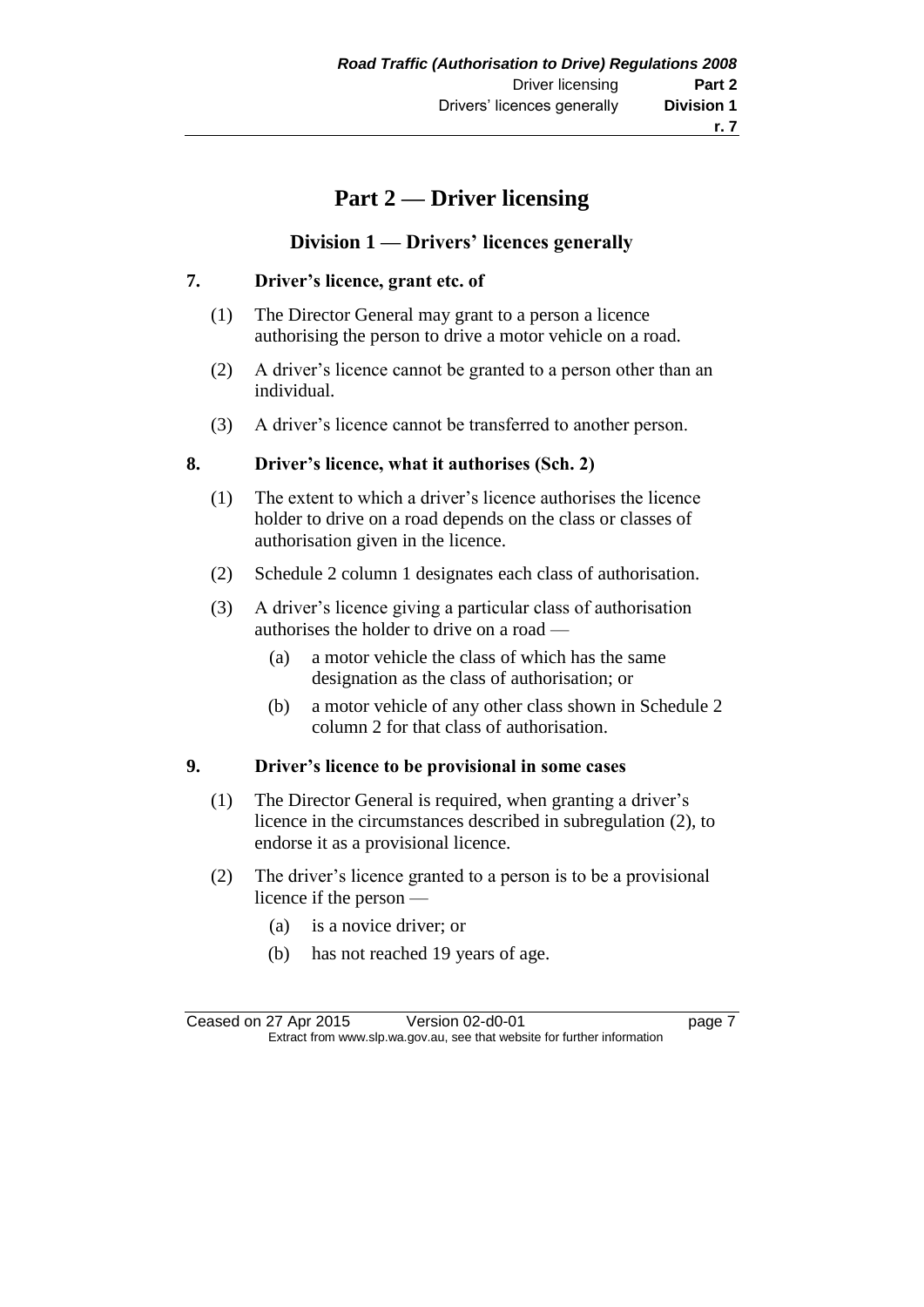- (3) The endorsement of a driver's licence as a provisional licence ceases to have effect when the holder of the licence —
	- (a) has ceased to be a novice driver; and
	- (b) has reached 19 years of age.

#### **10. Novice driver (type 1A), night-time driving restriction for**

 $(1)$  In this regulation —

*employment* includes both paid and unpaid employment;

*schooling* means a course of education or training for which the person is enrolled.

- (2) Except in the circumstances described in subregulation (3), a driver's licence held by a person who is a novice driver (type 1A) does not authorise the person to drive a motor vehicle during the period between midnight and the following 5 a.m. unless —
	- (a) the driving is  $-$ 
		- (i) in the course of employment; or
		- (ii) for the purpose of travelling to or from employment and by the shortest practicable route for achieving that purpose; or
		- (iii) for the purpose of travelling to or from schooling and by the shortest practicable route for achieving that purpose;
		- and
	- (b) in the case of travel from employment or schooling, the travel commences as soon as is practicable after the employment or schooling ceases.
- (3) Subregulation (2) does not apply if the holder of the driver's licence is driving in the course of instruction as authorised by regulation  $57(1)$  or  $(2)$ .

page 8 Version 02-d0-01 Ceased on 27 Apr 2015 Extract from www.slp.wa.gov.au, see that website for further information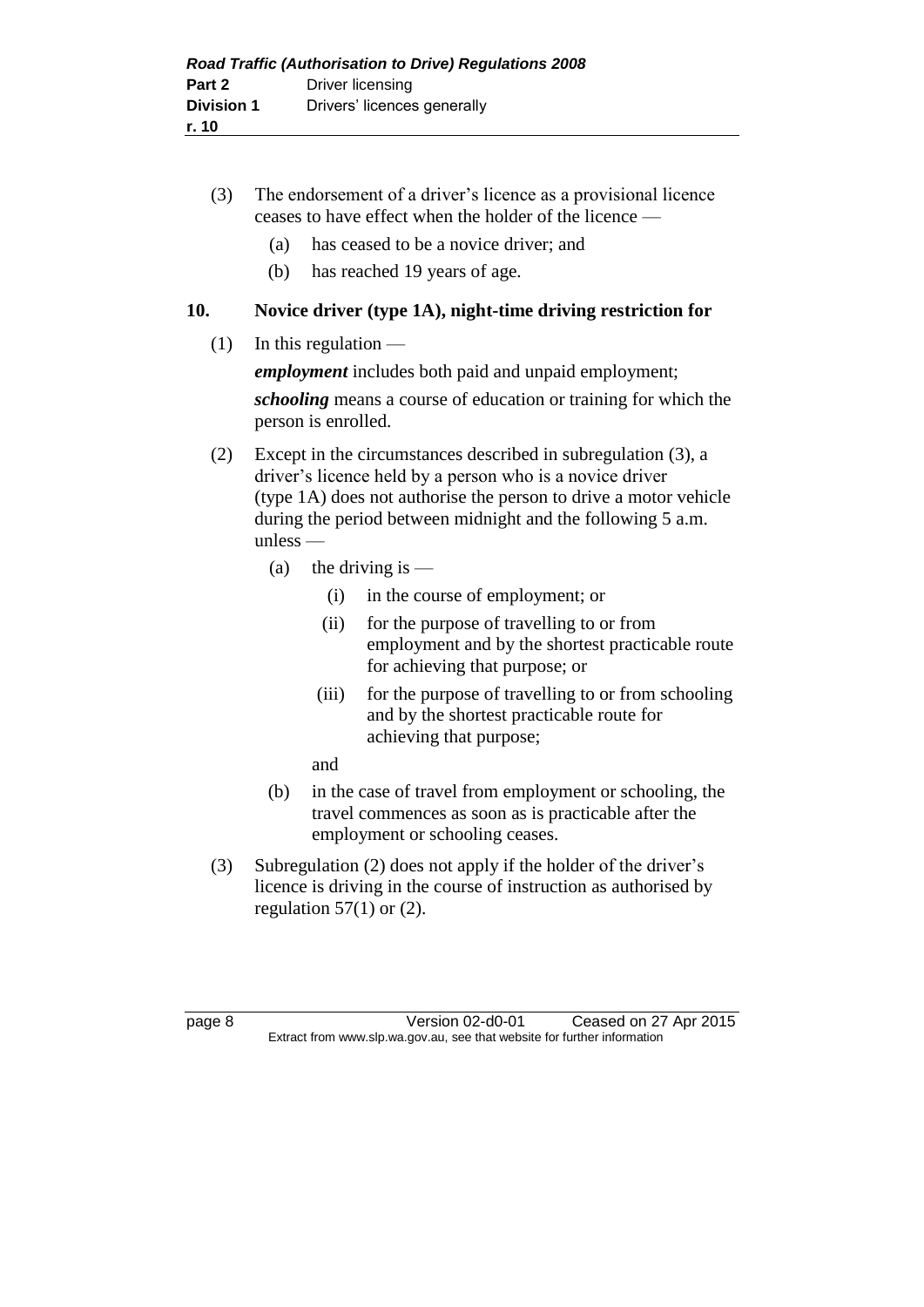#### **11. Carrying passengers for reward not generally authorised**

 $(1A)$  In this regulation —

*child care service* means —

- (a) any education and care service as defined in the *Education and Care Services National Law (Western Australia)* section 5(1); or
- (b) any child care service as defined in the *Child Care Services Act 2007* section 4;

*taxi* has the meaning given in regulation 12(3).

- (1) Unless endorsed as described in regulation 12 to give that authorisation, a driver's licence does not authorise the holder to drive a motor vehicle when it is being used for the purpose of carrying passengers for reward, either in a taxi or in any other circumstance.
- *[(2) deleted]*
- (3) Passengers are not carried for reward as referred to in subregulation  $(1)$  if —
	- (a) the amount received for carrying those passengers is not intended to exceed the running costs of the motor vehicle; or
	- (b) the person driving the vehicle is  $-$ 
		- (i) driving the vehicle in the course of his or her general employment; and
		- (ii) carrying passengers in that vehicle as an incidental part of his or her other employment duties.

and either the driver is a member of the Police Force appointed under the *Police Act 1892* Part I or the vehicle does not seat more than 12 persons (including the driver); or

Ceased on 27 Apr 2015 Version 02-d0-01 Page 9 Extract from www.slp.wa.gov.au, see that website for further information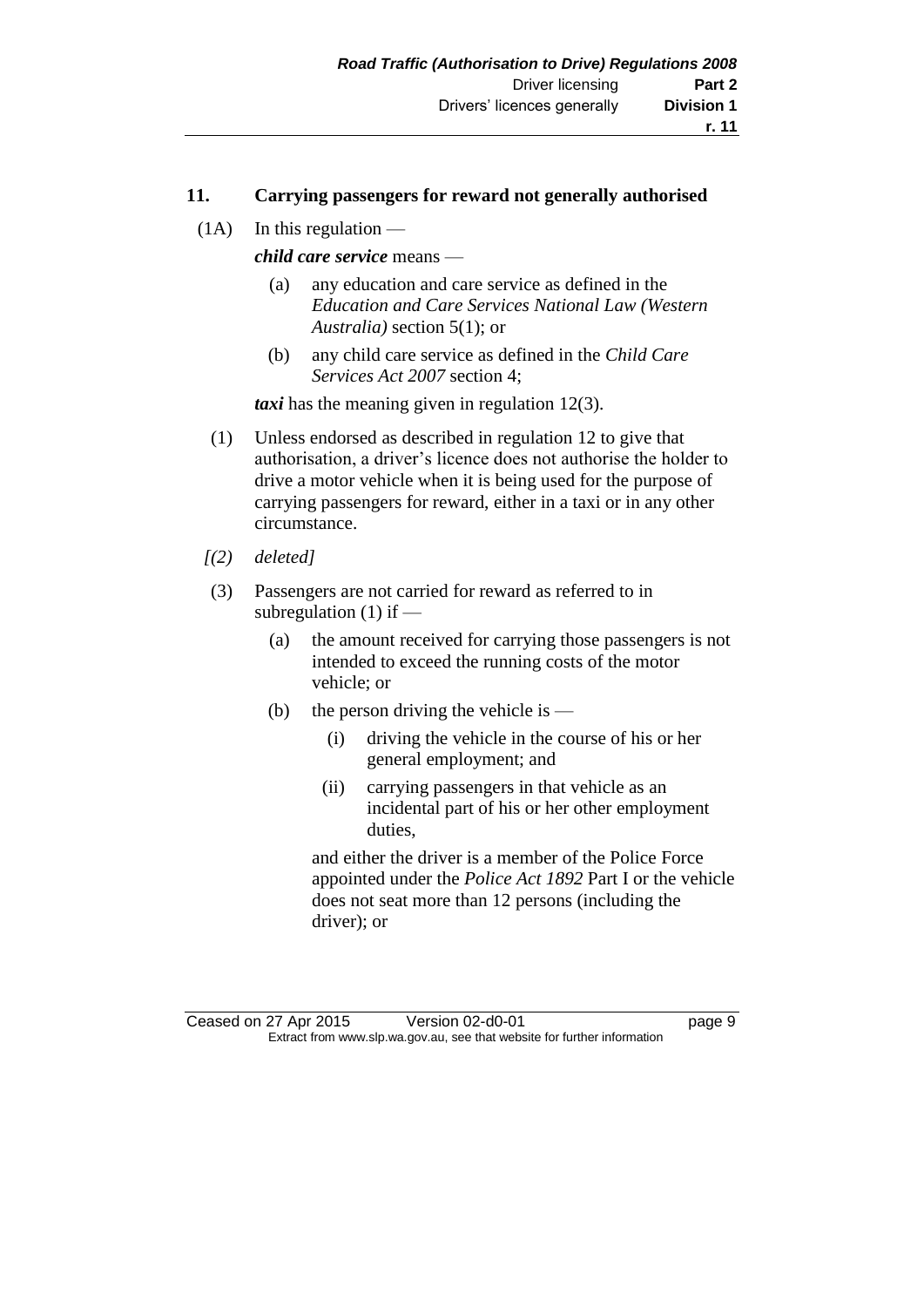- (c) the person driving the vehicle is doing so in the course  $of$  —
	- (i) providing or operating a child care service; or
	- (ii) being employed in the provision or operation of a child care service.
- *[(d) deleted]*
- (4) An amount referred to in subregulation  $(3)(a)$  is to be regarded as not intended to exceed the running costs of the motor vehicle if it does not exceed an amount calculated according to the relevant rate per kilometre fixed in Schedule 3.

*[Regulation 11 amended in Gazette 16 Dec 2014 p. 4765-6.]*

#### **12. Carrying passengers for reward, authorisation for**

- (1) The Director General may endorse a driver's licence to give the authorisation referred to in regulation 11(1).
- (2) The endorsement is to show that the driver's licence includes
	- (a) extension T, to indicate that the driving authorised by the licence includes that driving when it is for the purpose of carrying passengers for reward but, if the driving is at a time when the licence holder has not reached 21 years of age, only in a taxi; or
	- (b) extension F, to indicate that the driving authorised by the licence includes that driving when it is for the purpose of carrying passengers for reward except in a taxi.
- (3) In subregulation  $(2)$  —

*taxi* has the meaning given in the *Taxi Act 1994* section 3(1), whether or not that Act applies to its operation.

(4) A person may apply to the Director General for a driver's licence held by that person to be endorsed as including extension F or extension T.

page 10 Version 02-d0-01 Ceased on 27 Apr 2015 Extract from www.slp.wa.gov.au, see that website for further information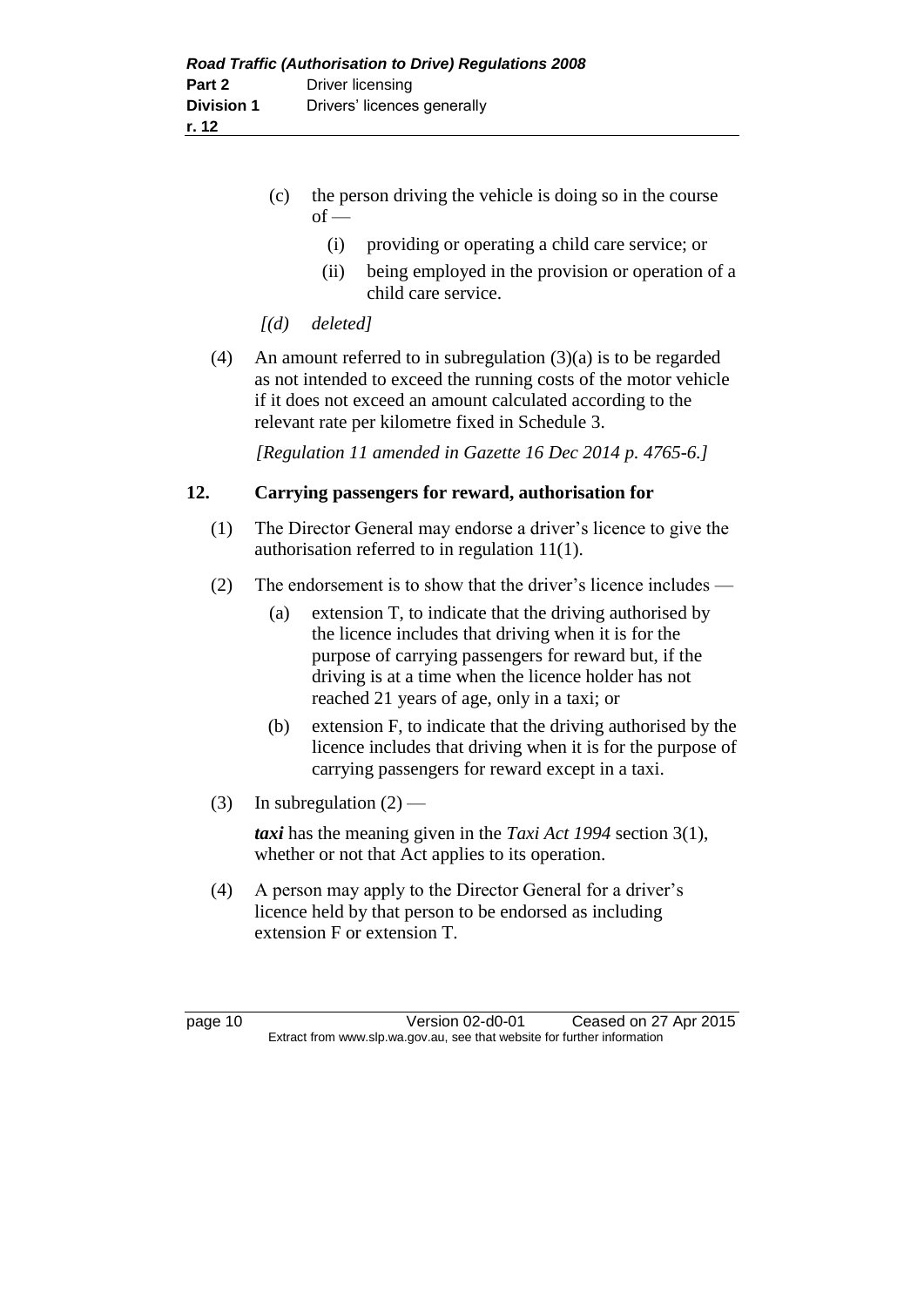- (5) The application has to be made in writing in a form approved by the Director General and it has to give details of the endorsement sought and be accompanied by a written report based on a medical examination to which the person submitted in accordance with subregulation (10)(a).
- (6) The Director General may make an extension F endorsement if the applicant pays the fee, if any, prescribed under the *Road Traffic (Charges and Fees) Regulations 2006* for making the endorsement and the Director General is satisfied that the applicant —
	- (a) has, for a period of at least 4 years or periods adding up to at least 4 years, held a relevant driving authorisation; and
	- (b) has reached 21 years of age; and
	- (c) is of good character; and
	- (d) is mentally and physically fit to drive a motor vehicle for the purposes of carrying passengers for reward.
- (7) The Director General may make an extension T endorsement if the applicant pays the fee, if any, prescribed under the *Road Traffic (Charges and Fees) Regulations 2006* for making the endorsement and the Director General is satisfied that the applicant —
	- (a) has, for a period of at least 3 years or periods adding up to at least 3 years, held a relevant driving authorisation; and
	- (b) has reached 20 years of age; and
	- (c) is of good character; and
	- (d) is mentally and physically fit to drive a motor vehicle for the purposes of carrying passengers for reward; and
	- (e) has successfully completed a training course or test approved by the Director General.
- (8) A period for which a person held a relevant driving authorisation is to be regarded as not including any period for

Ceased on 27 Apr 2015 Version 02-d0-01 page 11 Extract from www.slp.wa.gov.au, see that website for further information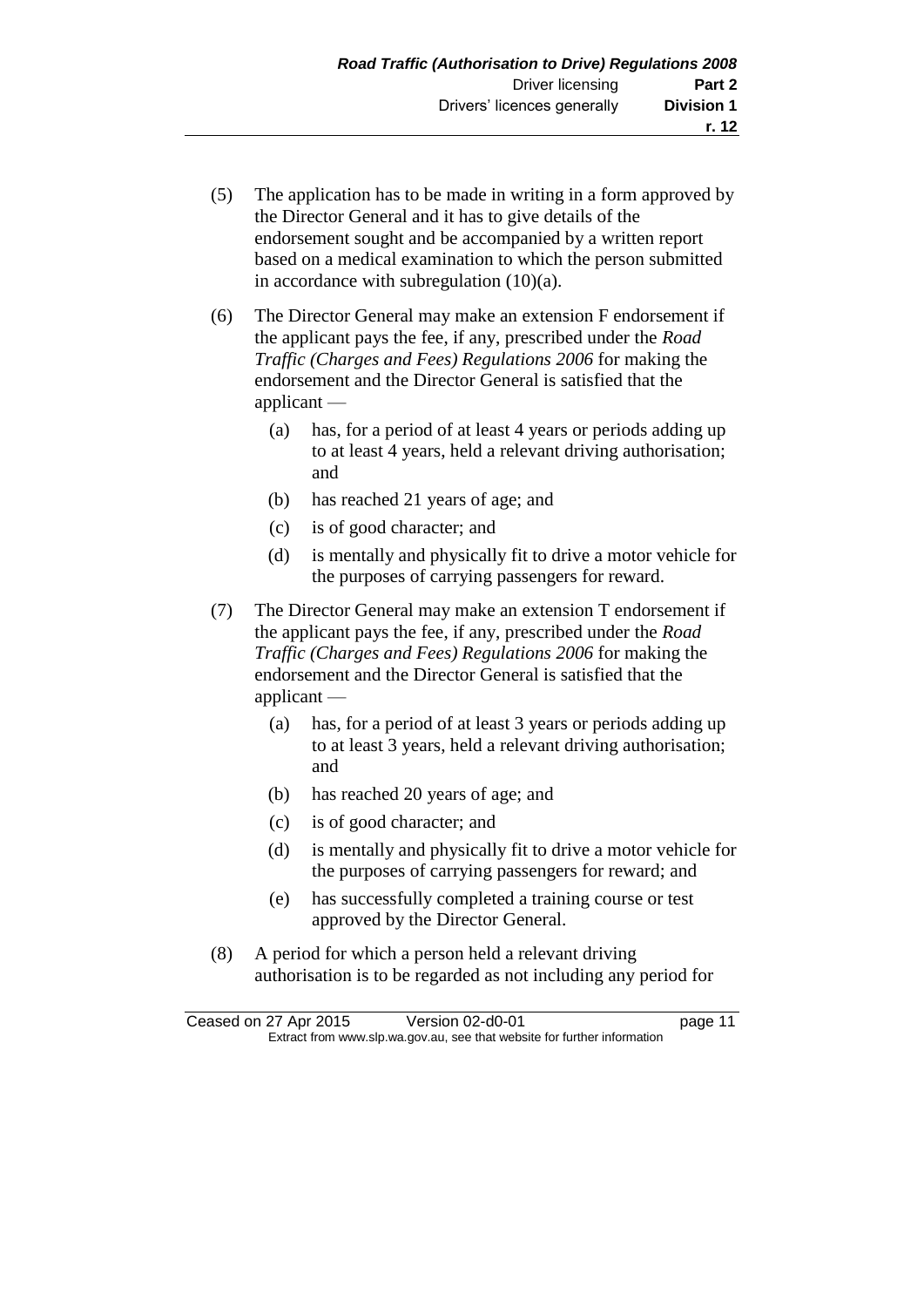which the person, although holding a relevant driving authorisation, was excluded by law from driving under that authorisation.

(9) In subregulations (6), (7) and (8) —

*relevant driving authorisation* means —

- (a) an Australian driver licence; or
- (b) a foreign driving authorisation authorising the person to drive a motor vehicle other than solely for the purpose of learning to drive it.
- (10) A person has to submit to a medical examination to assess the person's mental and physical fitness to drive a motor vehicle for the purposes of carrying passengers for reward —
	- (a) within the period of 3 months before applying for an extension F or T endorsement; and
	- (b) if the person does not wish the endorsement to lapse, within the period of 3 months before the day that subregulation (11) fixes as the last day for providing a report to the Director General.
- (11) An extension F or T endorsement lapses unless the licence holder submits to a medical examination in accordance with subregulation (10)(b) and provides a written report based on the examination to the Director General on or before —
	- (a) if the licence holder has not reached 45 years of age, the day that ends 5 years after the day on which the licence holder last provided a report under subregulation (5) or this subregulation; or
	- (b) if the licence holder has reached 45 years of age but not 65 years of age, the day that ends 2 years after the day on which the licence holder last provided a report under subregulation (5) or this subregulation; or
	- (c) if the licence holder has reached 65 years of age, the day that ends 1 year after the day on which the licence

page 12 Version 02-d0-01 Ceased on 27 Apr 2015 Extract from www.slp.wa.gov.au, see that website for further information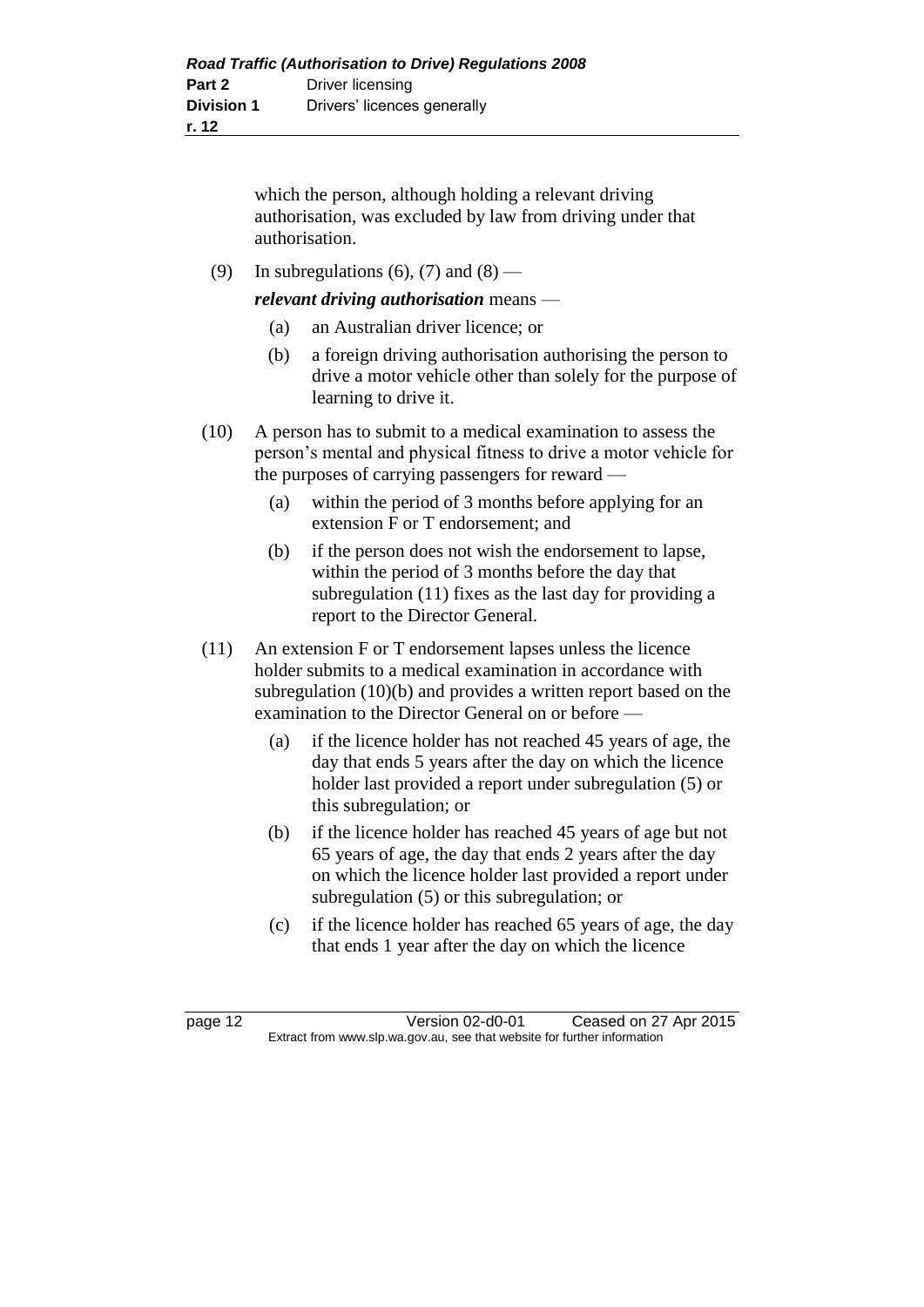holder last provided a report under subregulation (5) or this subregulation.

### **13. Trailer towing limits (Sch. 4)**

The authorisation given by a driver's licence to drive a motor vehicle includes authorisation to drive the motor vehicle while towing a trailer but only if the trailer is towed according to Schedule 4.

#### **14. Disqualifications etc. in another jurisdiction, recognition and effect of**

 $(1)$  In this regulation —

*driver licence* means any licence or authorisation that is an Australian driver licence.

- (2) If under the law of another jurisdiction a person is disqualified from holding or obtaining a driver licence, that fact is recognised and as a consequence of the recognition the person is disqualified from holding or obtaining a driver's licence.
- (3) If under the law of another jurisdiction the driver licence that a person may hold or obtain is restricted, that fact is recognised and as a consequence of the recognition a driver's licence held by the person does not authorise the person to drive on a road in this State to an extent that, because of that fact, the person would be prevented from being authorised to drive under the law of the other jurisdiction.

### **Division 2 — Eligibility to hold a driver's licence**

#### **15. Minimum age for driver's licence**

- (1) The minimum age that a person has to have reached to hold a driver's licence is —
	- (a) except as stated in paragraph (b), 17 years of age;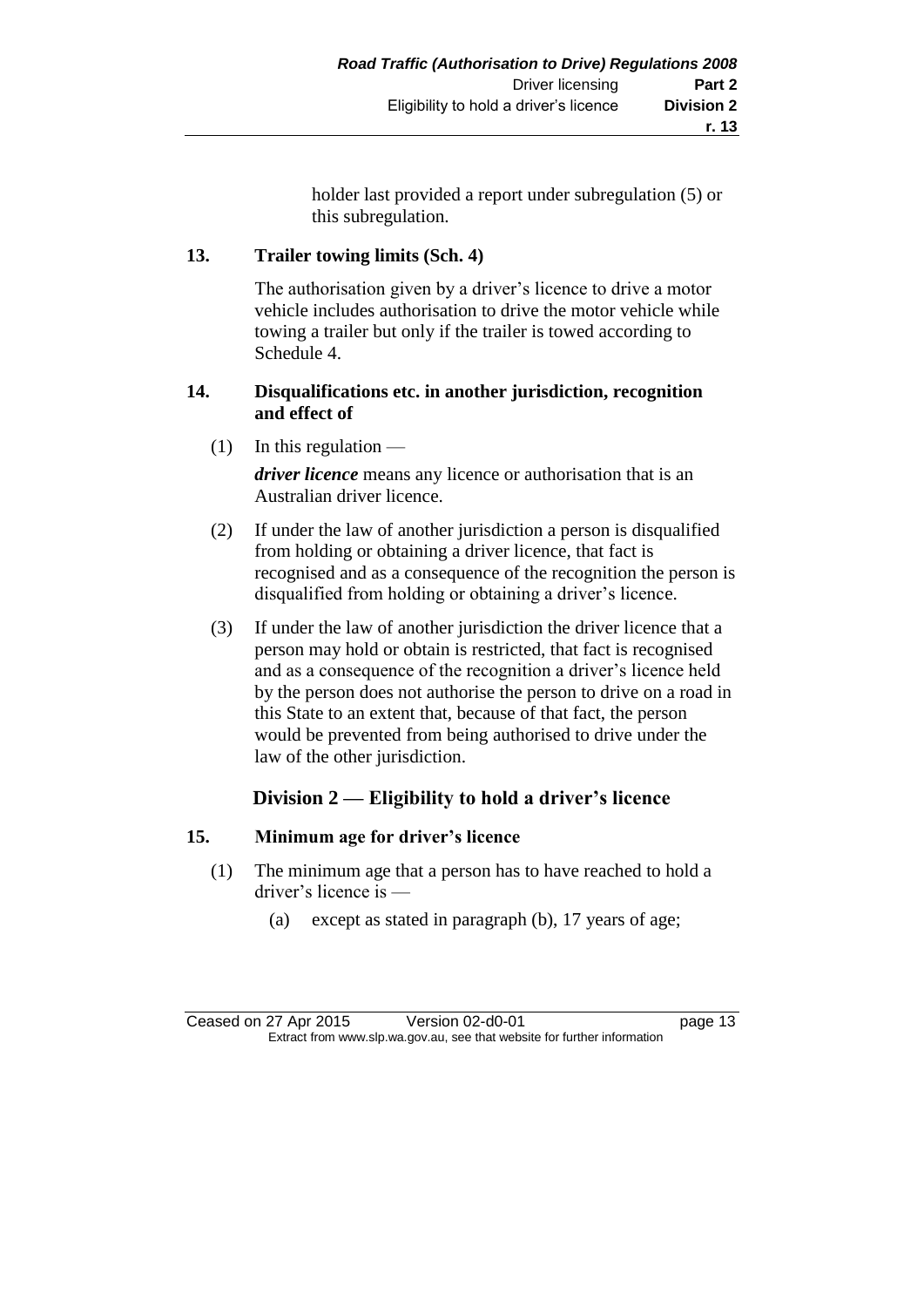- (b) for a driver's licence that is endorsed with condition N and authorises the person to drive only a vehicle of class R, 16 years of age.
- (2) Other provisions of these regulations may have the effect that, in some cases, a person cannot hold a driver's licence until later than when the person reaches the age fixed by subregulation (1).
- (3) This regulation does not prevent the Director General from waiving an age requirement in a particular case under regulation 22(1).

#### **16. Ability to safely drive, demonstrating**

- (1) Before a person can hold a driver's licence the person has to have satisfied the Director General that the person can demonstrate sufficient ability to safely drive motor vehicles as the licence would authorise.
- (2) An applicant for a driver's licence who is a novice driver and has not previously held a driver's licence may demonstrate the ability referred to in subregulation  $(1)$  by —
	- (aa) driving an appropriate vehicle on a road for at least 25 hours in the course of instruction by —
		- (i) a person who holds a licence issued under the *Motor Vehicle Drivers Instructors Act 1963*; or
		- (ii) a person who may give driving instruction under regulation 45(2),

and making a record of that driving, signed by the person who gave the instruction, in a logbook approved by the Director General; and

(a) after recording that driving, and having reached 16 years and 6 months of age, satisfying the Director General that the applicant is able to control a motor vehicle that the licence would authorise the holder to drive; and

page 14 Version 02-d0-01 Ceased on 27 Apr 2015 Extract from www.slp.wa.gov.au, see that website for further information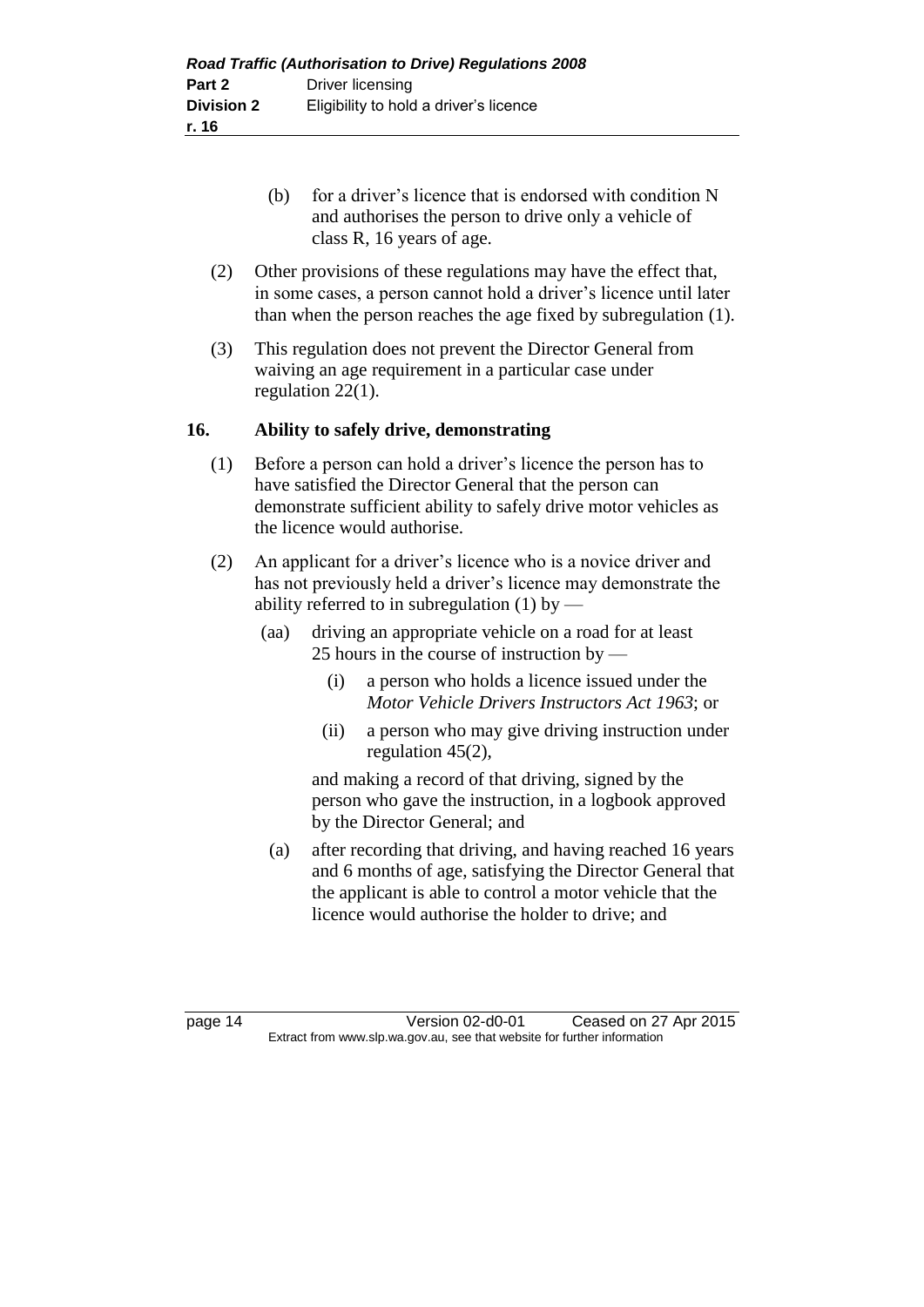- (b) after satisfying the Director General as paragraph (a) requires, driving an appropriate vehicle on a road for at least 25 hours in the course of instruction by —
	- (i) a person who holds a licence issued under the *Motor Vehicle Drivers Instructors Act 1963*; or
	- (ii) a person who may give driving instruction under regulation 45(2),

and making a record of that driving, signed by the person who gave the instruction, in a logbook approved by the Director General; and

- (c) after recording that driving, and having reached 17 years of age, by a test approved by the Director General and conducted not less than 6 months after the applicant satisfied the Director General as paragraph (a) requires, satisfying the Director General that the applicant has sufficient ability to recognise hazards on roads.
- (3) An applicant for a driver's licence who is not a novice driver or who, although a novice driver, has previously held a driver's licence, may demonstrate the ability referred to in subregulation (1) by satisfying the Director General that the applicant is able to control a motor vehicle that the licence would authorise the holder to drive.
- (4A) For the purposes of this regulation, an applicant for a driver's licence who —
	- (a) is a novice driver; and
	- (b) has held a driver's licence that authorises a person to drive a motor vehicle of class R and is endorsed with condition N; and
	- (c) has not held a driver's licence other than a licence described in paragraph (b),

is to be taken to have not previously held a driver's licence.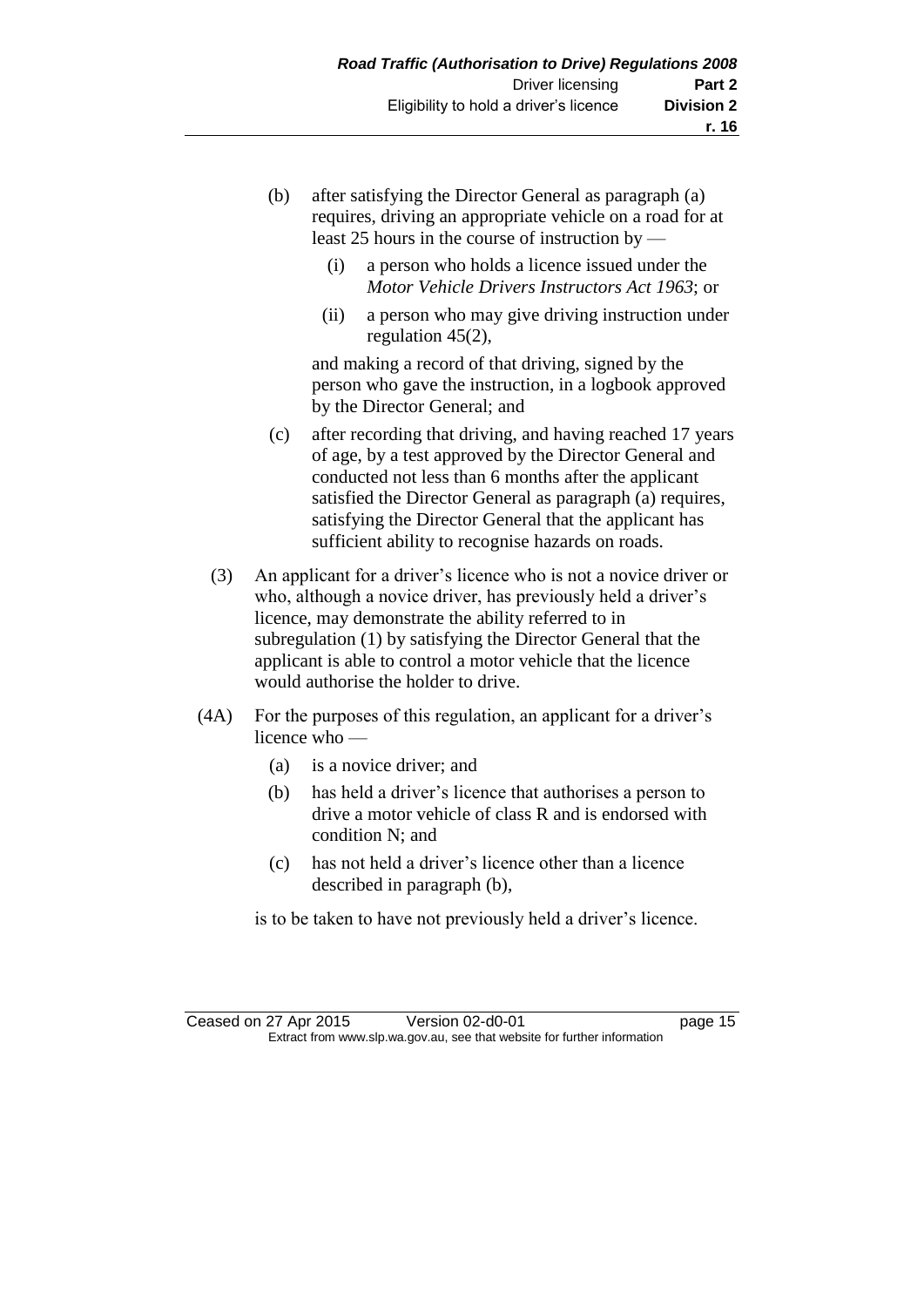- (4) Subregulations (2) and (3) do not prevent the Director General from being satisfied that a person can demonstrate sufficient ability —
	- (a) in the circumstances described, and on the basis described, in regulation 24(2); or
	- (b) in any circumstances, and on any basis, as the Director General sees fit.
- (5) Subregulation (2)(aa) has effect only in relation to a person who applies for a driver's licence on or after the day on which the *Road Traffic (Authorisation to Drive) Amendment Regulations (No. 2) 2012* regulation 4(1) comes into operation<sup>1</sup>.

*[Regulation 16 amended in Gazette 2 Nov 2012 p. 5264 and 5265.]*

#### **17. Ability to control motor vehicle, how can be shown (Sch. 5)**

- (1) A person satisfying the Director General of an ability to control a motor vehicle of a kind described in Schedule 5 column 2 is to be taken to have satisfied the Director General of the ability to control motor vehicles that is needed for a driver's licence to authorise the person to drive a motor vehicle of the class specified in column 1.
- (2) A person satisfying the Director General of an ability to control a moped is to be taken to have satisfied the Director General of the ability to control motor vehicles that is needed for a driver's licence to authorise the person to drive a motor vehicle of class R while the licence is endorsed with condition N.
- (3) A person satisfying the Director General of an ability to control a learner approved motor cycle is to be taken to have satisfied the Director General of the ability to control motor vehicles that is needed for a driver's licence to authorise the person to drive a motor vehicle of class R while the licence is endorsed with condition E.

*[Regulation 17 amended in Gazette 30 Nov 2012 p. 5807.]*

page 16 Version 02-d0-01 Ceased on 27 Apr 2015 Extract from www.slp.wa.gov.au, see that website for further information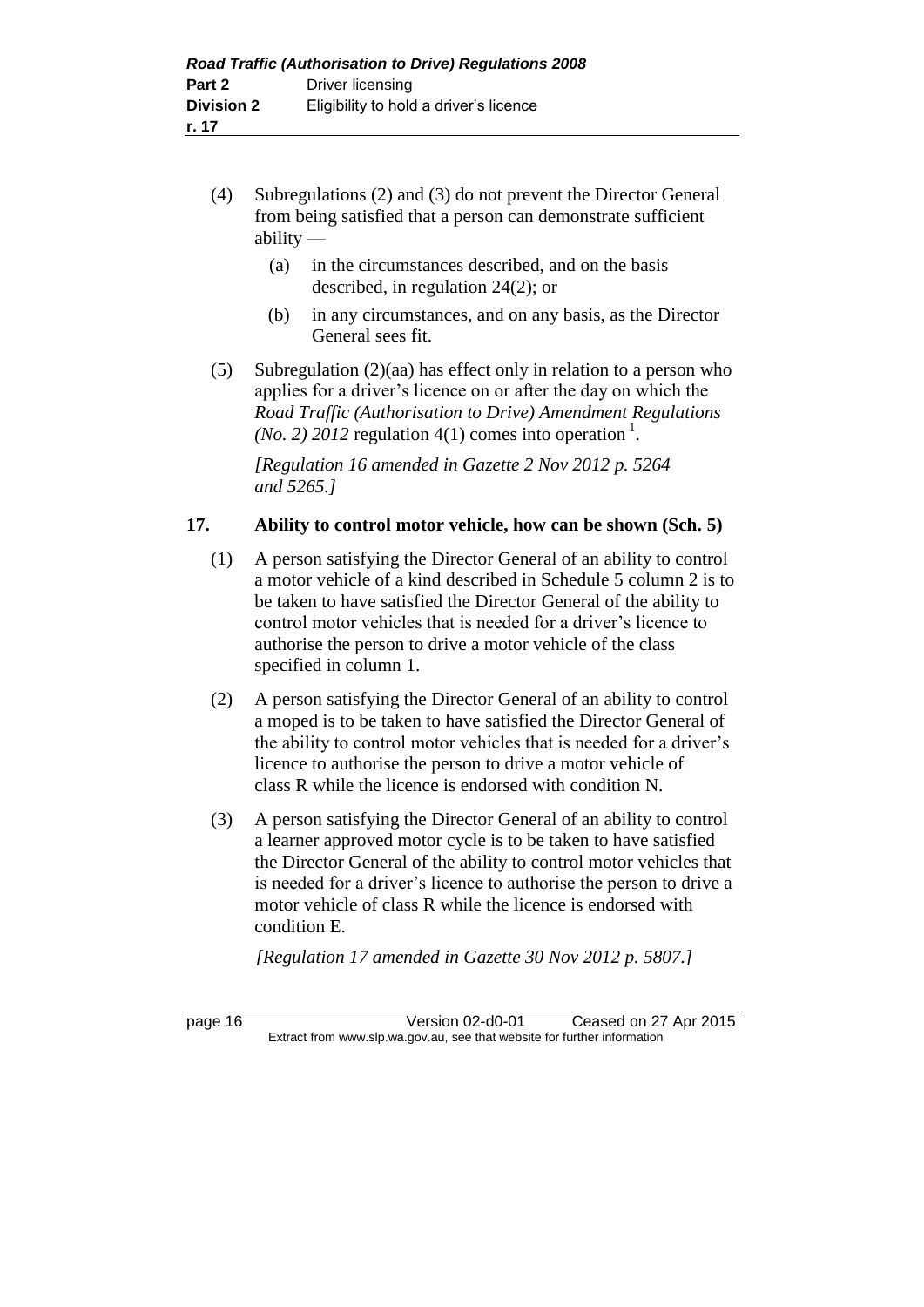#### **18. Ability to safely drive, acceptable evidence of**

The Director General —

- (a) may accept evidence, other than evidence obtained from a driving test, to demonstrate that the applicant is able to control a motor vehicle as referred to in regulation  $16(2)(a)$ ; and
- (b) may accept, from a body authorised by the Director General to give it, evidence about whether the applicant can demonstrate the ability referred to in regulation 16 to safely drive relevant motor vehicles.

#### **19. Drivers who are 80 or older, evidence as to ability of to safely drive**

- (1) This regulation applies to the grant of a driver's licence, whether by way of renewal or otherwise, to a person (the *applicant*) who has reached 80 years of age.
- (2) Despite regulation 24(2) the Director General cannot be satisfied that the applicant has demonstrated the ability referred to in regulation 16 to safely drive motor vehicles as the licence would authorise solely on the basis that the applicant has previously held a driver's licence or has previously satisfied the Director General of having that ability.
- (3) The applicant has to have demonstrated that ability within one year before the grant of the licence.

*[Regulation 19 amended in Gazette 5 Apr 2012 p. 1578.]*

#### **20. Knowledge of traffic laws and safe driving techniques, demonstrating**

(1) Before a person can hold a driver's licence the person has to have satisfied the Director General that the person can demonstrate a reasonable knowledge of the traffic laws of the State and of safe driving techniques unless under regulation 22(4) the Director General has waived the requirement to be able to demonstrate that knowledge.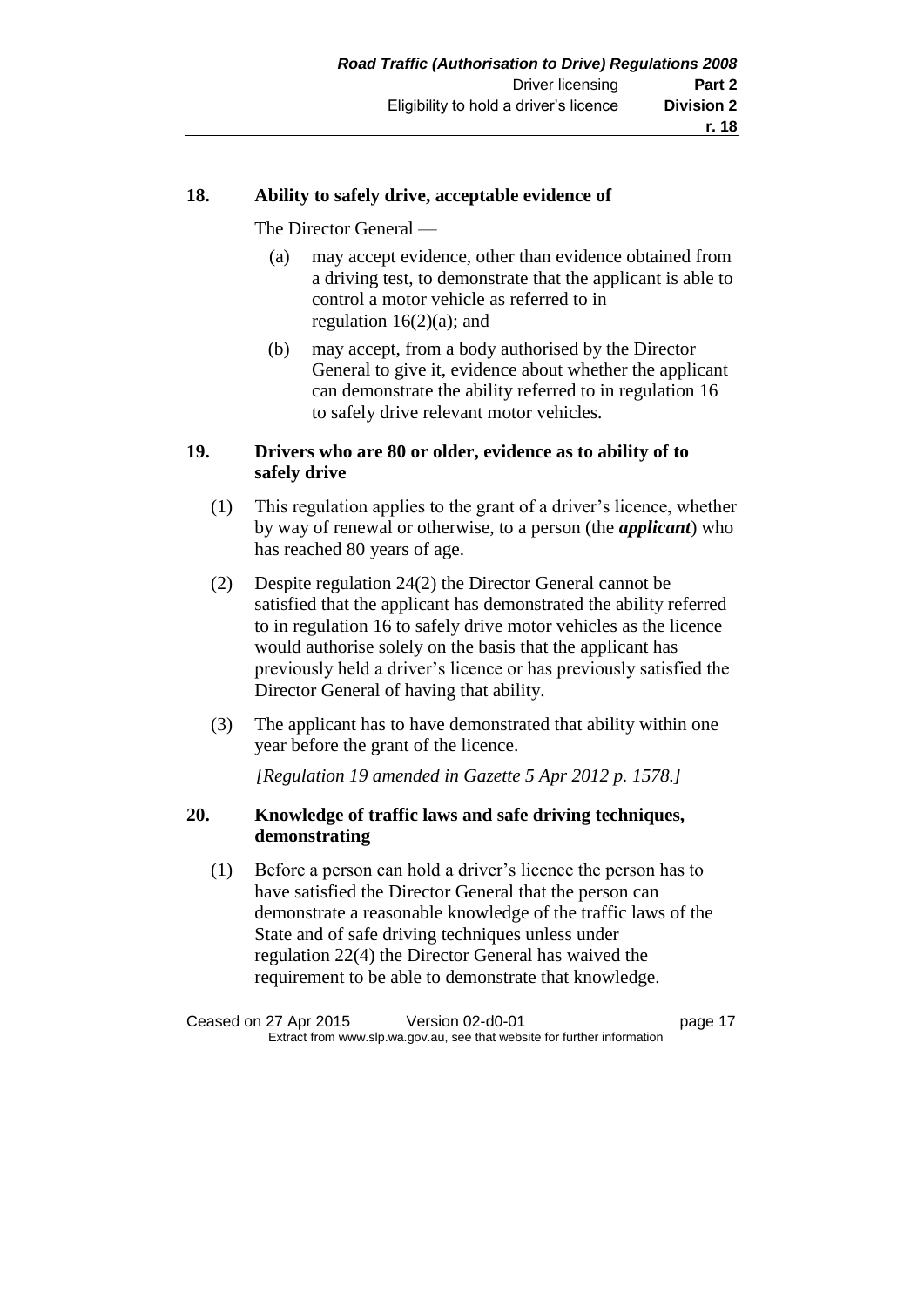(2) The Director General may require the person to demonstrate that knowledge by completing a theory test, by producing evidence of knowledge accepted under the traffic laws of another jurisdiction that the Director General accepts as being sufficiently similar to those of this State, or in any other way the Director General considers acceptable.

### **21. Driver's licence required as prerequisite for other driver's licence (Sch. 6)**

- (1) The Director General cannot grant a person a driver's licence authorising the person to drive a motor vehicle of a class specified in Schedule 6 column 1 unless the person has, for a period of, or periods adding up to, at least the amount of time specified in column 3, held —
	- (a) a driver's licence described for that class in column 2; or
	- (b) any Australian driver licence or foreign driving authorisation that was substantially equivalent to a driver's licence described for that class in column 2,

unless under regulation 22(5) the Director General has waived the requirement imposed by this subregulation.

- (2) A reference in subregulation (1) or Schedule 6 column 2 to a driver's licence authorising a person to drive a vehicle does not include a driver's licence that authorises the person to drive the vehicle only when learning.
- (3) Subregulation (1) does not apply to the granting of a driver's licence to authorise the person to drive a motor vehicle of class R while the licence is endorsed with condition N or E.

#### **22. Waiving certain requirements in special cases**

- (1) The Director General may in a particular case waive the requirement in regulation 15(1) that a person holding a licence have reached the age fixed in that provision if —
	- (a) denial of a licence would occasion undue hardship; and

page 18 Version 02-d0-01 Ceased on 27 Apr 2015 Extract from www.slp.wa.gov.au, see that website for further information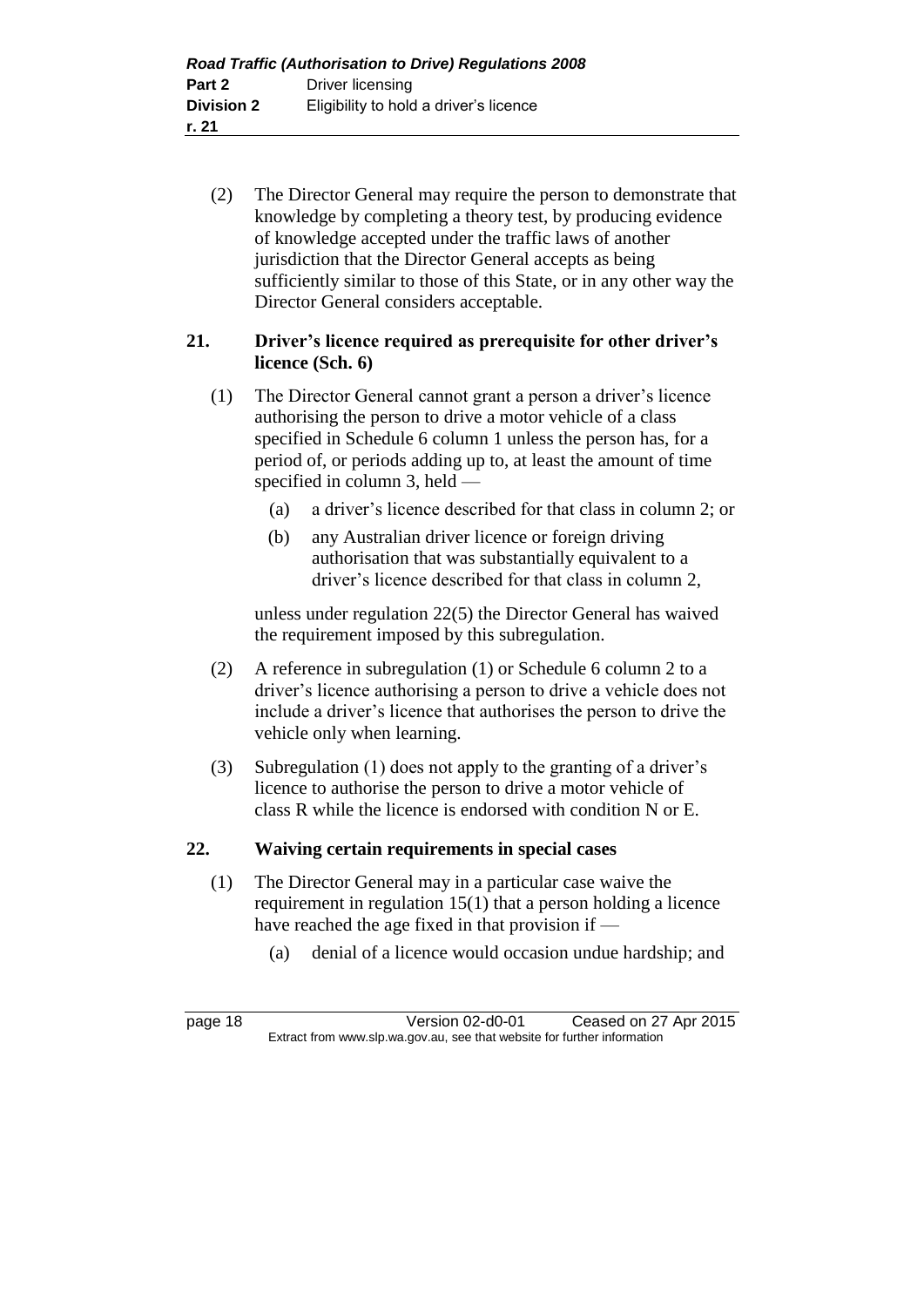- (b) the requirements of subregulation (2) or (3) that apply are satisfied.
- (2) If the applicant for the licence has a parent or guardian residing in the State, a parent or guardian has to have consented in writing to the licence being granted.
- (3) If the applicant for the licence does not have a parent or guardian residing in the State —
	- (a) a parent or guardian has to have consented in writing to the licence being granted; or
	- (b) an employer or intended employer of the applicant has to have confirmed in writing that the licence is considered essential for the purposes of the applicant's employment.
- (4) The Director General may in a particular case waive the requirement in regulation 20(1) that before a person can hold a driver's licence the person can demonstrate a reasonable knowledge of the traffic laws of the State and of safe driving techniques if denial of a licence would occasion undue hardship.
- (5) The Director General may in a particular case waive the requirement imposed by regulation 21(1) if denial of a licence would occasion undue hardship.

### **Division 3 — Applying for grant or variation of driver's licence**

#### **23. Driver's licence, applying for**

- (1) A person who wishes to obtain a driver's licence may give to the Director General a written application for a driver's licence.
- (2) The application has to be made in a form approved by the Director General and it has to give details of the authorisation sought.
- (3) The Director General may require the applicant to provide evidence sufficient to satisfy the Director General of the applicant's identity and residential address.

Ceased on 27 Apr 2015 Version 02-d0-01 page 19 Extract from www.slp.wa.gov.au, see that website for further information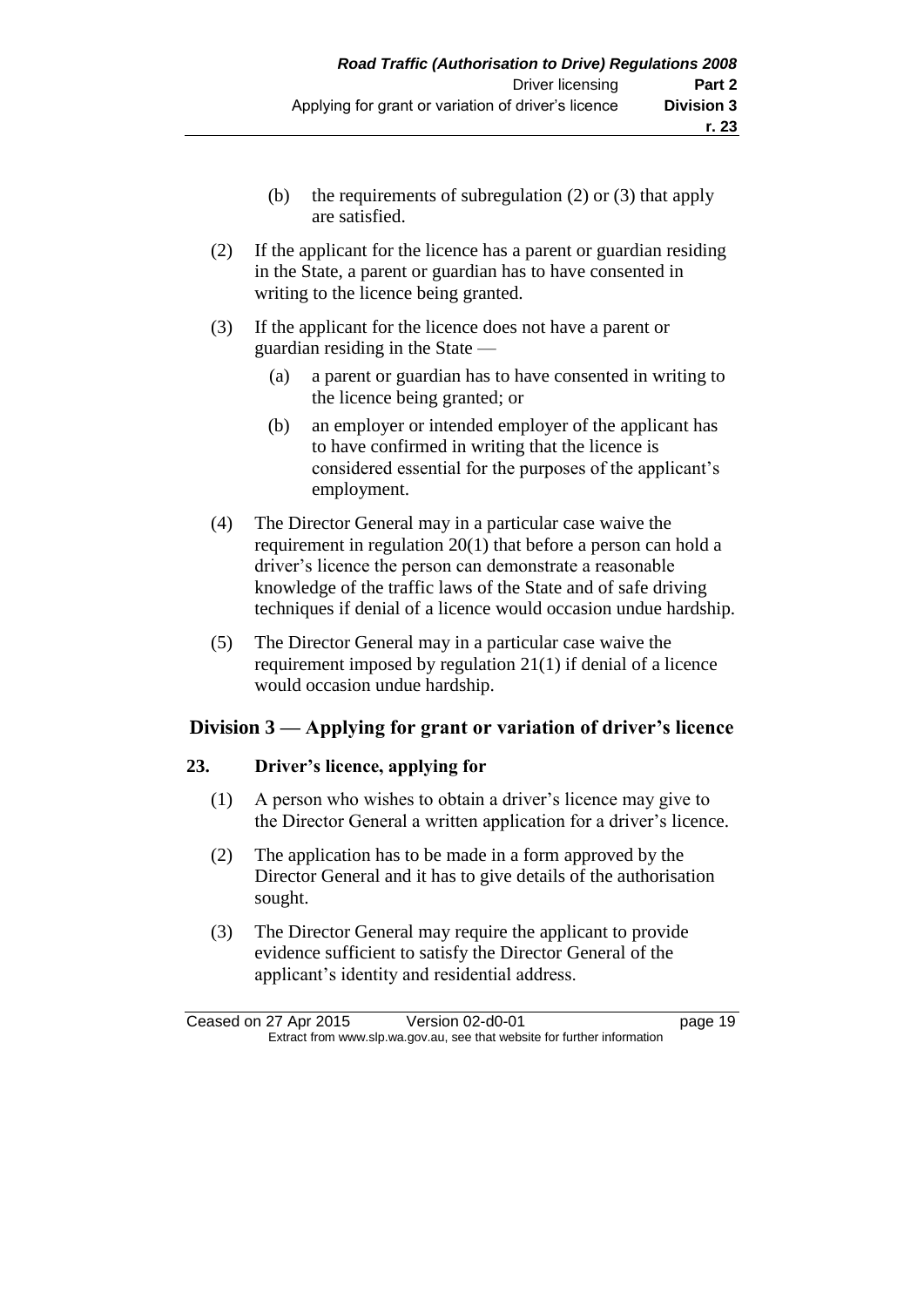#### **24. Grant of licence**

- (1) Unless prevented by the Act or these regulations from doing so, the Director General may, on payment of the fee, if any, applying under the *Road Traffic (Charges and Fees) Regulations 2006*, grant the applicant a driver's licence if satisfied that the applicant —
	- (a) has reached the minimum age fixed by regulation 15(1), unless the requirement to reach that age has been waived under regulation 22(1); and
	- (b) can demonstrate the ability referred to in regulation 16 to safely drive motor vehicles as the licence would authorise; and
	- (c) can demonstrate knowledge of traffic laws and safe driving techniques as required by regulation 20, unless the requirement to be able to demonstrate that knowledge has been waived under regulation 22(4).
- (2) The Director General may, when granting a driver's licence by way of renewal, be satisfied as required by subregulation (1) wholly or partly on the basis that the person has previously held a driver's licence.

#### **25. Some grounds for refusing to grant driver's licence**

The Director General may refuse to grant a driver's licence to a person if the Director General has reason to believe that the person —

- (a) is not of good character; or
- (b) suffers from a mental or physical condition (which may include a dependence on drugs or alcohol) that is likely to, or treatment for which is likely to, impair the person's ability to control a motor vehicle; or
- (c) is disqualified under a foreign law, as defined in section 44D(2) of the Act, from being authorised to drive; or

page 20 Version 02-d0-01 Ceased on 27 Apr 2015 Extract from www.slp.wa.gov.au, see that website for further information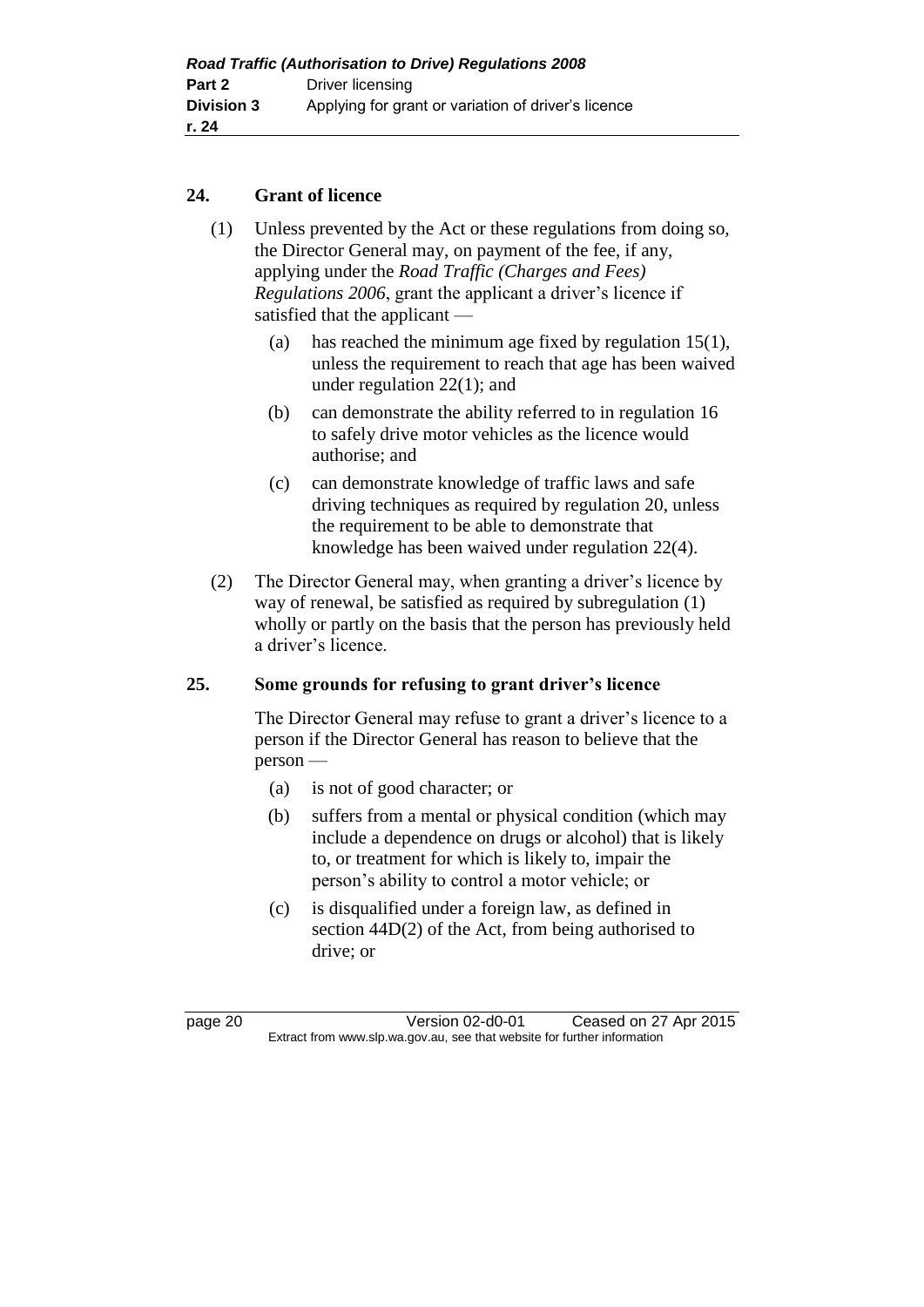- (d) should not hold a driver's licence because of the number or nature of the person's convictions for —
	- (i) offences under the Act or regulations made under it; or
	- (ii) for offences under laws referred to in paragraph (c) that are similar in substance to offences under the Act or regulations made under it.

#### **26. Applicant with cancelled licence, requirement for**

If the person who applies for the grant of a driver's licence previously held a driver's licence but it was cancelled by operation of section  $51(1)$  or (3) or section  $75(2a)$  or (2b) of the Act, the Director General cannot be satisfied of the matters referred to in regulation 24(1) solely on the basis that the person has previously held a driver's licence or has previously satisfied the Director General of those matters.

### **27. Driving tests, time of etc.**

 $(1)$  In this regulation —

*allocated time* means the date and time appointed by the Director General for a particular applicant to attend for a driving test;

*driving test* means a driving test that consists of a practical driving assessment to indicate whether the applicant is able to control a motor vehicle that the licence would authorise the holder to drive;

*working day* means a day other than a Saturday, Sunday or public holiday.

(2) The payment of the relevant fee that the *Road Traffic (Charges and Fees) Regulations 2006* prescribe as being payable for an application for a driver's licence entitles the applicant to a driving test at the allocated time.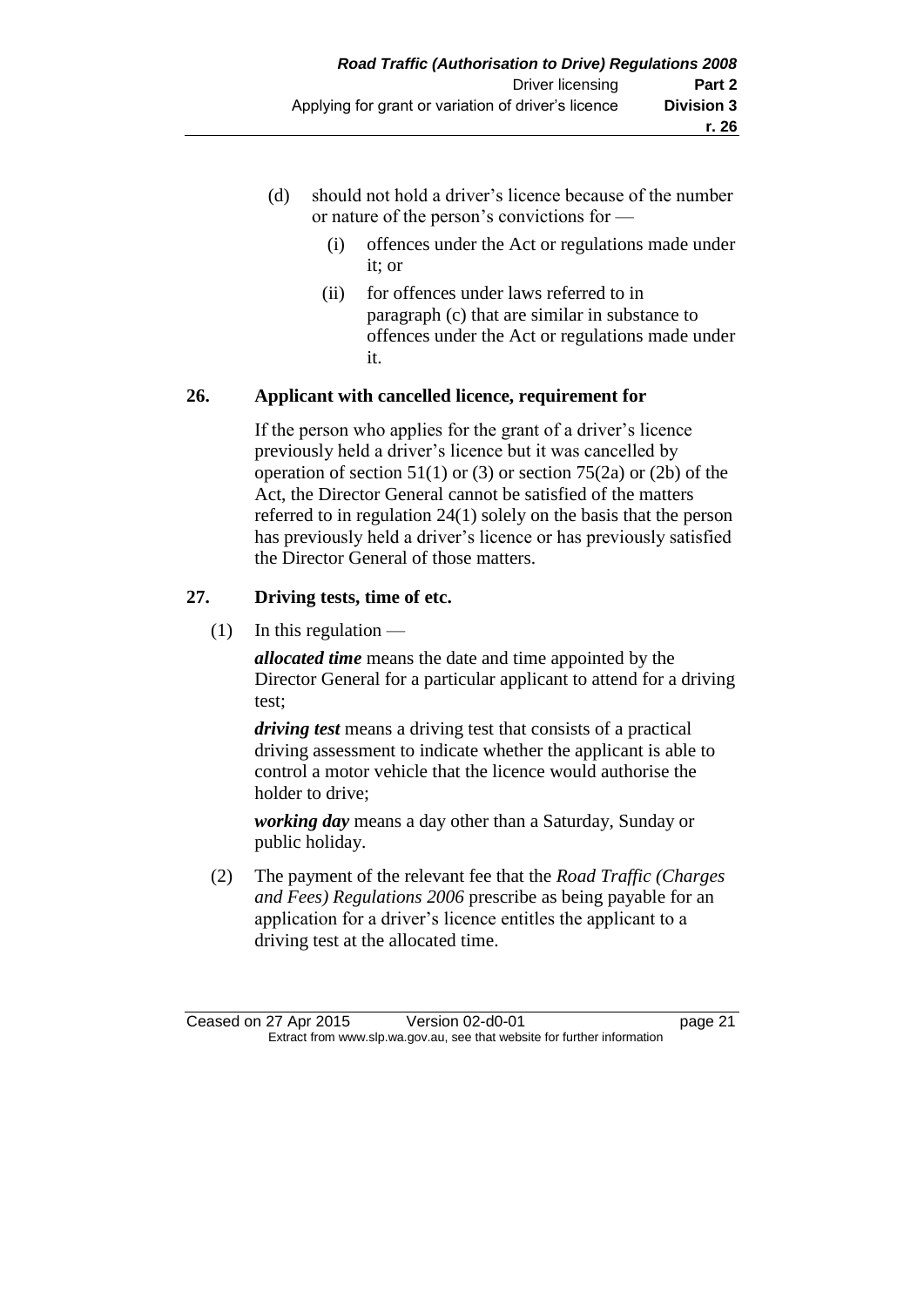- (3) The Director General may change the allocated time either at the request of, or with the consent of, the applicant.
- (4) A request by the applicant to change the allocated time must be made more than 2 working days before the allocated time unless the Director General agrees under subregulation (5) to a later request.
- (5) The Director General may agree to an applicant's request to change the allocated time even though the request is not made within the time fixed by subregulation (4) if the Director General is satisfied that extenuating circumstances prevented the applicant from attending at what was previously the allocated time or requesting within time that the allocated time be changed.
- (6) If an applicant fails to attend at the allocated time for a driving test to which the applicant is entitled under this regulation and the Director General does not agree to change the allocated time for that test, the applicant has to pay the relevant fee that the *Road Traffic (Charges and Fees) Regulations 2006* prescribe for an additional practical driving assessment before being entitled to a driving test.

#### **28. Varying driver's licence**

- (1) The holder of a driver's licence may give to the Director General a written application for the variation of the licence.
- (2) The Director General may, on an application under subregulation (1) or if it is for any other reason appropriate to do so, by notice in writing given to the licence holder vary a driver's licence.
- (3) If the variation sought in an application under subregulation (1) would extend the licence holder's authorisation to drive, before making the variation the Director General has to be satisfied that the person would be eligible to hold the licence as varied and that it would be appropriate to make the variation sought.

page 22 Version 02-d0-01 Ceased on 27 Apr 2015 Extract from www.slp.wa.gov.au, see that website for further information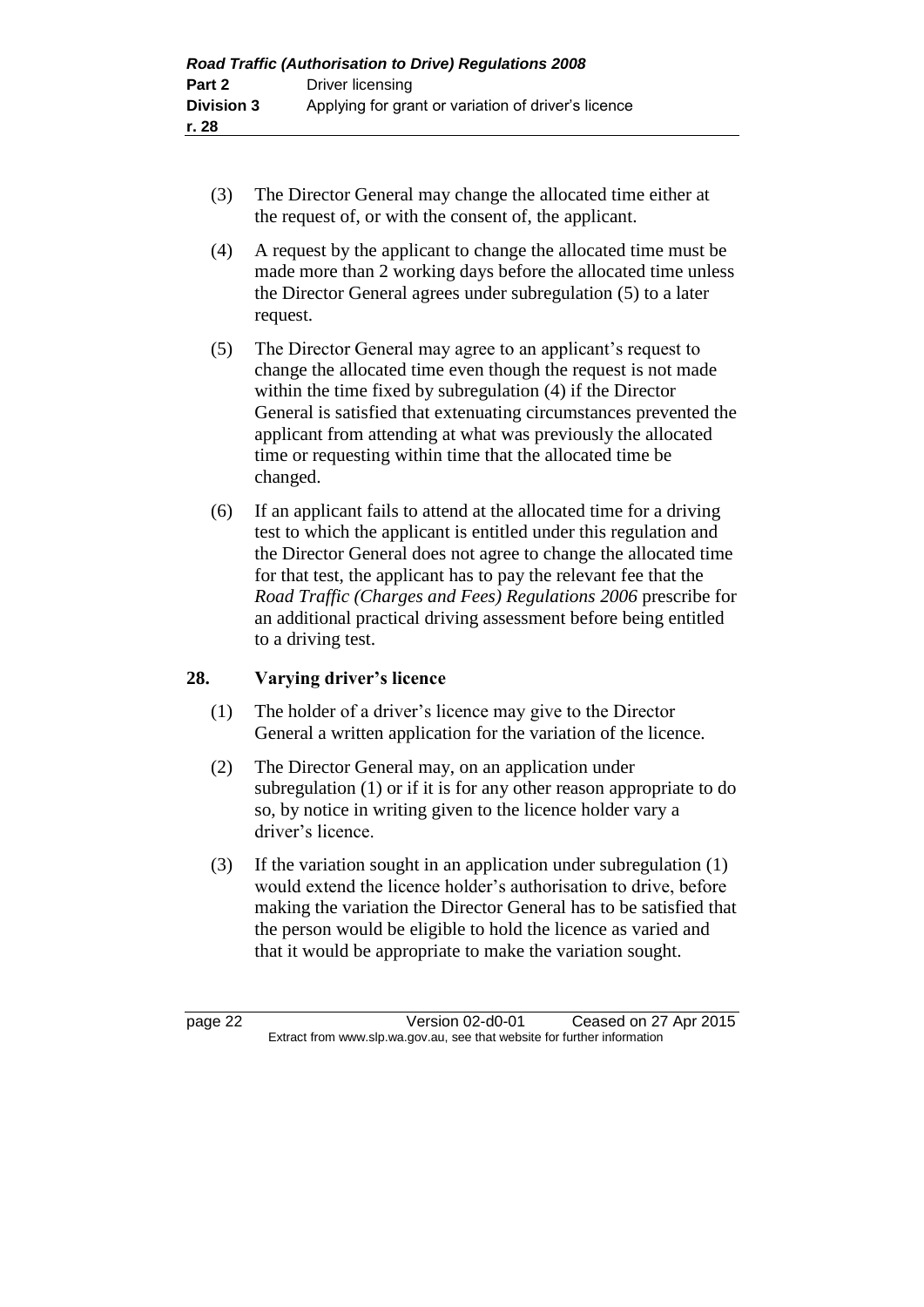- (4) Before varying a driver's licence in a way that would suspend or cancel any authorisation that the licence gives, the Director General has to have regard to the principles in regulation 41 that apply to the cancellation or suspension of a driver's licence, and regulation 41(2) and (3) apply as modified for the purpose of helping the Director General to decide whether to make the variation.
- (5) The kinds of variations that can be made under subregulation (2) are not limited to those to which either subregulation (3) or (4) is relevant.

#### **29. Surrender of driver's licence**

- (1) The holder of a driver's licence may, by notice in writing given to the Director General, surrender the licence.
- (2) The driver's licence ceases to have effect from the time the notice is given to the Director General or a later time, if any, specified in the notice unless it expires or otherwise ceases to have effect sooner.
- (3) Before the end of the period of 14 days after the driver's licence ceases under subregulation (2) to have effect, the person who surrendered the licence is required to —
	- (a) return the driver's licence document to the Director General; or
	- (b) notify the Director General in writing that the driver's licence document has been destroyed or cannot be found.

Penalty: 6 PU.

Modified penalty: 2 PU.

- (4) If the holder of a driver's licence surrenders it under this regulation and complies with subregulation (3), the Director General may refund a part of the fee paid for the licence.
- (5) The amount of the fee paid that is refunded is to be a proportion of any component the amount of which depended on the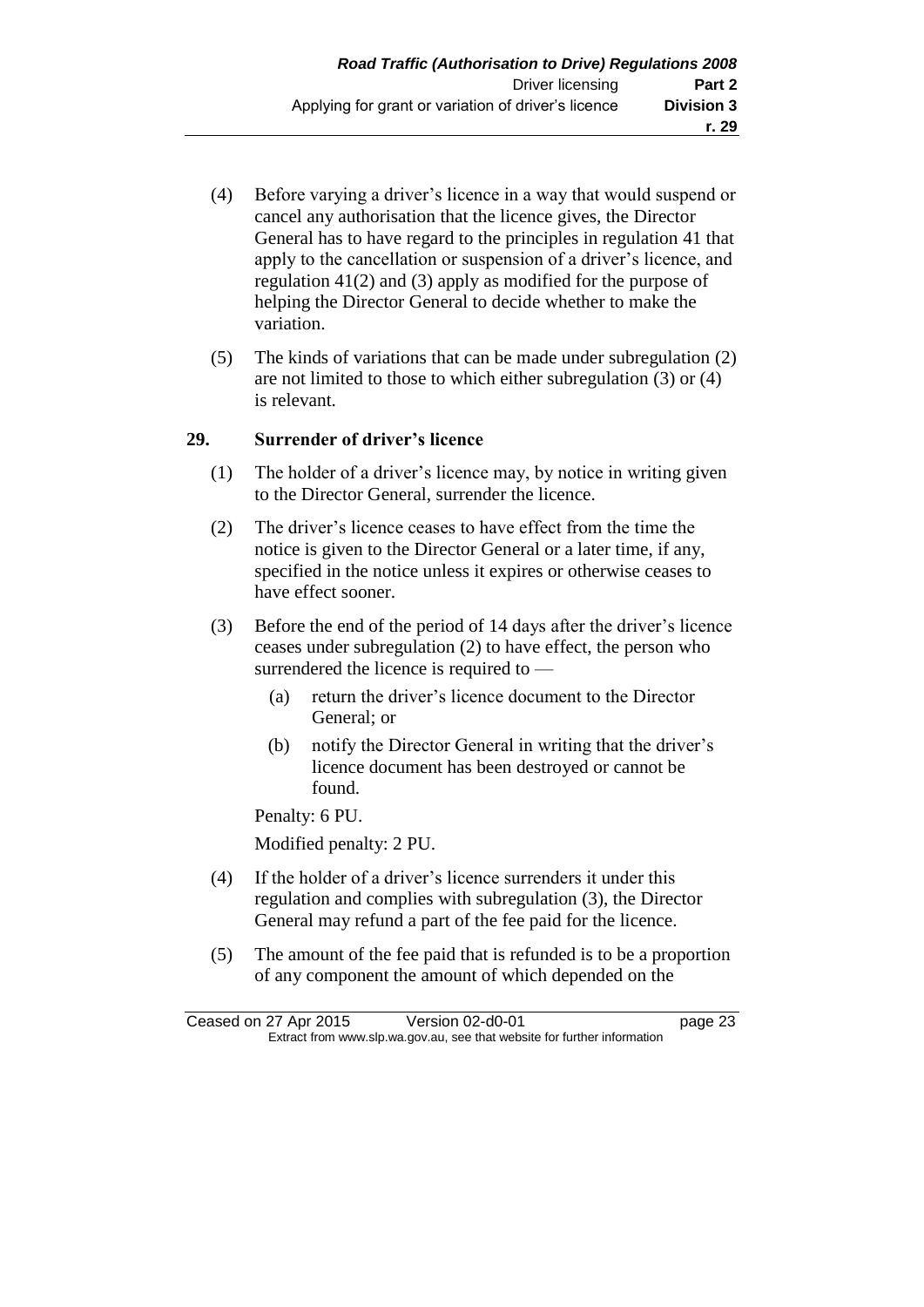duration of the licence granted, and the proportion is to be based on the number of whole days for which the licence initially granted is of no effect because of the surrender.

### **Division 4 — Driver's licence documents**

#### **30. Driver's licence, issue and form of**

- (1) The Director General is to issue a licence document to the holder of a driver's licence as evidence of the authorisation given by the licence.
- (2) The document is to be in a form that the Director General considers suitable, and different forms may be used for different circumstances.
- (3) The document may consist of 2 or more components, which together constitute the licence document.

#### **31. Lost etc. driver's licence, replacing**

- (1) If a driver's licence document is lost, stolen, destroyed or there is any other good reason for it to be replaced, the Director General is required to issue a replacement licence document to the licence holder, on the licence holder's request and payment of the relevant fee, if any, fixed by the *Road Traffic (Charges and Fees) Regulations 2006*.
- (2) The Director General may require that the licence holder provide a photograph and signature for use on the replacement document before the document is issued.
- (3) If the driver's licence document to be replaced can be produced by the licence holder, the Director General may require that the licence holder return it to the Director General before the replacement document is issued.
- (4) If the driver's licence document to be replaced is not returned to the Director General before the replacement document is issued, the Director General may require that the licence holder return

page 24 Version 02-d0-01 Ceased on 27 Apr 2015 Extract from www.slp.wa.gov.au, see that website for further information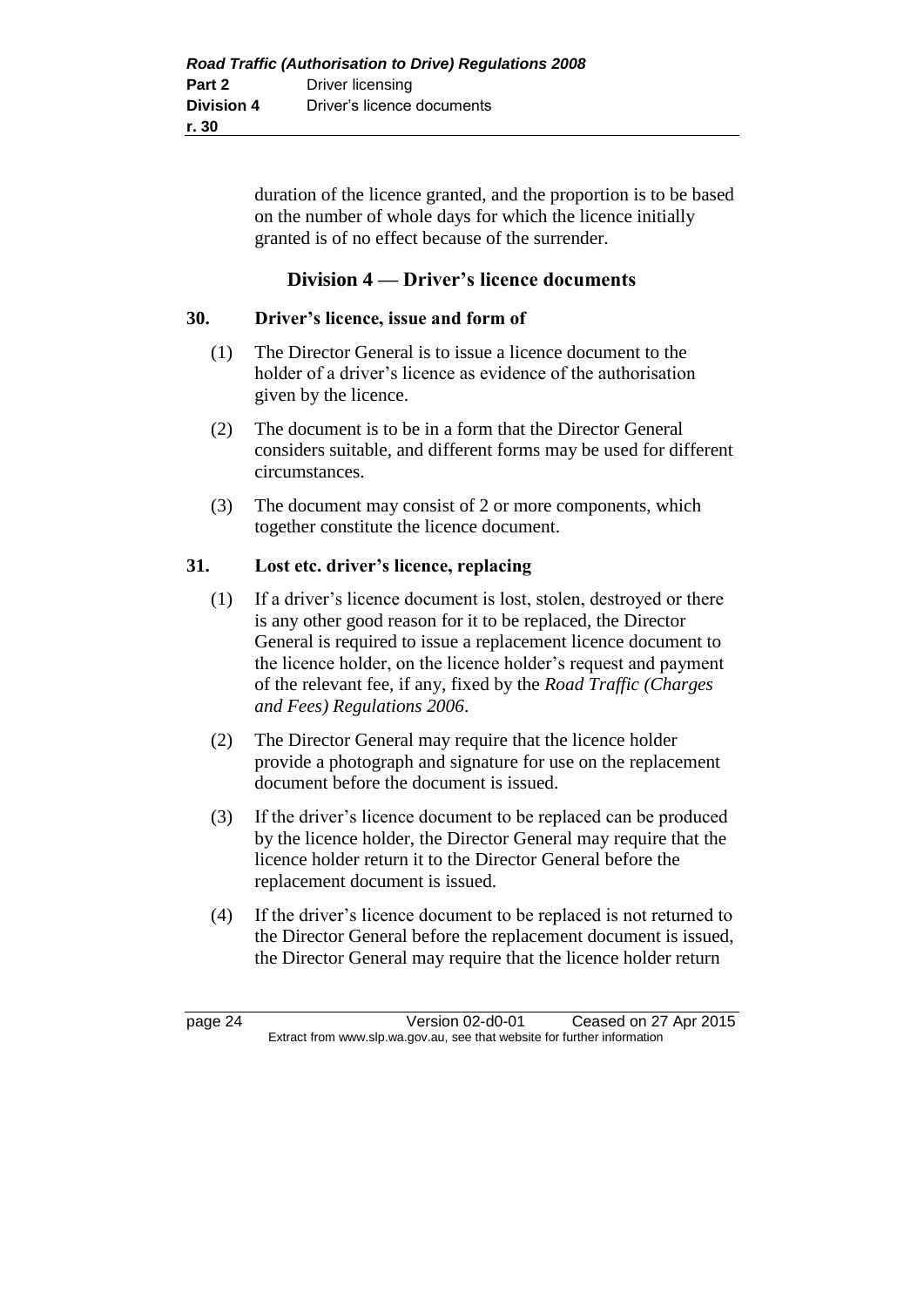the document replaced if it subsequently comes into the licence holder's possession.

(5) A person who fails to comply with a requirement made under subregulation (4) commits an offence.

Penalty: 6 PU.

Modified penalty: 2 PU.

(6) A document issued under this regulation becomes the licence document.

### **32. Driver's licence to be returned to Director General in some cases**

- (1) A person who is disqualified from holding or obtaining a driver's licence or whose driver's licence is cancelled is required to, within 14 days after the person becomes disqualified or the licence is cancelled —
	- (a) return the driver's licence document to the Director General; or
	- (b) notify the Director General in writing that the driver's licence document has been destroyed or cannot be found.

Penalty: 6 PU.

Modified penalty: 2 PU.

- (2) The Director General may require a person to return to the Director General a driver's licence document issued to the person if —
	- (a) the Director General needs the document in order to correct or otherwise change it, to replace it, or for any other reason; or
	- (b) the person's driver's licence is suspended; or
	- (c) the person has failed to comply with subregulation (1).
- (3) A person who fails to comply with a requirement made under subregulation (2) commits an offence.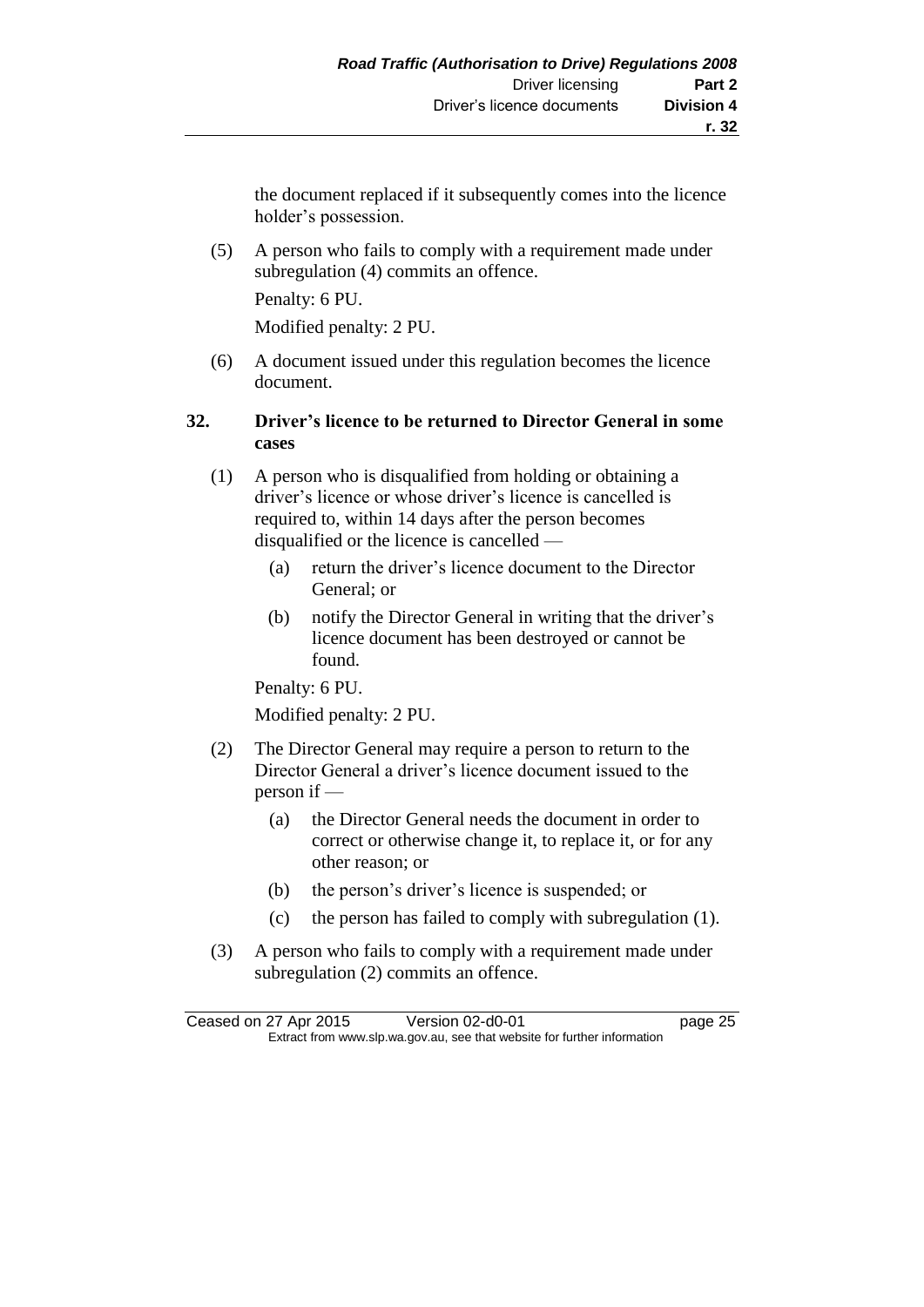Penalty: 6 PU. Modified penalty: 2 PU.

### **Division 5 — Other provisions about drivers' licences**

#### **33. Conditions on licences, imposing etc.**

- (1) If, when considering an application for the grant of a driver's licence, whether or not by way of renewal, the Director General thinks that the driver's licence should not be granted except on conditions, the Director General may grant the licence on conditions.
- (2) The Director General may at any time vary a driver's licence under regulation 28 so as to revoke or amend a condition of a driver's licence or impose a condition on a driver's licence.

#### **34. Procedures for imposing etc. conditions**

- (1) The imposition, amendment or revocation of a condition is not effective until the Director General gives the licence holder written notice that the condition has been imposed, amended or revoked, giving full details of what has been done and explaining its effect.
- (2) When imposing a condition the Director General is to record on the licence document either —
	- (a) the condition in full; or
	- (b) a notation in Schedule 7 column 1 to indicate that a condition described in column 2 applies to the licence; or
	- (c) the notation "V" to show that a condition applies to the licence to the effect that the licence holder must not drive a motor vehicle unless it is fitted with certain appliances as described in detail in a notice that has been given under subregulation (1) to the licence holder; or
	- (d) the notation "X" to show that a condition applies to the licence, not being —

page 26 Version 02-d0-01 Ceased on 27 Apr 2015 Extract from www.slp.wa.gov.au, see that website for further information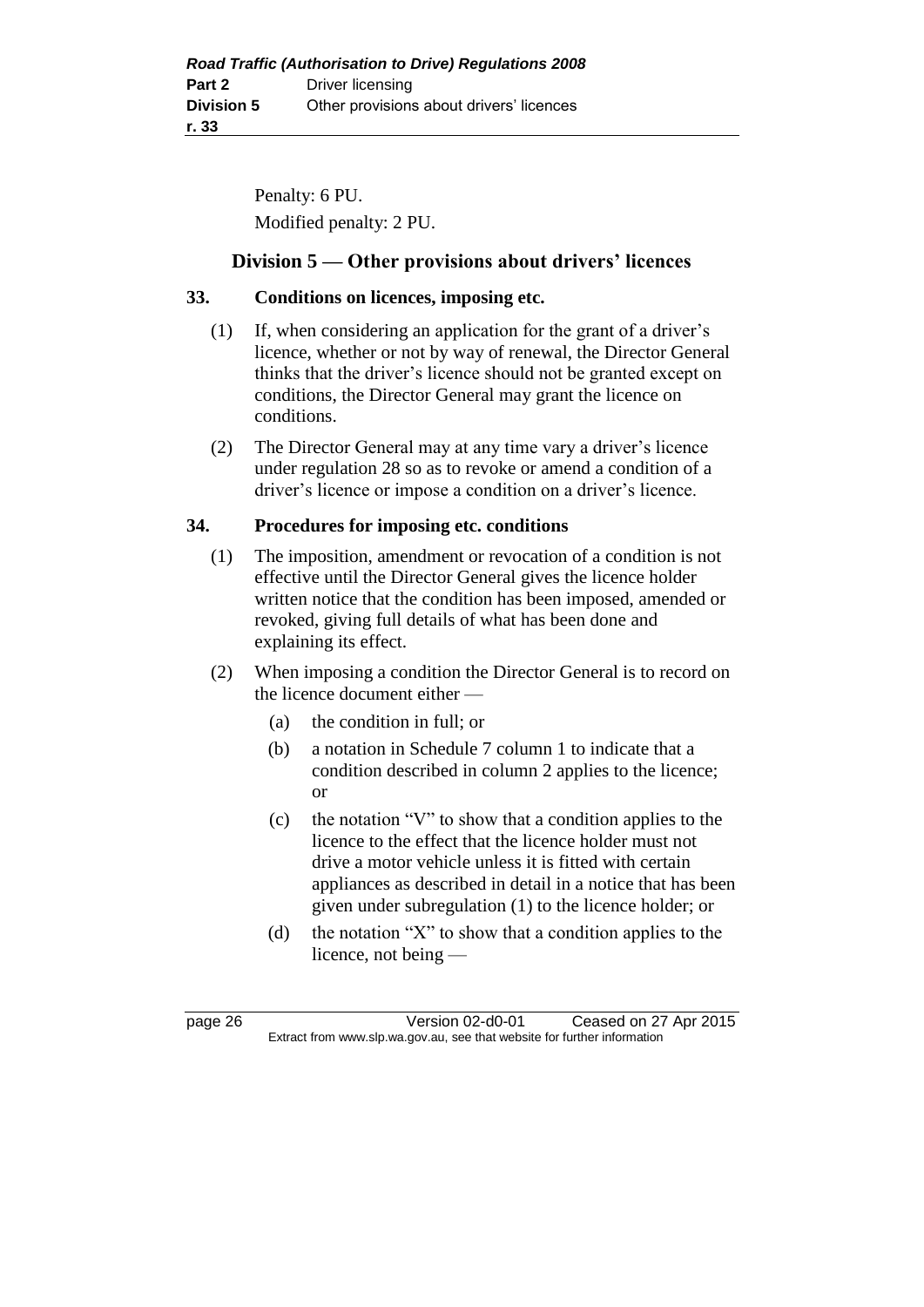- (i) a condition that is recorded on the licence document in full; or
- (ii) a condition because of which a notation is recorded under paragraph (b) or (c).
- (3) When referring to a condition described in Schedule 7 column 2 that condition may be identified by the designation that is the same as the notation in Schedule 7 column 1 for that condition.

*For example:* Schedule 7 shows that the notation "A" indicates the condition that the holder of the driver's licence may drive as authorised if and only if the motor vehicle driven is fitted with automatic transmission; so that condition may be referred to as condition A.

- (4) Notation "A" or "B" does not apply to a vehicle of class R or C unless the licence document indicates that the notation applies to that class of vehicle.
- (5) Notation "A" or "B" applies to each vehicle of any class other than class R or C that the licence authorises to be driven unless the document separately refers to that class of vehicle without indicating that the notation applies.

#### **35. Breach of condition, consequence of (Sch. 7)**

- (1) The authorisation that a driver's licence gives to drive a motor vehicle does not apply while the vehicle is being driven in contravention of a condition of the licence described in Schedule 7 column 2 but continues to apply while the vehicle is being driven in contravention of any other condition.
- (2) The holder of a driver's licence to which a condition applies who contravenes the condition commits an offence unless the condition is a condition described in Schedule 7 column 2.

Penalty:

- (a) for a first offence, 6 PU;
- (b) for a subsequent offence, 12 PU.

Ceased on 27 Apr 2015 Version 02-d0-01 page 27 Extract from www.slp.wa.gov.au, see that website for further information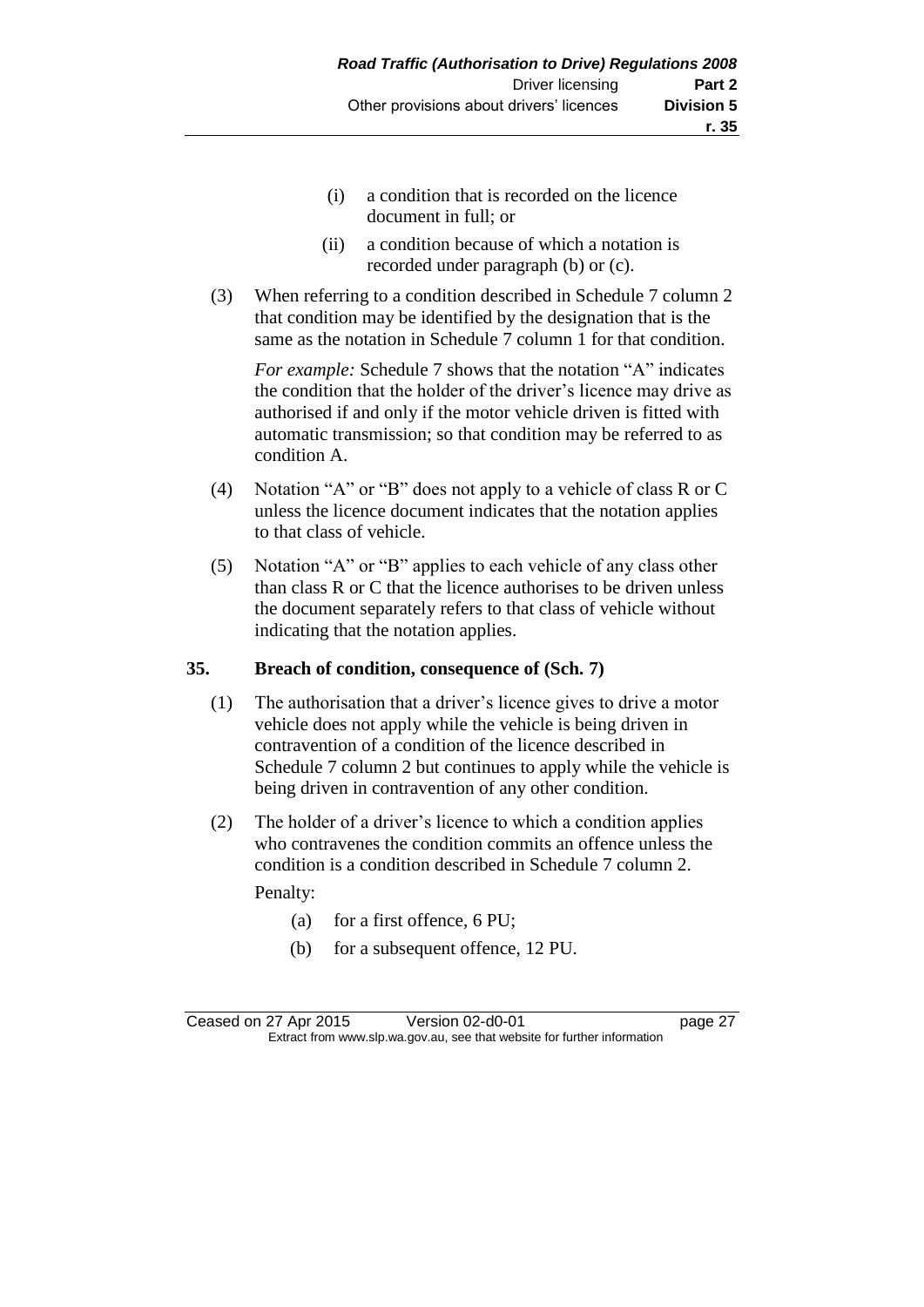#### **36. P plates, form and display of**

(1) Except in the circumstances described in subregulation (2), the holder of a provisional licence who drives a motor vehicle on a road is required to display on the vehicle 2 plates conforming with subregulation (3), one of which is readily visible from the front of the vehicle and the other of which is readily visible from the rear of the vehicle.

Penalty: 3 PU.

Modified penalty: 2 PU.

- (2) Subregulation (1) does not apply if the licence holder is a member of the Police Force appointed under the *Police Act 1892* Part I driving in the course of duty.
- (3) Each plate has to bear the letter "P"
	- (a) if the driver is a novice driver (type 1A), in white on a red background; or
	- (b) in any other case, in white on a green background,

and the plate and the letter "P" have to be at least of the size described in the diagram below.



(4) The Director General is required to issue plates conforming with subregulation (3) free of charge.

page 28 Version 02-d0-01 Ceased on 27 Apr 2015 Extract from www.slp.wa.gov.au, see that website for further information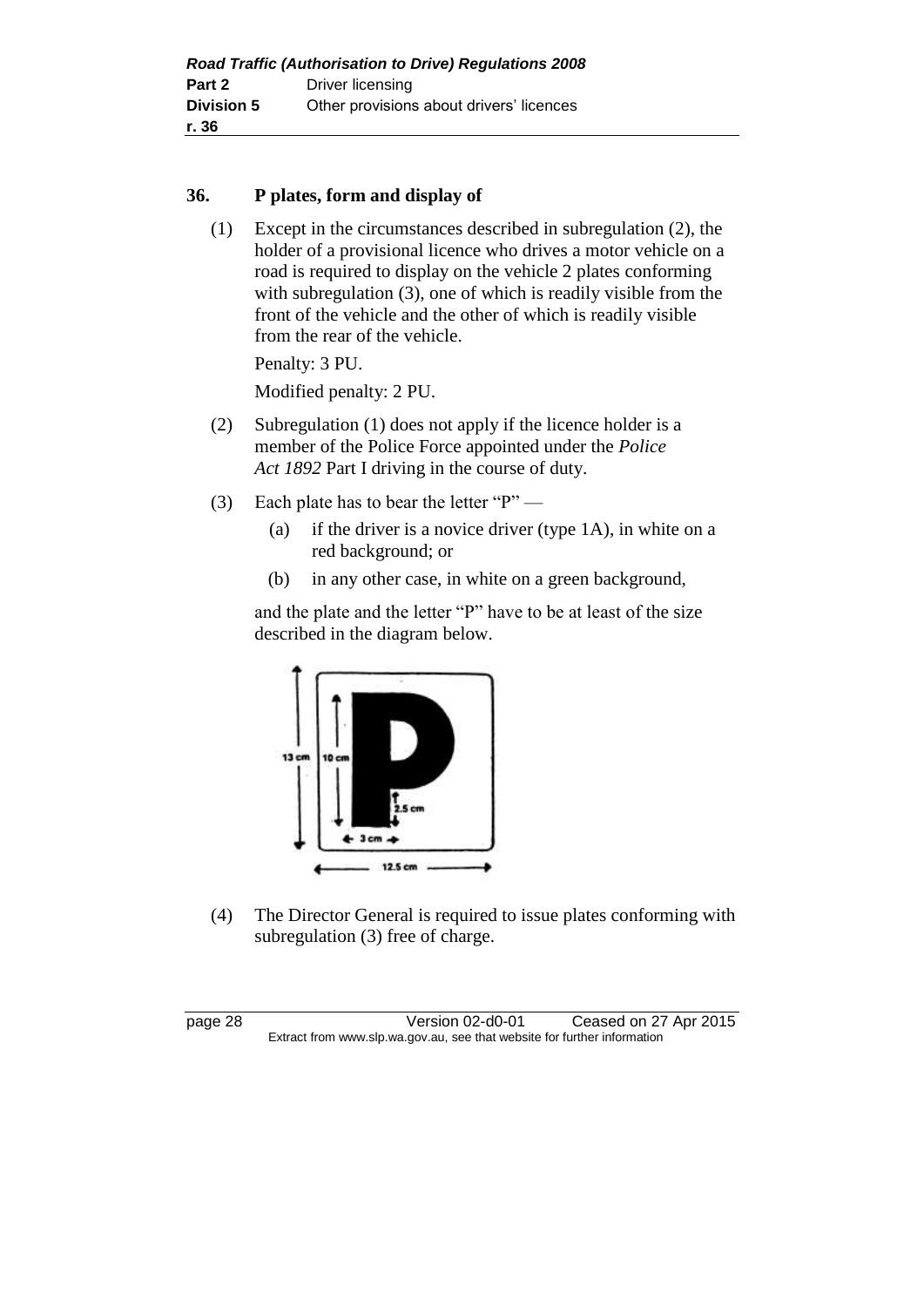(5) A person, not being the holder of a provisional licence, who drives a motor vehicle on a road while displaying a plate described in subregulation (3) on the vehicle commits an offence.

Penalty: 2 PU.

Modified penalty: 1 PU.

#### **37. Duration of driver's licence**

- (1) This regulation other than subregulation (4) applies to the grant of a driver's licence whether or not it is by way of renewal.
- (2) The period for which the Director General grants a driver's licence is to be fixed in the licence and unless this regulation states otherwise it is to be one year or 5 years, as the applicant for the driver's licence chooses.
- (3) If the Director General grants a driver's licence as a provisional licence, the Director General is to fix the period for which the driver's licence is granted as one year.
- (4) If the Director General grants a driver's licence to an applicant who relinquishes another jurisdiction's driving authorisation to obtain the driver's licence, unless a lesser period is fixed under subregulation (5) or (6) the Director General is to fix the period for which the driver's licence is granted so that it would expire when the authorisation relinquished was due to expire except that, if to do so would result in a period of more than 5 years, the period is to be 5 years.
- (5) If the Director General grants a driver's licence with a condition that is imposed on grounds having regard to which the licence should be for a period that is less than 5 years, the Director General is to fix that period as the period for which the driver's licence is granted.
- (6) If the Director General grants a driver's licence to a person who has reached 79 years of age, the maximum period for which the licence may be granted is one year and, if the person has not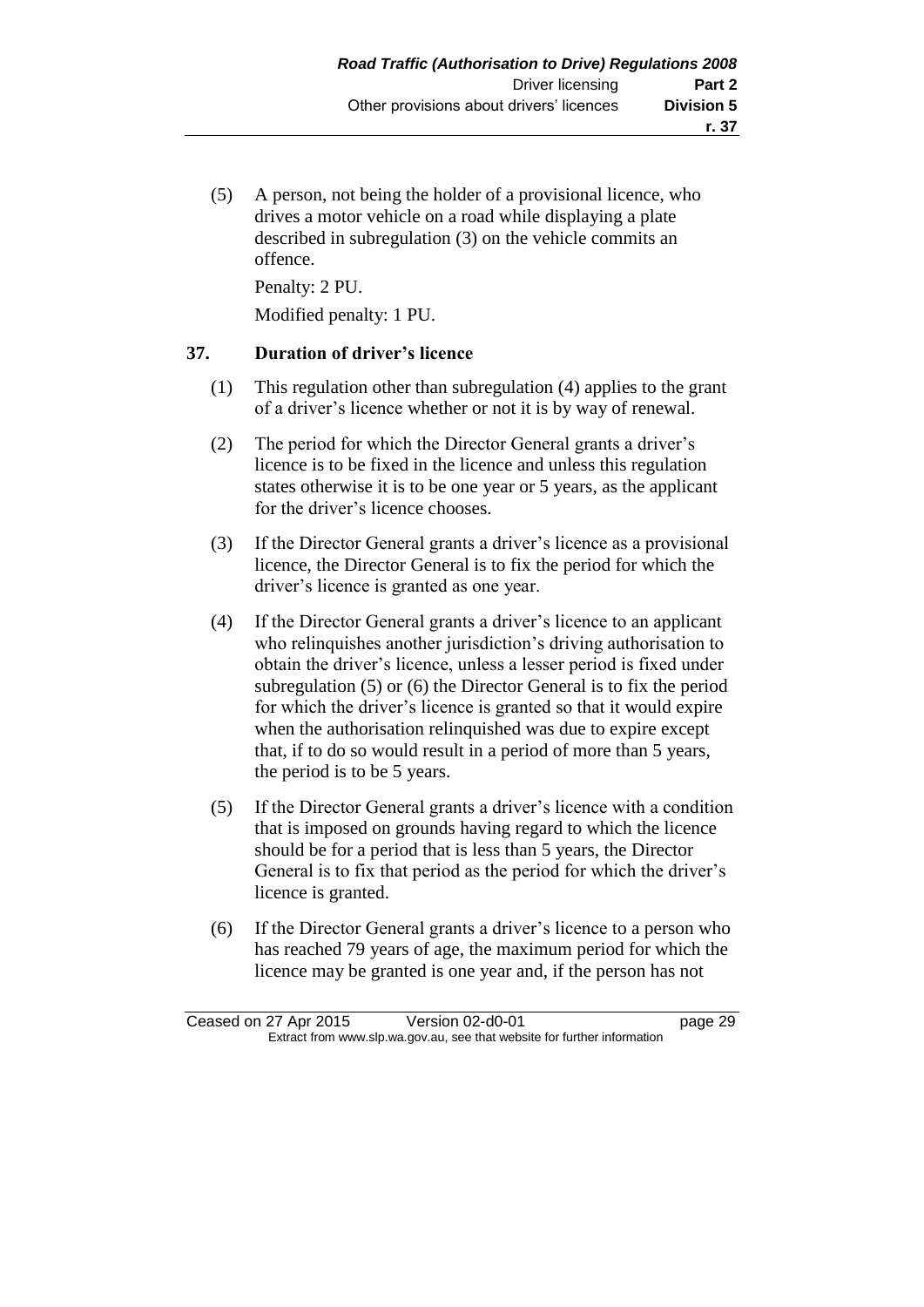reached that age but has reached 76 years of age, the Director General may fix a period of less than 5 years as the period for which the driver's licence is granted.

- (7) A driver's licence is current until the end of the period for which it is granted.
- (8) To the extent that it is practicable, a driver's licence document is to show as the expiry day of the licence the last day of the period for which the driver's licence is current.

*[Regulation 37 amended in Gazette 5 Apr 2012 p. 1579.]*

#### **38. Grant of driver's licence by way of renewal**

(1) In this regulation —

*expiry day* means the last day of the period for which the driver's licence is current.

- (2) The holder of a driver's licence may, within the period of 6 months before the expiry day, apply for the Director General to grant to the holder a driver's licence for a further period commencing from the expiry day and otherwise to the same effect as the driver's licence that is about to expire.
- (3) The application has to be made to the Director General in a form approved by the Director General.
- (4) The grant of a licence upon an application under this regulation may be referred to as a grant by way of renewal.

#### **39. Renewal application made after driver's licence expires**

- (1) This regulation applies if, within the period of 6 months after a driver's licence expires, the person who held the licence applies for the Director General to grant to the person a driver's licence substantially to the same effect as the driver's licence that expired but for a further period.
- (2) The application has to be made to the Director General in a form approved by the Director General.

page 30 Version 02-d0-01 Ceased on 27 Apr 2015 Extract from www.slp.wa.gov.au, see that website for further information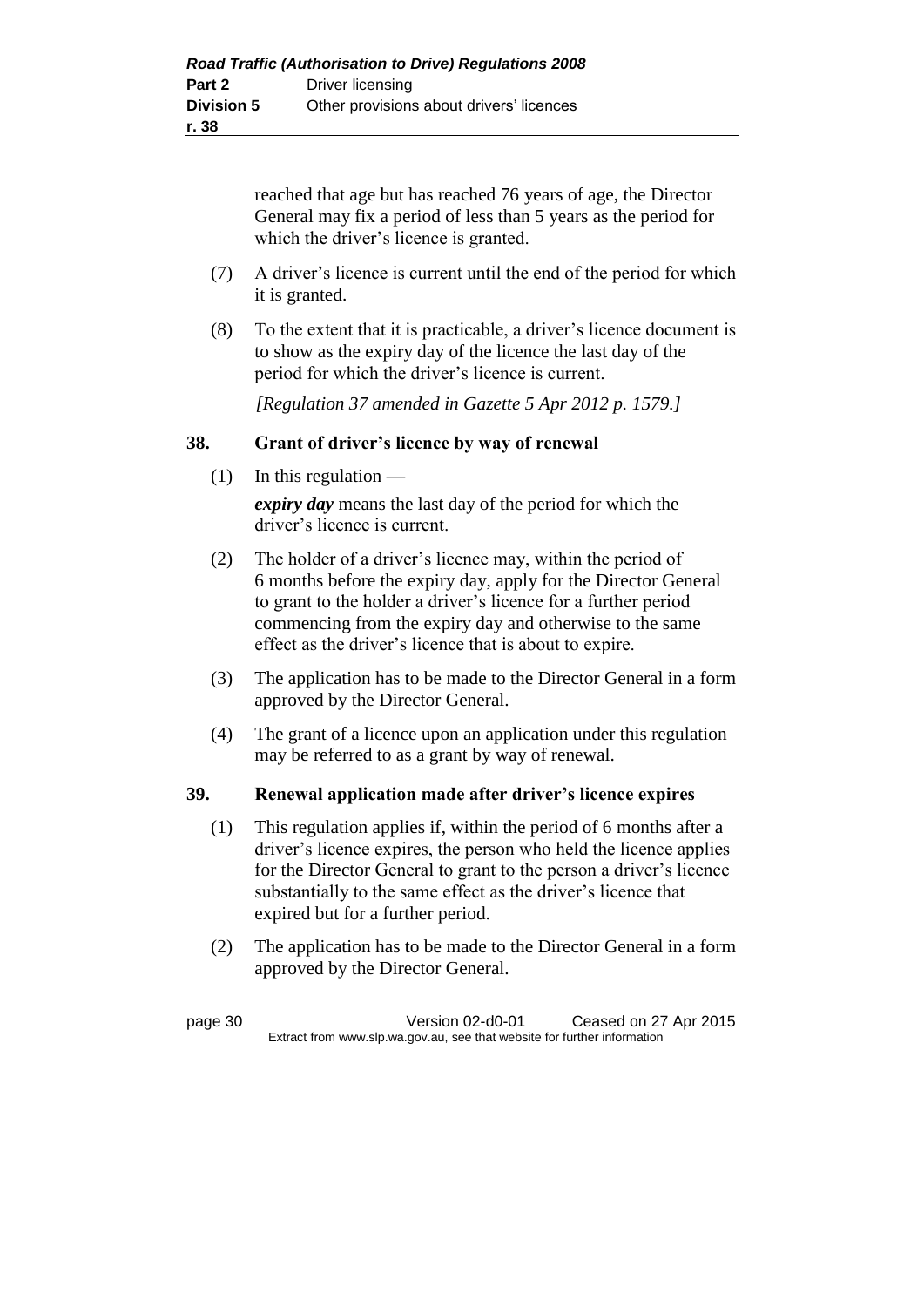- (3) Regulations 24(2) and 65(2) apply as if the grant of the driver's licence were a grant by way of renewal.
- (4) Subregulations (5) and (6) apply unless the person whose driver's licence expires notifies the Director General in writing, within the period of 15 days after the expiry, that the person is aware of the expiry and does not require a further driver's licence substantially to the same effect as the driver's licence that expires.
- (5) If this subregulation applies and the Director General grants the driver's licence, the period for which it is granted is to be fixed to end when, if the licence had been granted by way of renewal, the period for which it was granted would have ended.
- (6) Even though the period fixed under subregulation (5) does not commence until the licence is granted, the fee for the licence is the fee applicable to a licence for a period of the same length as the period from the day after the previous licence expired until the day on which the licence granted expires.

#### **40. Change of licence holder's address**

- (1) If the residential address that a person who holds a driver's licence most recently gave to the Director General ceases to be the person's current residential address, the person is required to give the Director General notice in writing or in any other manner approved in writing by the Director General of that fact and of the person's current residential address.
- (2) The notice is required to be given within the period of 21 days after the day on which the person's residential address changed. Penalty:
	- (a) for a first offence, 4 PU;
	- (b) for a subsequent offence, 8 PU.

Modified penalty: 1 PU.

*[Regulation 40 amended in Gazette 2 Dec 2011 p. 5074.]*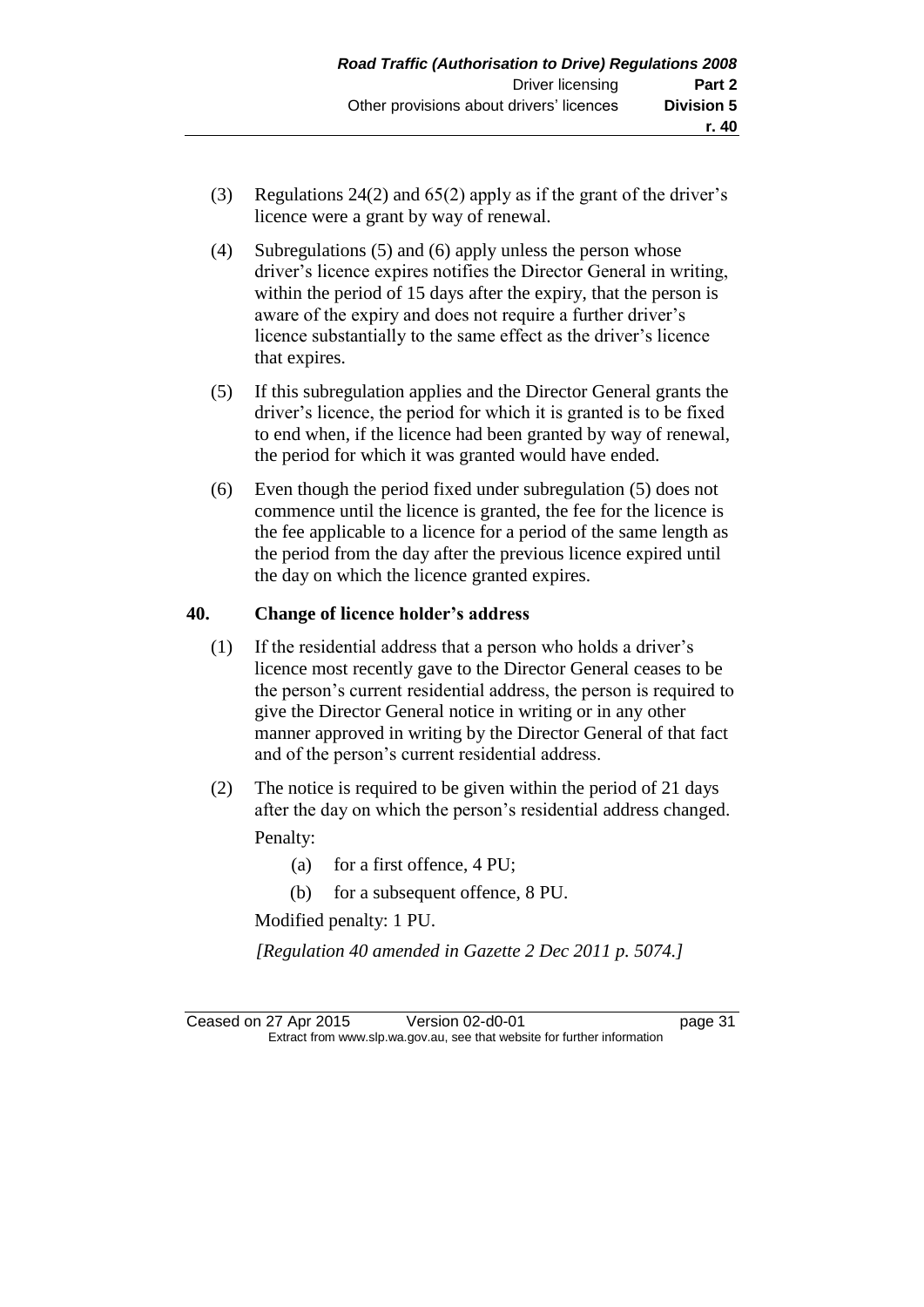### **41. Suspending or cancelling driver's licence, Director General's powers for**

- (1) The Director General may, by notice in writing given to the licence holder —
	- (a) suspend a person's driver's licence if the Director General has reason to suspect that there are grounds on which the Director General could, if then considering whether to grant the driver's licence, refuse under regulation 25 to grant it; or
	- (b) suspend or cancel a person's driver's licence if
		- (i) the Director General has reason to believe that there are grounds on which the Director General could, if then considering whether to grant the driver's licence, refuse under regulation 25 to grant it; or
		- (ii) the Director General is no longer satisfied of each of the matters referred to in regulation 24.
- (2) In order to decide whether there is a basis for suspending or cancelling a person's driver's licence under subregulation (1) the Director General may, by notice in writing given to the licence holder, require the person to satisfy the Director General within the period specified in the notice, being not less than 14 days, as to any matter relevant to that decision.
- (3) If the person fails to satisfy the Director General within that period or within any further period that the Director General allows, the Director General may —
	- (a) cancel the person's driver's licence; or
	- (b) impose or vary any condition on the licence; or
	- (c) suspend the licence until the Director General is satisfied as to the matter.

page 32 Version 02-d0-01 Ceased on 27 Apr 2015 Extract from www.slp.wa.gov.au, see that website for further information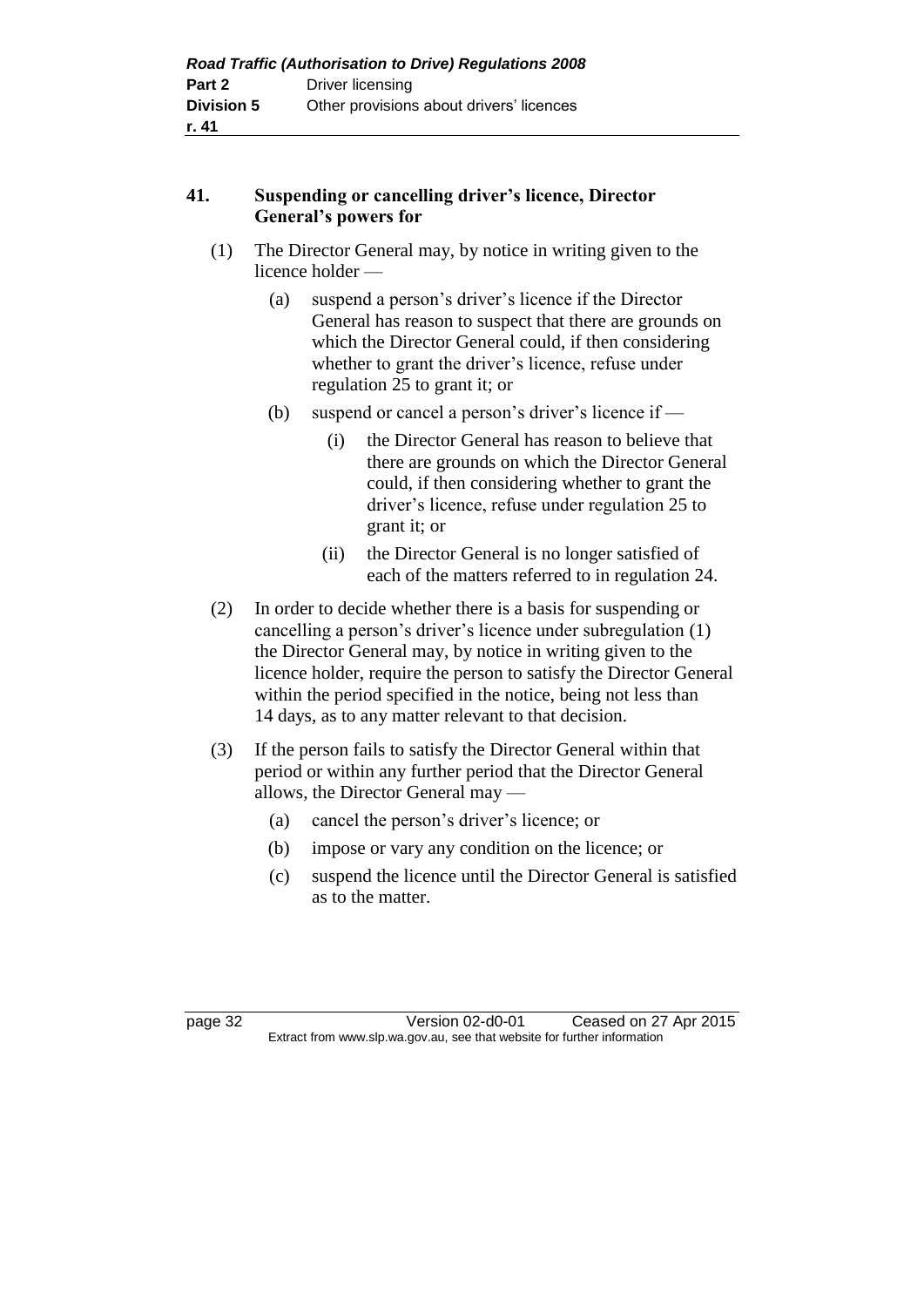- (4) The Director General may, by notice in writing given to the licence holder, cancel or suspend a person's driver's licence  $if -$ 
	- (a) the licence was granted contrary to the Act or these regulations; or
	- (b) the person obtained the grant of the licence on the basis of incorrect or misleading information, whether or not fraud or misrepresentation was involved, by means of a form of payment that was subsequently dishonoured, or in a manner contrary to this Act; or
	- (c) the holder of the licence has failed to comply with any condition imposed on the licence.
- (5) Cancellation or suspension of a driver's licence under subregulation (4) does not affect the liability of the licence holder to any penalty attributable to anything referred to in subregulation  $(4)(b)$  or  $(c)$ .

#### **42. Decisions by Director General, form of, reconsidering and SAT review of**

 $(1)$  In this regulation —

*reviewable decision* means a decision of the Director General  $to -$ 

- (a) refuse an application for the grant of a driver's licence; or
- (b) refuse an application for a driver's licence to be endorsed as including extension F or extension T; or
- (c) impose a condition when granting a driver's licence; or
- (d) vary a driver's licence, whether by imposing or amending a condition, by making, amending, or cancelling any other endorsement on it, or in any other way; or
- (e) refuse an application for the variation of a driver's licence; or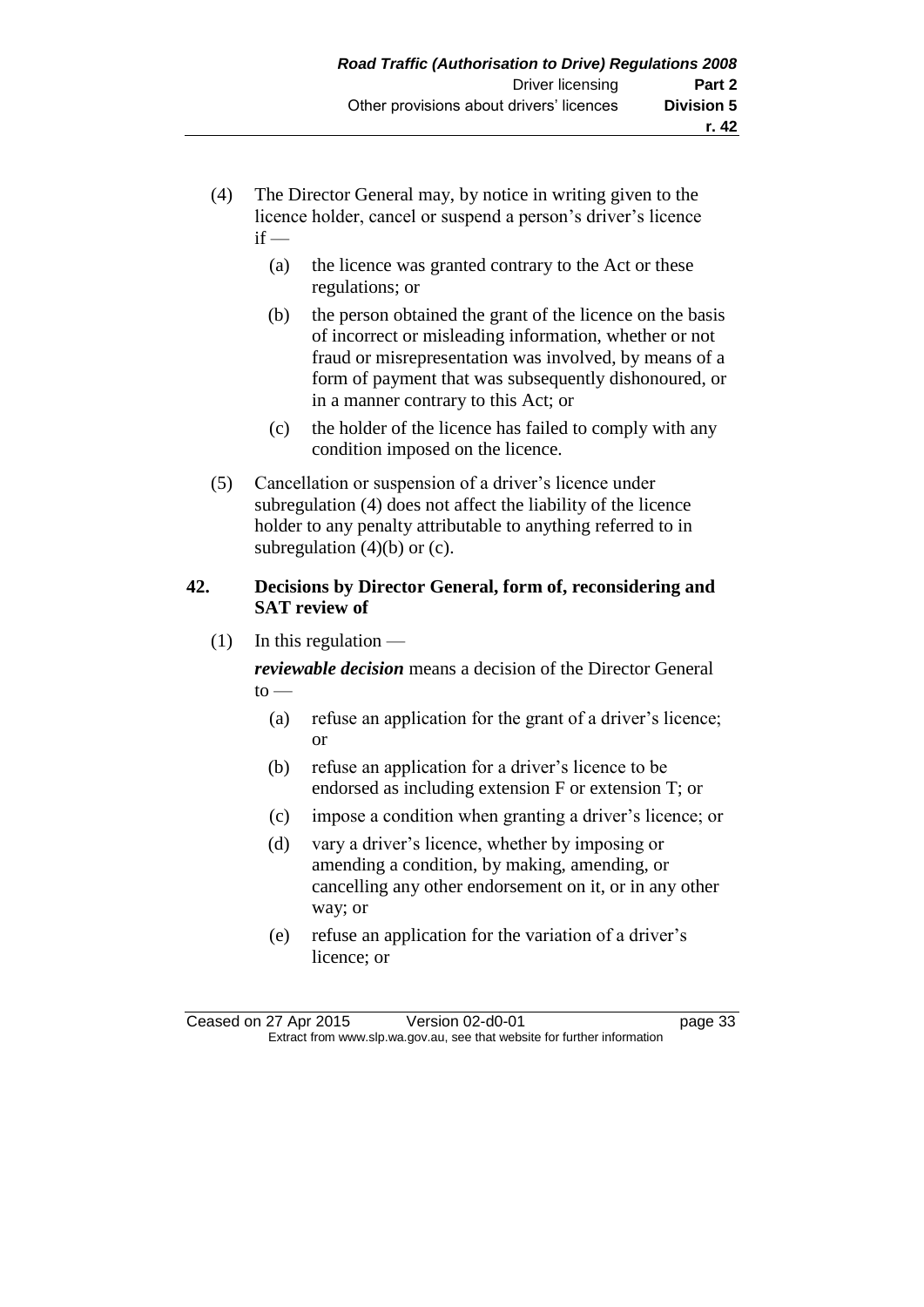- (f) suspend or cancel a driver's licence; or
- (g) under regulation 63, exclude the person from being authorised by regulation 62 to drive a motor vehicle.
- (2) On making a reviewable decision, the Director General has to give to the person affected by the decision notice in writing of it, stating reasons for the decision and informing the person  $of -$ 
	- (a) the right that subregulation (3) gives the person to request the Director General to reconsider the decision; and
	- (b) the right that subregulation (4) gives the person to apply for a review of the decision.
- (3) A person given a notice under subregulation (2) may, within 28 days, in writing request the Director General to reconsider the reviewable decision, and the Director General may confirm, alter, or revoke the decision.
- (4) A person aggrieved by the reviewable decision or the decision the Director General makes under subregulation (3) on reconsidering the reviewable decision may apply to the State Administrative Tribunal for a review of the decision by which the person is aggrieved.
- (5) Both the Commissioner of Police and the Director General have a right to be heard in proceedings for the review by the State Administrative Tribunal.
- *[43. Deleted in Gazette 2 Dec 2011 p. 5081.]*

page 34 Version 02-d0-01 Ceased on 27 Apr 2015 Extract from www.slp.wa.gov.au, see that website for further information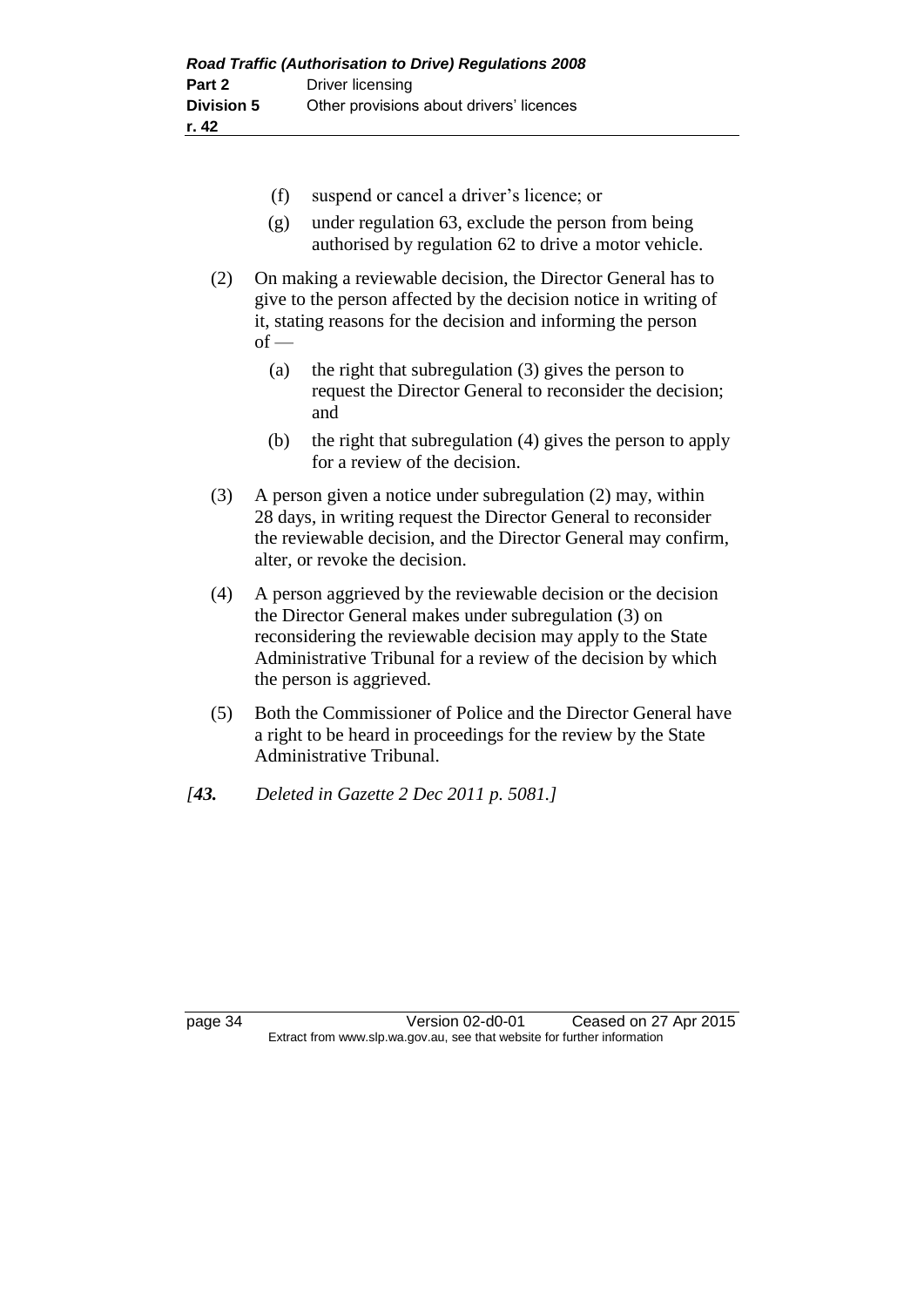**r. 44**

## **Part 3 — Learner drivers**

#### **44. Learner's permit, what it authorises**

- (1) A learner's permit may describe the driving that it authorises by referring to the classes of authorisation that a driver's licence may give.
- (2) A learner's permit giving a particular class of authorisation authorises the holder to drive on a road, solely for the purpose of learning to drive the vehicle —
	- (a) a motor vehicle the class of which has the same designation as the class of authorisation; or
	- (b) a motor vehicle of any other class shown in Schedule 2 column 2 for that class of authorisation, other than a motor vehicle that the permit holder is already authorised to drive.
- (3) The authorisation that a learner's permit gives the holder to drive on a road ceases if the holder is granted a driver's licence authorising the kind of driving that the holder was learning when driving under the permit.

#### **45. Driving instruction, who may give**

- (1) Subregulation (2) describes who may, although not holding a licence under the *Motor Vehicle Drivers Instructors Act 1963*, give a person who holds a learner's permit driving instruction in the course of which the permit holder is authorised to drive a motor vehicle on a road in accordance with the permit.
- (2) The driving instruction may be given by
	- (a) a person who is an instructor in a youth driver education course conducted or supervised by a body authorised by the Director General for that purpose; or
	- (b) a person who is authorised to perform any driving of a kind for which the driving instruction is to be given and

Ceased on 27 Apr 2015 Version 02-d0-01 page 35 Extract from www.slp.wa.gov.au, see that website for further information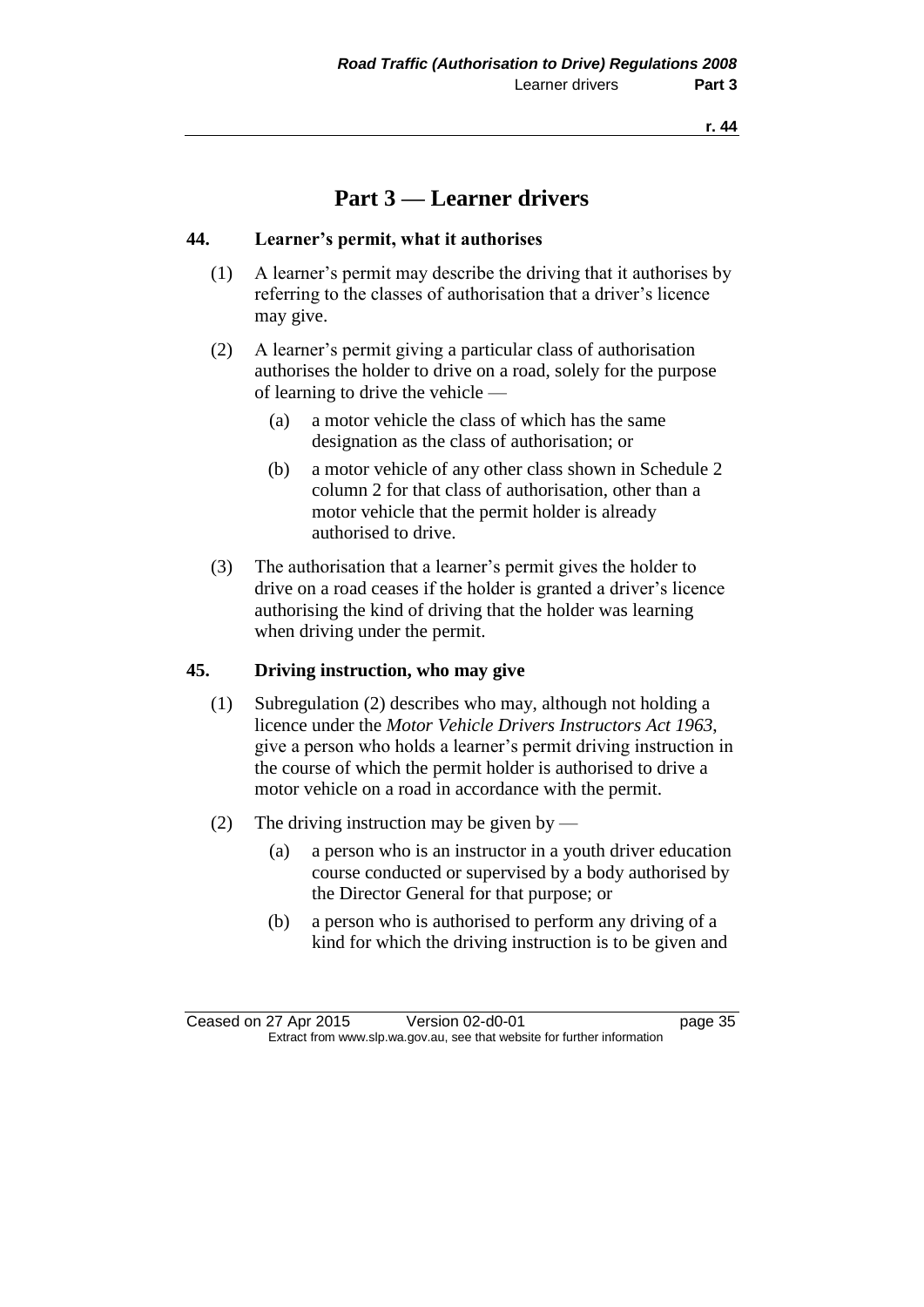#### **r. 46**

has had that authorisation for a period of, or periods adding up to —

- (i) in the case of driving of a moped, at least 2 years; or
- (ii) in any other case, at least 4 years.
- (3) In subregulation  $(2)(b)$  —

*authorised* means authorised by a driver's licence, any other Australian driver licence, or a foreign driving authorisation.

#### **46. Minimum age for learner's permit**

- (1) A person who has not reached 16 years of age cannot hold a learner's permit unless —
	- (a) subregulation (2) applies; or
	- (b) under subregulation (3), the Director General waives the requirement to have reached that age.
- (2) A person who has reached 15 years and 6 months of age may hold a learner's permit authorising the person, while learning, to drive only a motor vehicle of class R that may be driven by the holder of a driver's licence endorsed with condition N.
- (3) The Director General may in a particular case waive the requirement to have reached 16 years of age if the Director General is satisfied that denial of the permit would occasion undue hardship.

#### **47. Knowledge of traffic laws and safe driving techniques, requirements as to**

Before a person can hold a learner's permit the person has to have satisfied the Director General that the person can demonstrate the knowledge of the traffic laws of the State and of safe driving techniques that is referred to in regulation 20 unless under regulation 22(4) the Director General has waived the requirement to be able to demonstrate that knowledge.

page 36 Version 02-d0-01 Ceased on 27 Apr 2015 Extract from www.slp.wa.gov.au, see that website for further information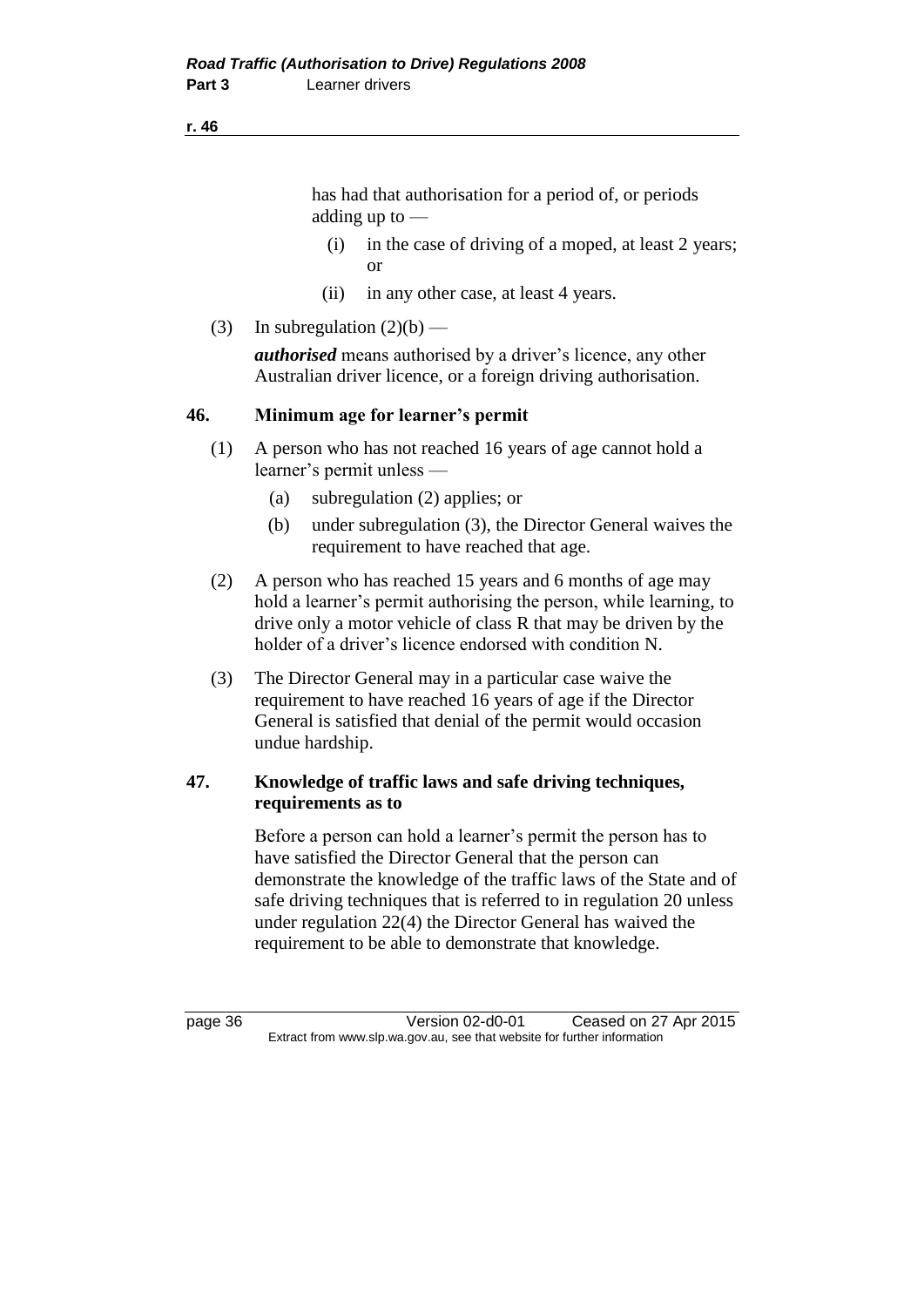#### **48. Driver's licence required as prerequisite for learner's permit (Sch. 8)**

- (1) Before a person can hold a learner's permit the person has to have satisfied the Director General that the person meets the relevant requirements of subregulations (2) and (3) other than a requirement that the Director General has waived under subregulation (6).
- (2) For a learner's permit authorising the person, while learning, to drive a motor vehicle of a particular class specified in Schedule 8 column 1, the person must have held —
	- (a) a driver's licence described for that class in column 2; or
	- (b) any Australian driver licence or foreign driving authorisation that was substantially equivalent to a driver's licence described for that class in column 2.
- (3) If Schedule 8 column 3 specifies a period of time, the person must have held a driver's licence as described, or a substantially equivalent authorisation, for a period of, or periods adding up to, at least the amount of time specified in column 3.
- (4) A reference in subregulation (2) or Schedule 8 column 2 to a driver's licence authorising a person to drive a vehicle does not include a driver's licence that authorises the person to drive the vehicle only when learning.
- (5) Subregulation (1) does not apply to the granting of a learner's permit authorising a person, while learning, to drive only a motor vehicle of class R that may be driven by the holder of a driver's licence endorsed with condition N or E.
- (6) The Director General may in a particular case waive a requirement of subregulation (2) or (3) if the Director General is satisfied that denial of the permit would occasion undue hardship.

Ceased on 27 Apr 2015 Version 02-d0-01 page 37 Extract from www.slp.wa.gov.au, see that website for further information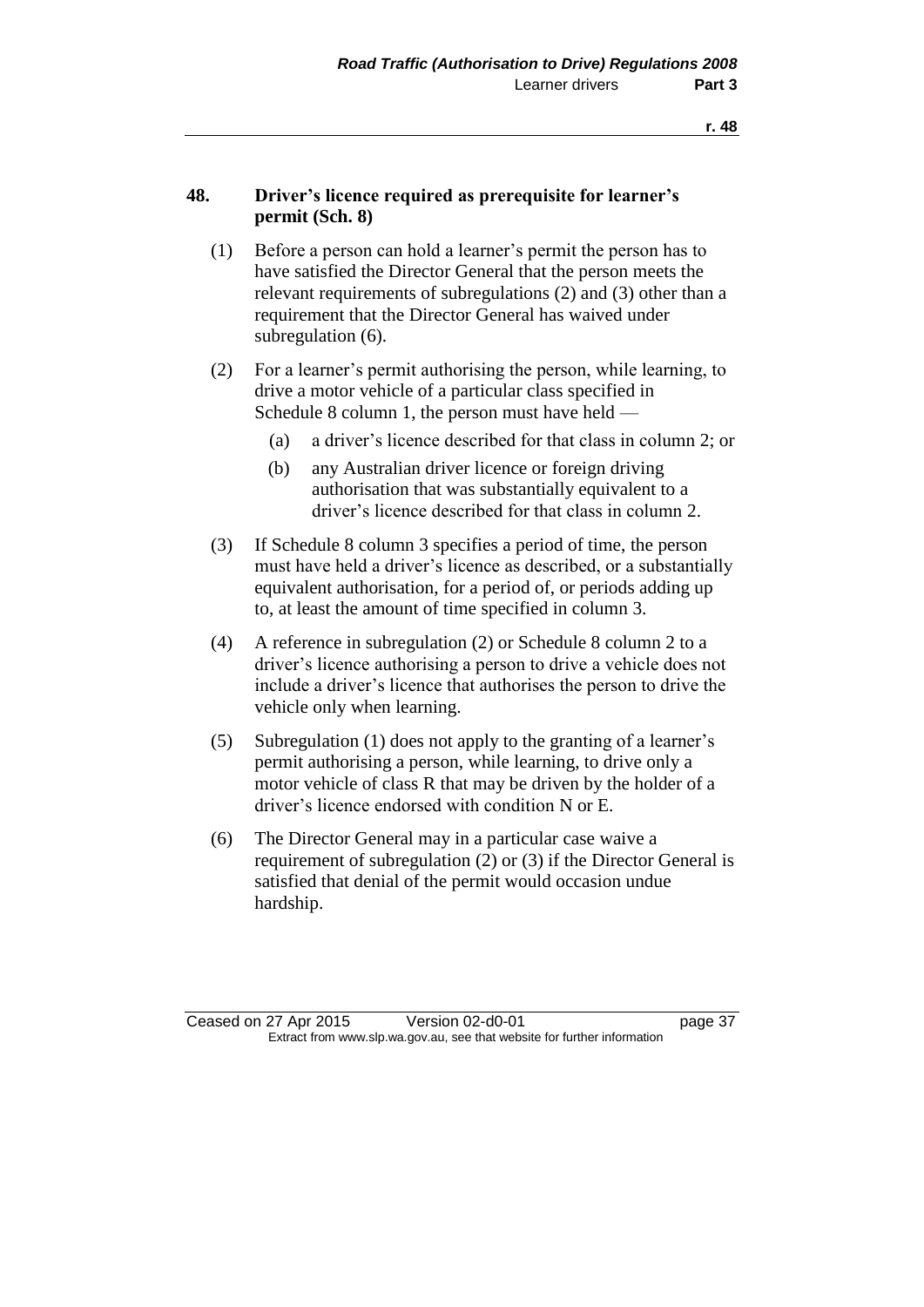```
r. 49
```
#### **49. Conditions on learner's permit**

 $(1)$  In this regulation —

*instructor* means the person referred to in section 43(2) of the Act who is giving the driving instruction in the course of which the learner's permit authorises driving;

*learner* means the holder of the learner's permit concerned.

- (2) This regulation specifies conditions that apply to every learner's permit and are in addition to any other condition.
- (3) Whenever the learner drives on a road a motor vehicle to which a learner's permit applies —
	- (a) the learner has to be accompanied by the instructor; and
	- (b) the speed of the motor vehicle is not to exceed 100 km/h at any time.

#### **50. Breach of condition, consequence of**

- (1) The authorisation that a learner's permit gives to drive a motor vehicle does not apply while the vehicle is being driven in contravention of the condition specified in regulation 49(3)(a) but continues to apply while the vehicle is being driven in contravention of any other condition.
- (2) The holder of a learner's permit who contravenes the condition specified in regulation 49(3)(b), or any other condition except the condition specified in regulation  $49(3)(a)$ , commits an offence under this regulation.

Penalty: 4 PU. Modified penalty: 2 PU.

#### **51. L plates, form and display of**

(1) A person who drives a motor vehicle on a road while learning to drive, whether as authorised by a learner's permit or because of regulation  $57(1)$  or (2), is required to display on the vehicle 2 plates (*L plates*) conforming with subregulation (2), one of

page 38 Version 02-d0-01 Ceased on 27 Apr 2015 Extract from www.slp.wa.gov.au, see that website for further information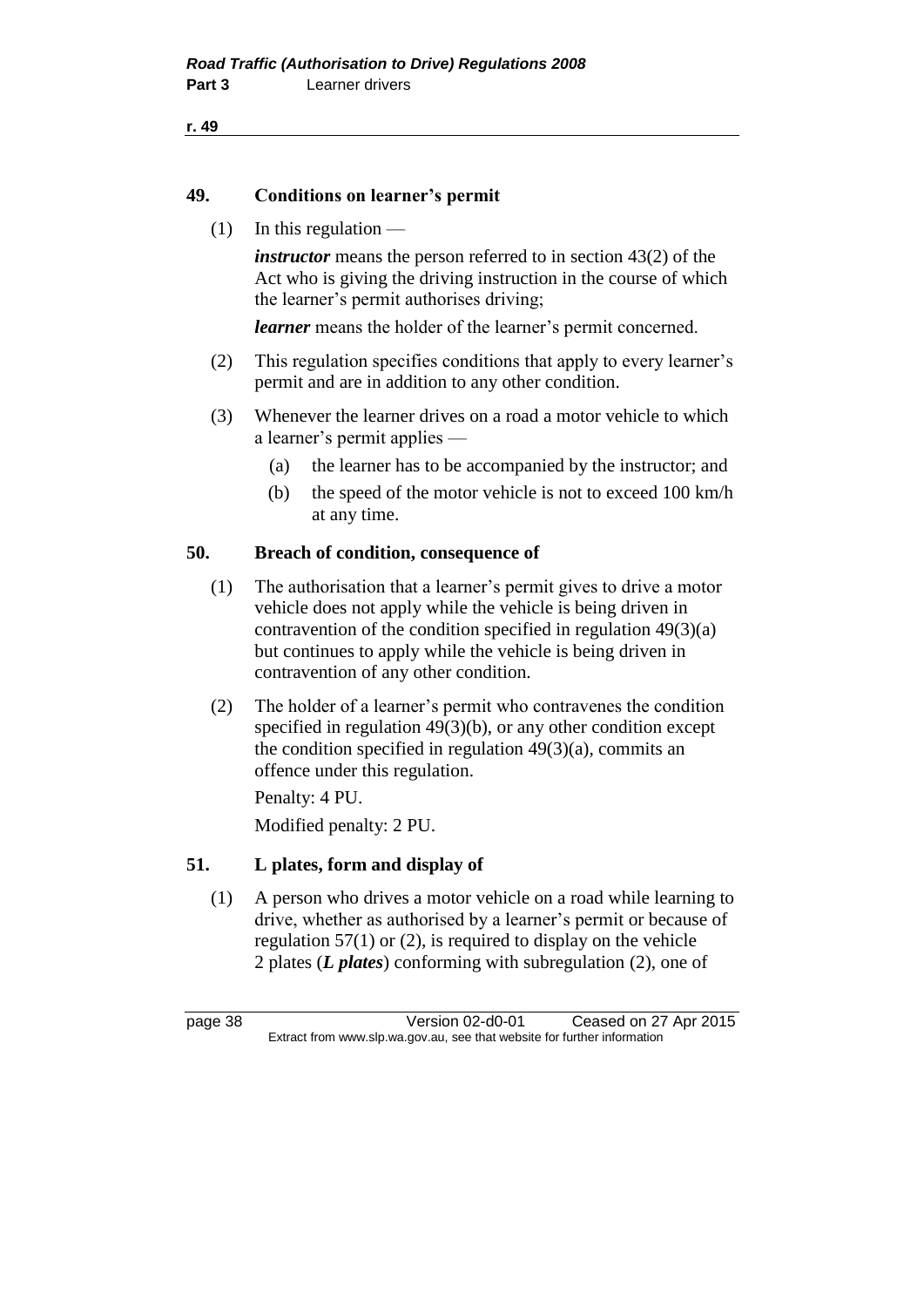which is readily visible from the front of the vehicle and the other of which is readily visible from the rear of the vehicle. Penalty: 2 PU.

Modified penalty: 1 PU.

- (2) Each L plate has to measure not less than 150 mm by 150 mm and bear a black letter "L" clearly marked on a yellow background.
- (3) The person in charge of a motor vehicle that another person drives on a road while learning to drive is required to ensure that L plates are displayed as required by subregulation (1). Penalty: 2 PU.

Modified penalty: 1 PU.

- (4) A person must not drive on a road a motor vehicle displaying a plate bearing a letter "L" unless —
	- (a) the person is driving while learning, as authorised by a learner's permit or because of regulation 57(1) or (2); or
	- (b) a person who is authorised as described in paragraph (a) (the *learner*) is sitting beside the driver and the driver is authorised to give, and is driving in the course of giving, driving instruction to the learner.

Penalty: 2 PU.

Modified penalty: 1 PU.

#### **52. Learner's permit, applying for**

- (1) An application for a learner's permit may be made to the Director General in a form approved by the Director General.
- (2) The application has to give details of the authorisation sought, the applicant's identity, and other matters that are relevant to dealing with the application.

Ceased on 27 Apr 2015 Version 02-d0-01 page 39 Extract from www.slp.wa.gov.au, see that website for further information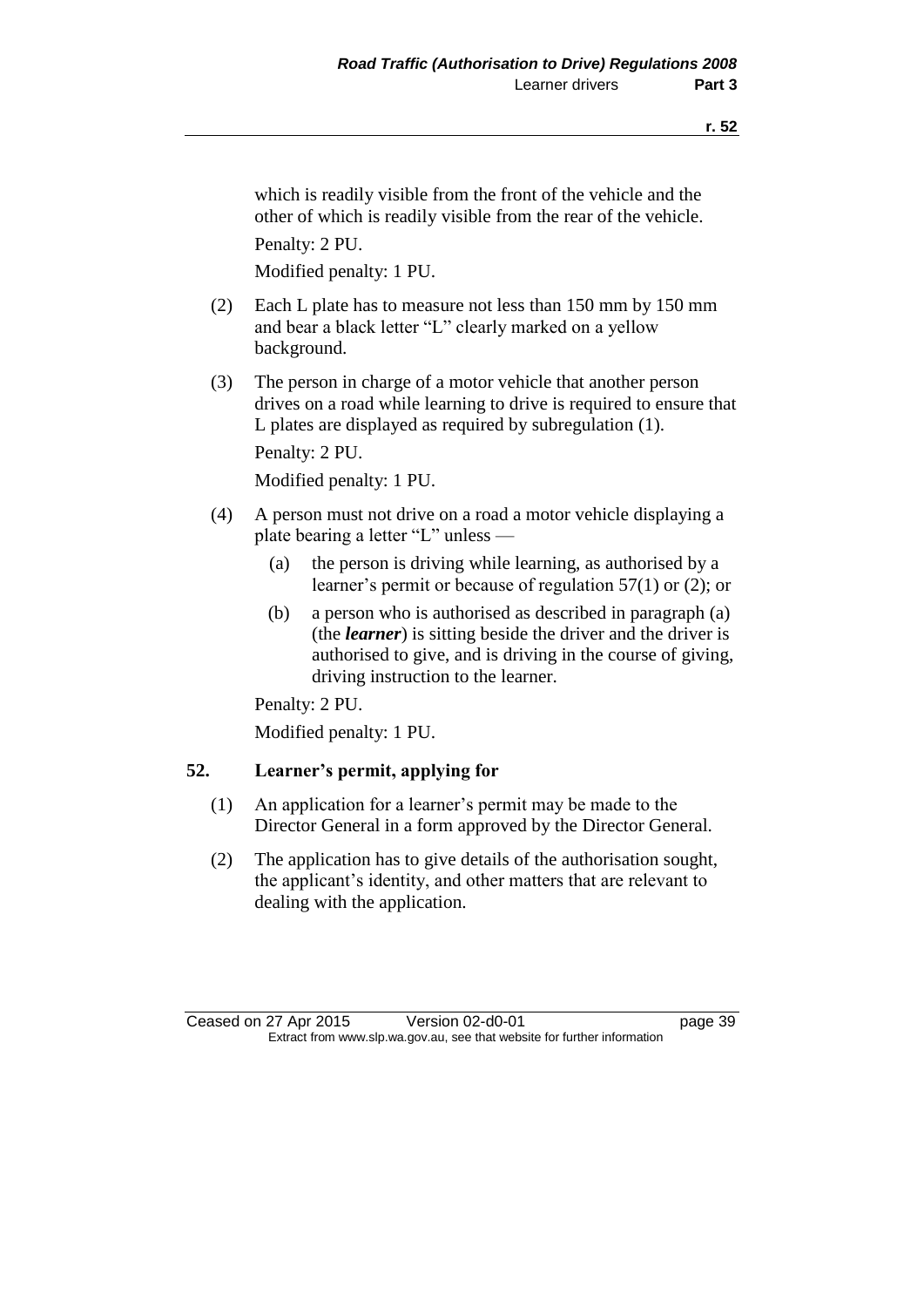```
r. 53
```
#### **53. Learner's permit document, issue and form of**

- (1) The Director General is to issue a permit document to the holder of a learner's permit as evidence of the authorisation given by the permit.
- (2) The document is to be in a form that the Director General considers suitable.
- (3) The document may consist of 2 or more components, which together constitute the permit document.

#### **54. Lost etc. learner's permit, replacing**

- (1) If a learner's permit document is lost, stolen, destroyed or there is any other good reason for it to be replaced, the Director General is required to issue a replacement permit document to the permit holder, on the permit holder's request and payment of the relevant fee, if any, fixed by the *Road Traffic (Charges and Fees) Regulations 2006*.
- (2) The Director General may require that, before the document is issued, the permit holder provide proof, to the Director General's satisfaction, of the permit holder's identity.
- (3) A document issued under this regulation becomes the permit document.

#### **55. Suspending or cancelling learner's permit, Director General's powers for**

The Director General may suspend or cancel a learner's permit by notice in writing given to the holder of the permit.

page 40 Version 02-d0-01 Ceased on 27 Apr 2015 Extract from www.slp.wa.gov.au, see that website for further information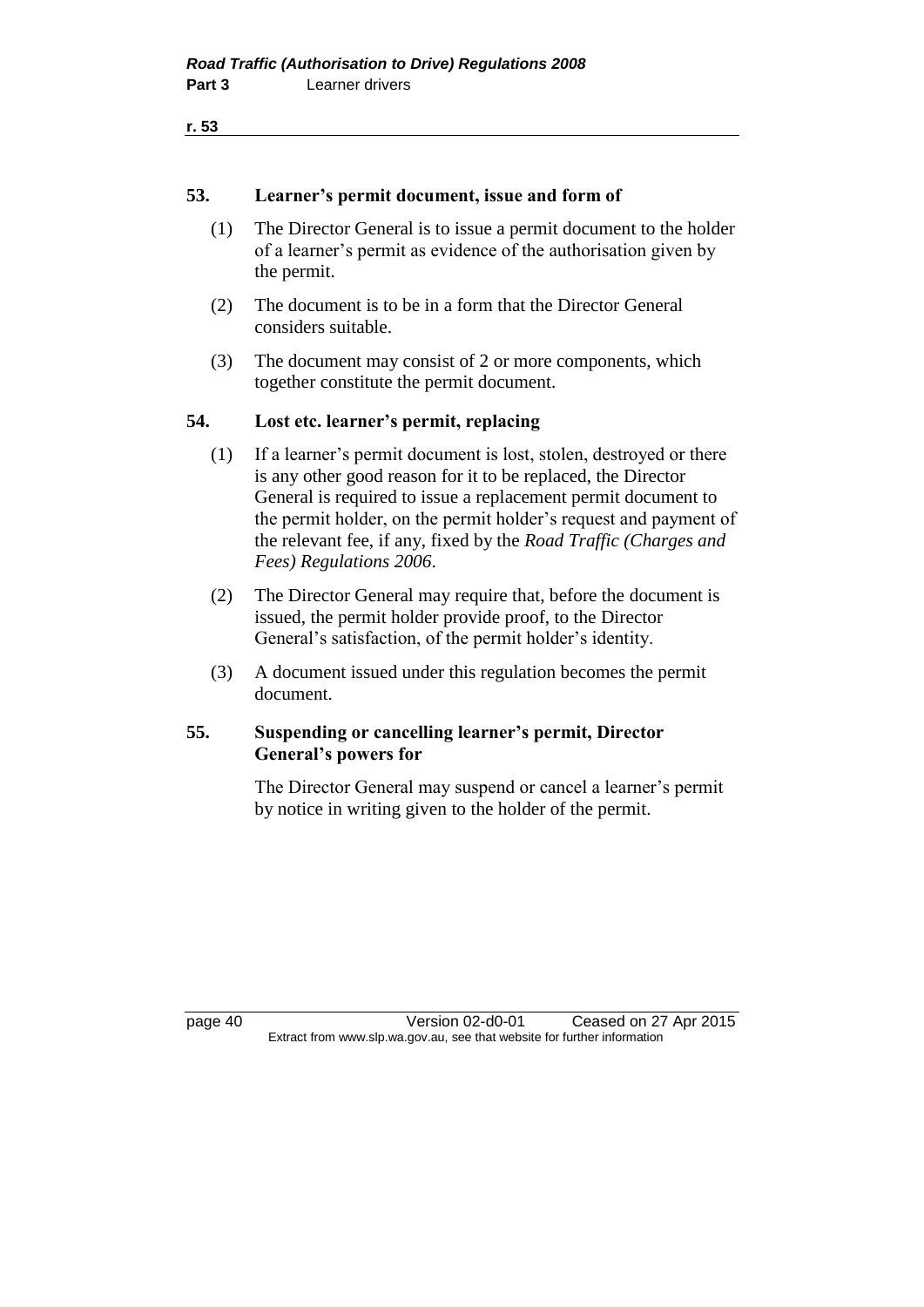### **Part 4 — Other matters about driver authorisations**

#### **56. Certain motor vehicles may be driven without licence**

- (1) A person may drive on a road a motor vehicle referred to in subregulation (2) even though the person is not authorised to do so other than by this regulation.
- (2) The motor vehicles that this regulation authorises a person to drive on a road are as follows —
	- (a) a motor vehicle used only on a railway or tramway;
	- (b) a motor vehicle designed to be controlled by a person walking next to it;
	- (c) a motor vehicle propelled by a motor having a maximum power output not exceeding 200 W;
	- (d) a motorised wheelchair that cannot travel at a speed above 10 km/h;
	- (e) a motor vehicle used for the purpose of road maintenance or road construction if it is —
		- (i) situated between traffic signs on a road maintenance or road construction site; and
		- (ii) operated for, by, or under the control of, a government department, government instrumentality, statutory authority or local government; and
		- (iii) fitted with a light displaying intermittent yellow flashes (or flashes of another colour or colours approved by the Director General);
	- (f) an electric personal transporter that cannot travel at a speed exceeding 10 km/h, used only in an electric personal transporter use area.

*[Regulation 56 amended in Gazette 12 Apr 2013 p. 1541-2.]*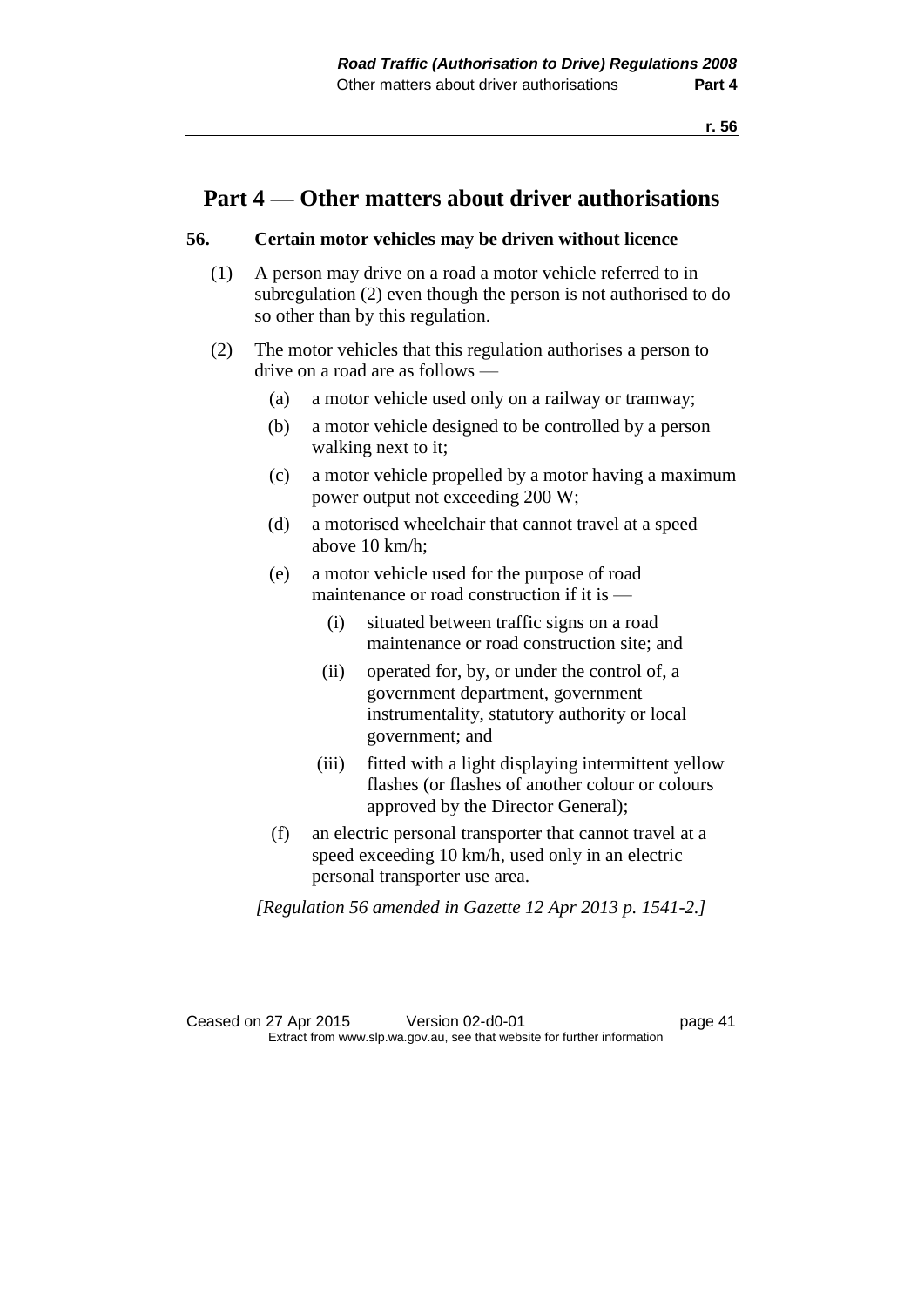**r. 57**

#### **57. Australian driver licence may authorise learning to drive**

- (1) An Australian driver licence that authorises certain driving on a road in this State on condition A, condition B or condition E also authorises that driving when the condition is not complied with but only to the extent that the driving would be authorised if the licence holder held the appropriate learner's permit.
- (2) A driver's licence described in Schedule 8 column 2, or a substantially equivalent Australian driver licence, also authorises the licence holder to drive a motor vehicle of the class specified for that kind of licence in Schedule 8 column 1 but only to the extent that the driving would be authorised if the licence holder held the appropriate learner's permit.
- (3) If Schedule 8 column 3 specifies a period of time, subregulation (2) does not apply unless the person has held the driver's licence, or a substantially equivalent authorisation, for a period of, or periods adding up to, at least the amount of time specified in column 3.
- (4) Without affecting any other limitation on the driving for the purposes of learning that is authorised because of subregulation (1) or  $(2)$  —
	- (a) the driving can only be in the course of instruction by a person referred to in section 43(2) of the Act; and
	- (b) each condition in regulation 49 applies as if the licence were a learner's permit.

#### **58. Director General may permit certain driving without licence**

- (1) If, in a particular case, there are exceptional circumstances because of which it would be in the public interest for a person to drive a motor vehicle on a road even though not otherwise authorised by law to do so, the Director General may permit that driving and may make that permit subject to conditions.
- (2) The permit and the conditions are to be in writing given to the person permitted to drive.

page 42 Version 02-d0-01 Ceased on 27 Apr 2015 Extract from www.slp.wa.gov.au, see that website for further information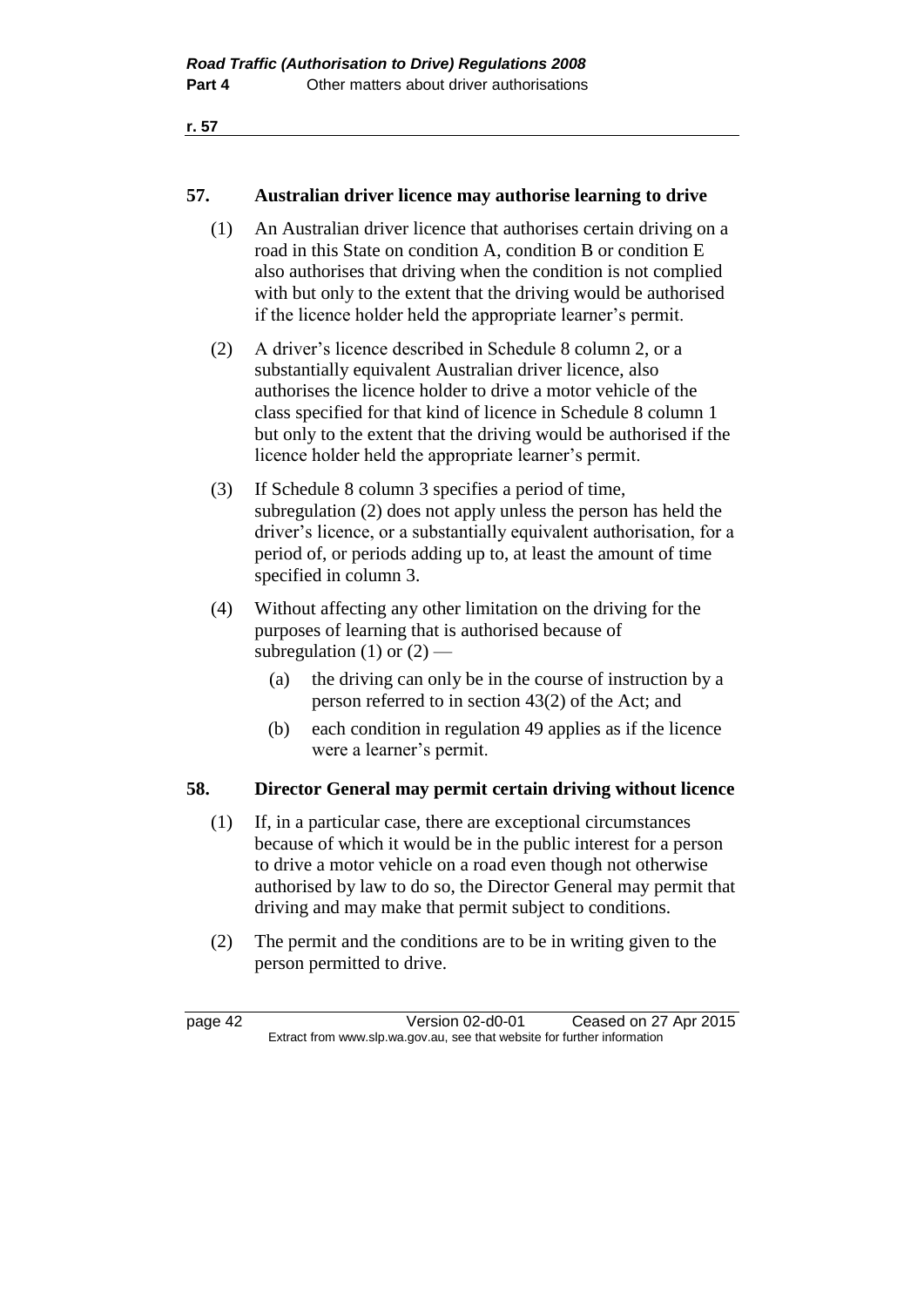- (3) Without limiting the other circumstances in which the Director General may give a permit under this regulation, the Director General may permit a person to drive a motor vehicle if —
	- (a) the person is a novice driver (type 1A) and is found driving a motor vehicle in circumstances in which the driving is unauthorised because it is between midnight and the following 5 a.m.; and
	- (b) having regard to all the relevant circumstances, including the location and the safety of the novice driver and any passengers, it is appropriate to give the permit.

#### **59. Foreign driving authorisation may not prevent grant of driver's licence**

The Director General may grant a driver's licence to a person who still holds a foreign driving authorisation if the person satisfies the Director General that the person reasonably expects to drive under that authorisation in a place that is governed by the law under which the authorisation was granted.

#### **60. Other Australian jurisdiction's driving authorisations, recognising**

- (1) The Director General is to recognise a licence or other authorisation granted to a person under the law of another jurisdiction authorising the person to drive a motor vehicle on a road whether or not solely for the purpose of learning to drive it (*another jurisdiction's driving authorisation*).
- (2) If the Director General recognises another jurisdiction's driving authorisation, the Director General is also to recognise any condition to which the authorisation is subject that is capable of applying in this State.

#### **61. Foreign driving authorisation, recognising**

(1) The Director General is to recognise an authorisation granted to a person under a foreign law authorising the person to drive a motor vehicle on a road (a *foreign driving authorisation*).

Ceased on 27 Apr 2015 Version 02-d0-01 page 43 Extract from www.slp.wa.gov.au, see that website for further information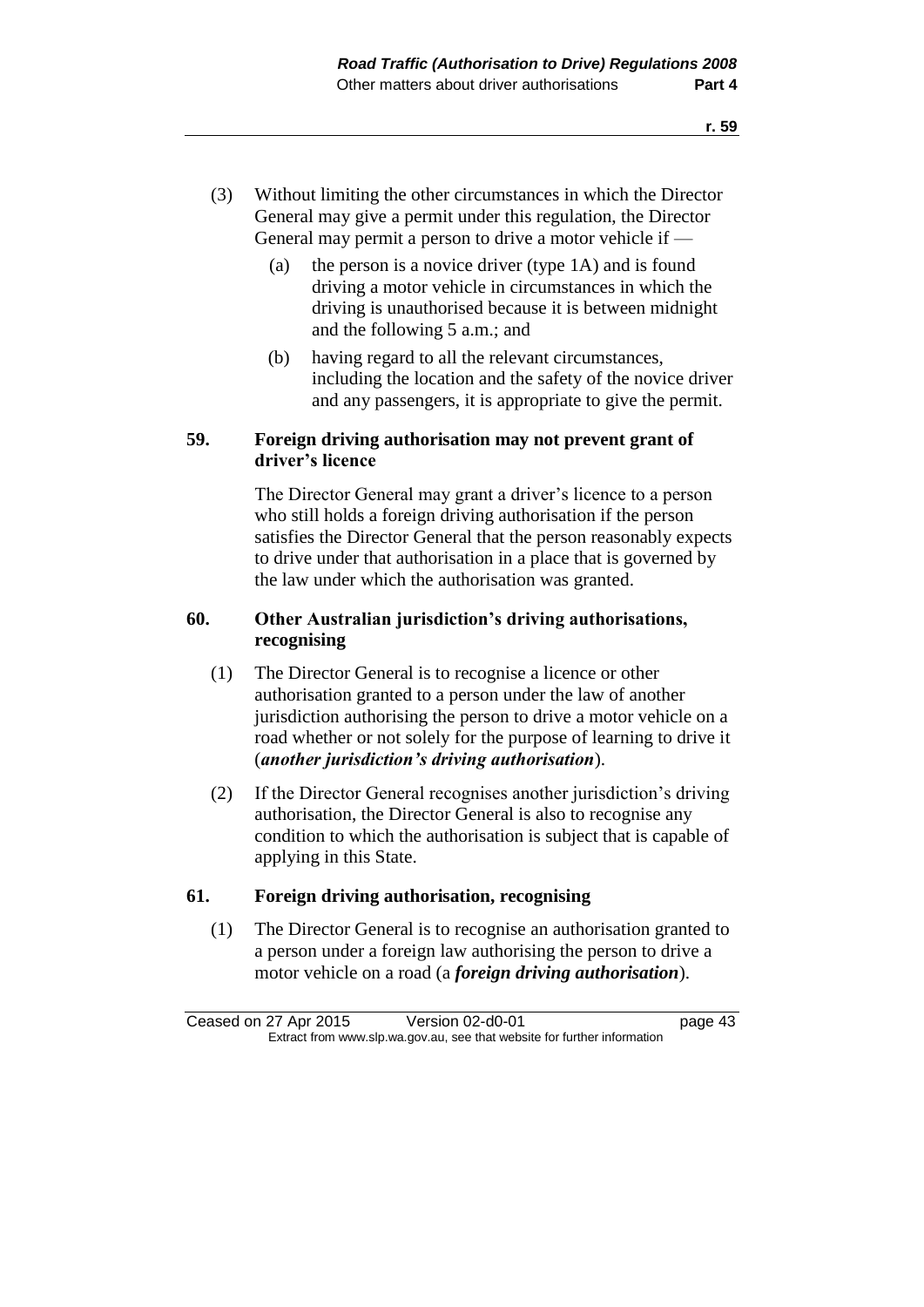(2) In subregulation  $(1)$  —

*foreign law* means the law of an external territory, as defined in the Commonwealth *Acts Interpretation Act 1901* section 17(pd), or the law of another country.

- (3) Subregulation (1) does not apply to an authorisation to drive a vehicle solely for the purpose of learning to drive it unless it is granted under a law of an external territory referred to in subregulation (2) or of New Zealand.
- (4) If the Director General recognises a foreign driving authorisation, the Director General is also to recognise any condition to which the authorisation is subject that is capable of applying in this State.

#### **62. Recognition under r. 60 or 61, effect of**

- (1) A driving authorisation recognised under regulation 60 or 61 authorises the holder of that authorisation to drive in this State as if the holder held a driver's licence under this Act to a substantially corresponding effect.
- (2) However, the recognised driving authorisation does not authorise driving in this State —
	- (a) to any greater extent than it would authorise driving in the other jurisdiction, external territory, or country; or
	- (b) at any time when it is suspended or for any other reason ineffective under the law of the place where the authorisation was granted; or
	- (c) at any time when the person
		- (i) holds a driver's licence; or
		- (ii) is disqualified from holding or obtaining a driver's licence; or
		- (iii) is excluded under regulation 63 from being authorised by this regulation to drive a motor vehicle.

page 44 Version 02-d0-01 Ceased on 27 Apr 2015 Extract from www.slp.wa.gov.au, see that website for further information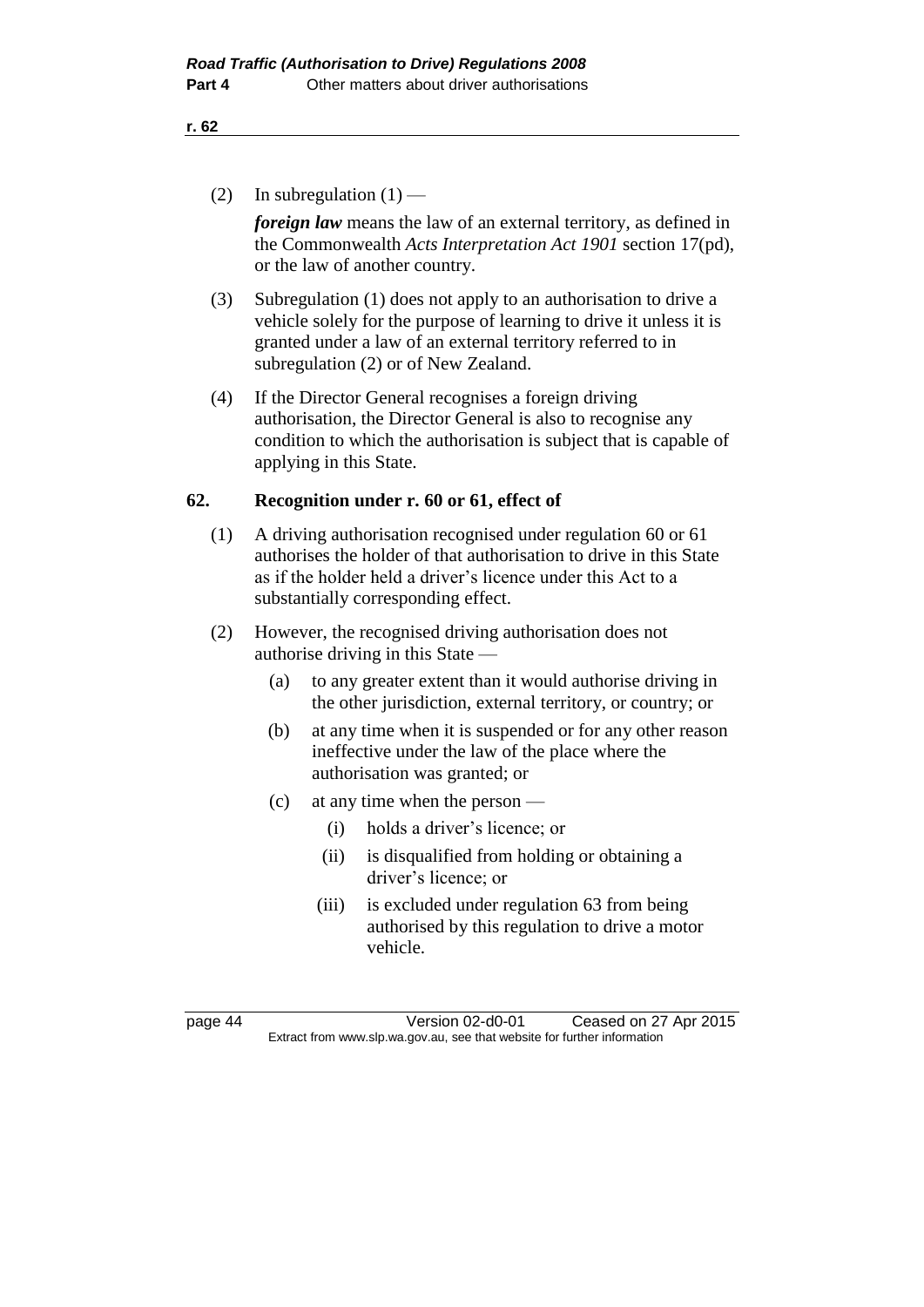- (3) A driving authorisation recognised under regulation 60 does not authorise the person who holds it to drive in this State if —
	- (a) the person usually resides in this State, other than as a member of the Defence Force of the Commonwealth; and
	- (b) the period for which the person has been usually resident in this State exceeds 3 months.
- (4) A driving authorisation recognised under regulation 61 does not authorise the person who holds it to drive in this State if —
	- (a) the person holds a permanent visa granted under the *Migration Act 1958* (Commonwealth); and
	- (b) the person usually resides in this State; and
	- (c) the period for which the person has been usually resident in this State since the granting of that visa exceeds 3 months.
- (5) The recognition of a condition of another jurisdiction's driving authorisation has the effect that a contravention of the condition may be treated as if it were a contravention of a condition of a driver's licence under this Act and is punishable accordingly.
- (6) Despite subregulation  $(2)(a)$  and  $(5)$ , if the motor vehicles that a driving authorisation recognised under regulation 61 authorises the holder to drive are vehicles that have a GVM not exceeding 3.5 t, the authorisation under this regulation is for vehicles that have a GVM not exceeding 4.5 t.

*[Regulation 62 amended in Gazette 25 Feb 2011 p. 657.]*

#### **63. Excluding person from being authorised by r. 62**

(1) The Director General may, by notice in writing given to a person who holds a driving authorisation recognised under regulation 60 or 61, exclude the person from being authorised by regulation 62 to drive a motor vehicle on a road in this State.

Ceased on 27 Apr 2015 Version 02-d0-01 page 45 Extract from www.slp.wa.gov.au, see that website for further information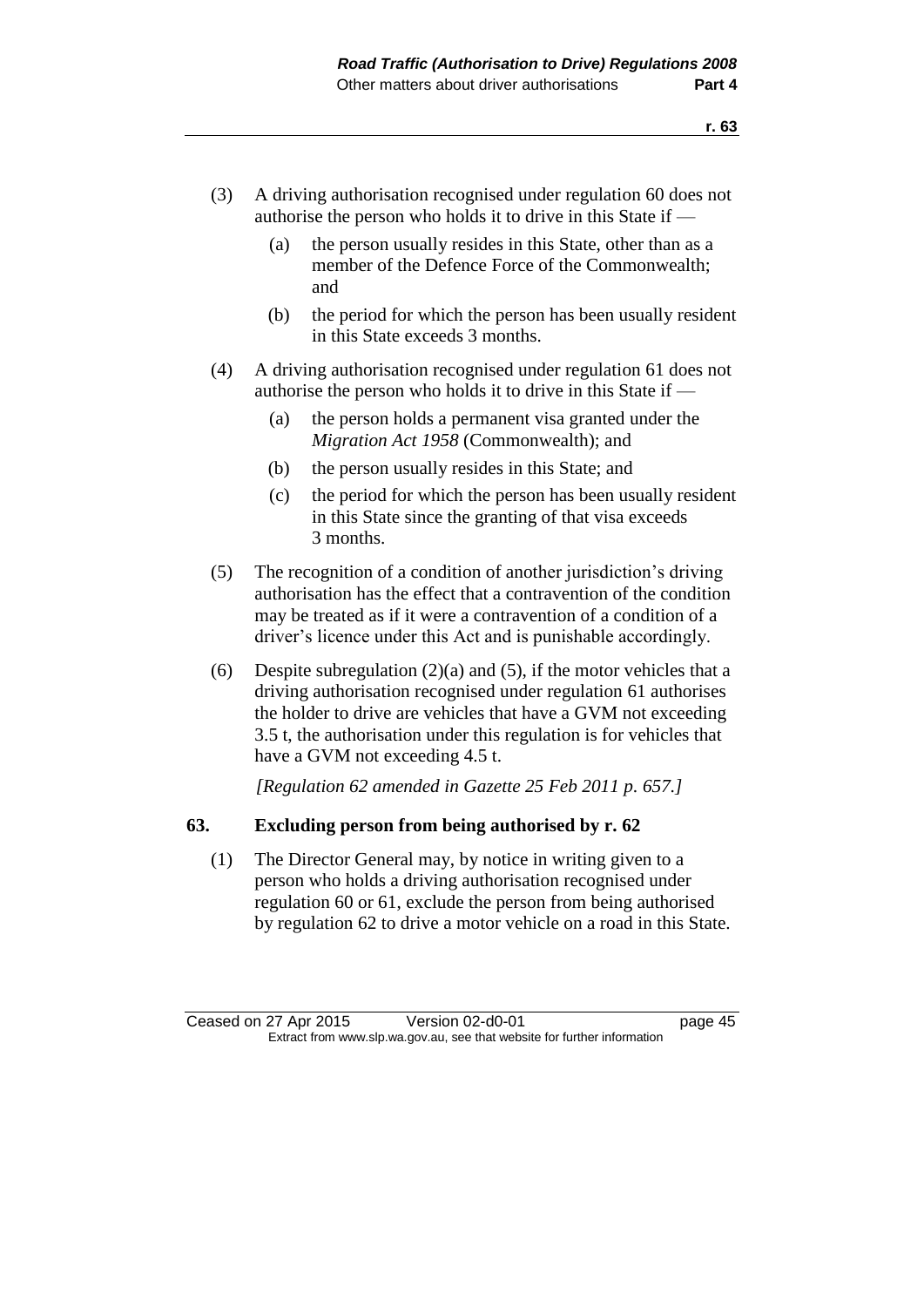| (2) | The reasons for which the Director General may exclude a |
|-----|----------------------------------------------------------|
|     | person under subregulation $(1)$ are that —              |

- (a) the Director General believes that any of paragraphs (a) to (d) of regulation 25 applies to the person; or
- (b) the person is not sufficiently able to safely drive motor vehicles as regulation 62 would authorise.

#### **64. Other jurisdiction's driving authorisation document to be carried**

A person whose authority to drive depends on another jurisdiction's driving authorisation is required —

- (a) while driving a motor vehicle on a road, to carry the official document that is evidence of the authorisation; and
- (b) to produce that document for inspection at the request of any member of the Police Force.

#### Penalty:

- (a) for a first offence, 8 PU;
- (b) for a subsequent offence, 16 PU.

Modified penalty: 3 PU.

#### **65. Duty to reveal things that might impair ability to drive**

 $(1)$  In this regulation —

*driving impairment of the person* means any permanent or long-term mental or physical condition (which may include a dependence on drugs or alcohol) that is likely to, or treatment for which is likely to, impair the person's ability to control a motor vehicle either —

- (a) in all circumstances; or
- (b) except under certain conditions or subject to certain limitations; or
- (c) unless measures are taken to overcome the impairment.

page 46 Version 02-d0-01 Ceased on 27 Apr 2015 Extract from www.slp.wa.gov.au, see that website for further information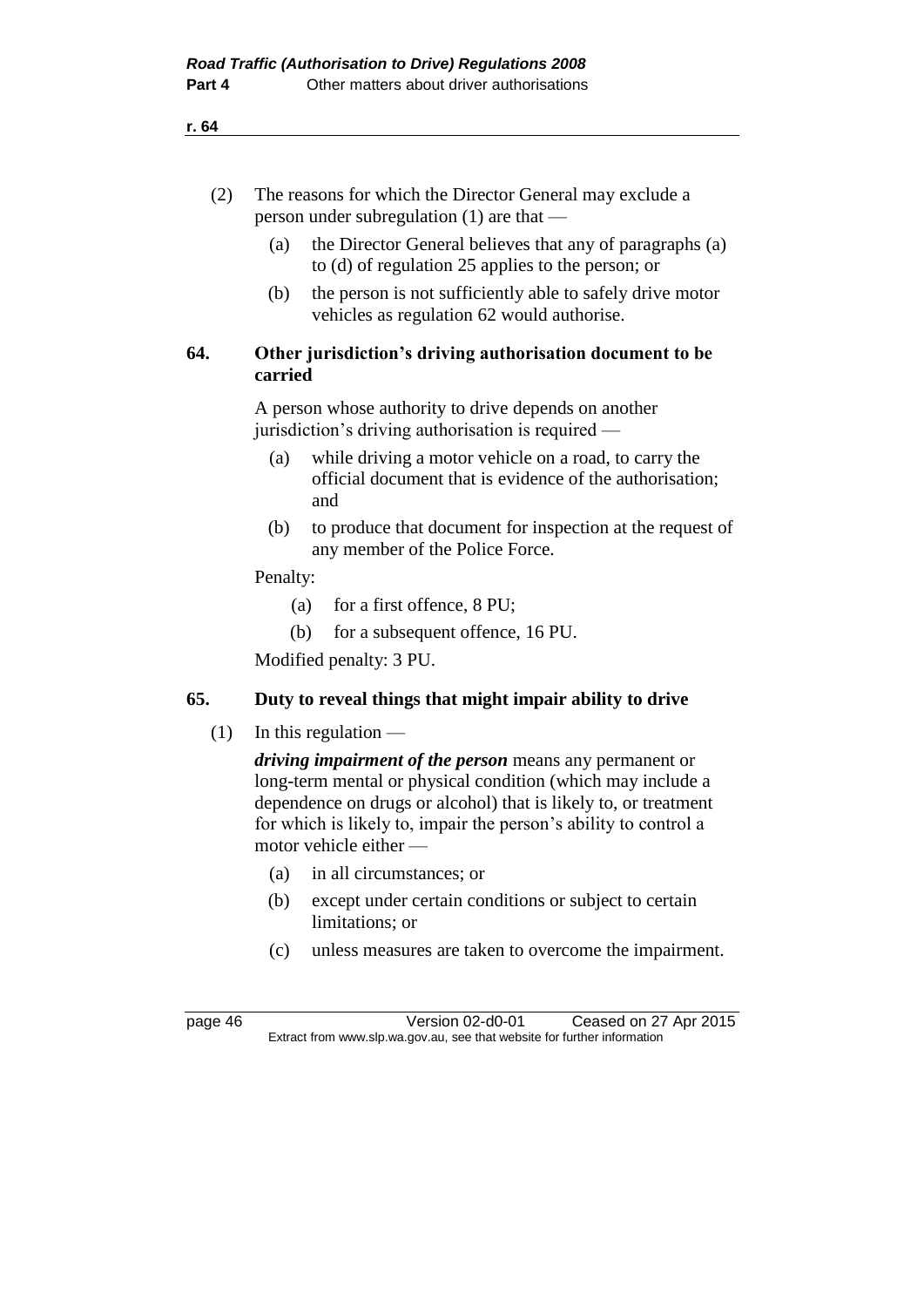- (2) A person applying for the grant of a learner's permit or a driver's licence, other than by way of renewal, is required, when applying, to inform the Director General of any driving impairment of the person.
- (3) If a person who holds a learner's permit or a driver's licence becomes affected by any driving impairment of the person of which the person has not already informed the Director General, the person is required, as soon as practicable, to inform the Director General in writing of the impairment.
- (4) If a person who has informed the Director General of a driving impairment of the person —
	- (a) becomes affected by the impairment to a degree that is substantially different from that of which the Director General was most recently informed; or
	- (b) informs the Director General that the person has ceased to be affected by the impairment and subsequently becomes again affected by it,

the person is required, as soon as practicable, to inform the Director General in writing of the development.

(5) Subregulation (4)(a) does not apply if the only difference is a reduction in the extent of the impairment.

Penalty: 10 PU. Modified penalty: 1 PU.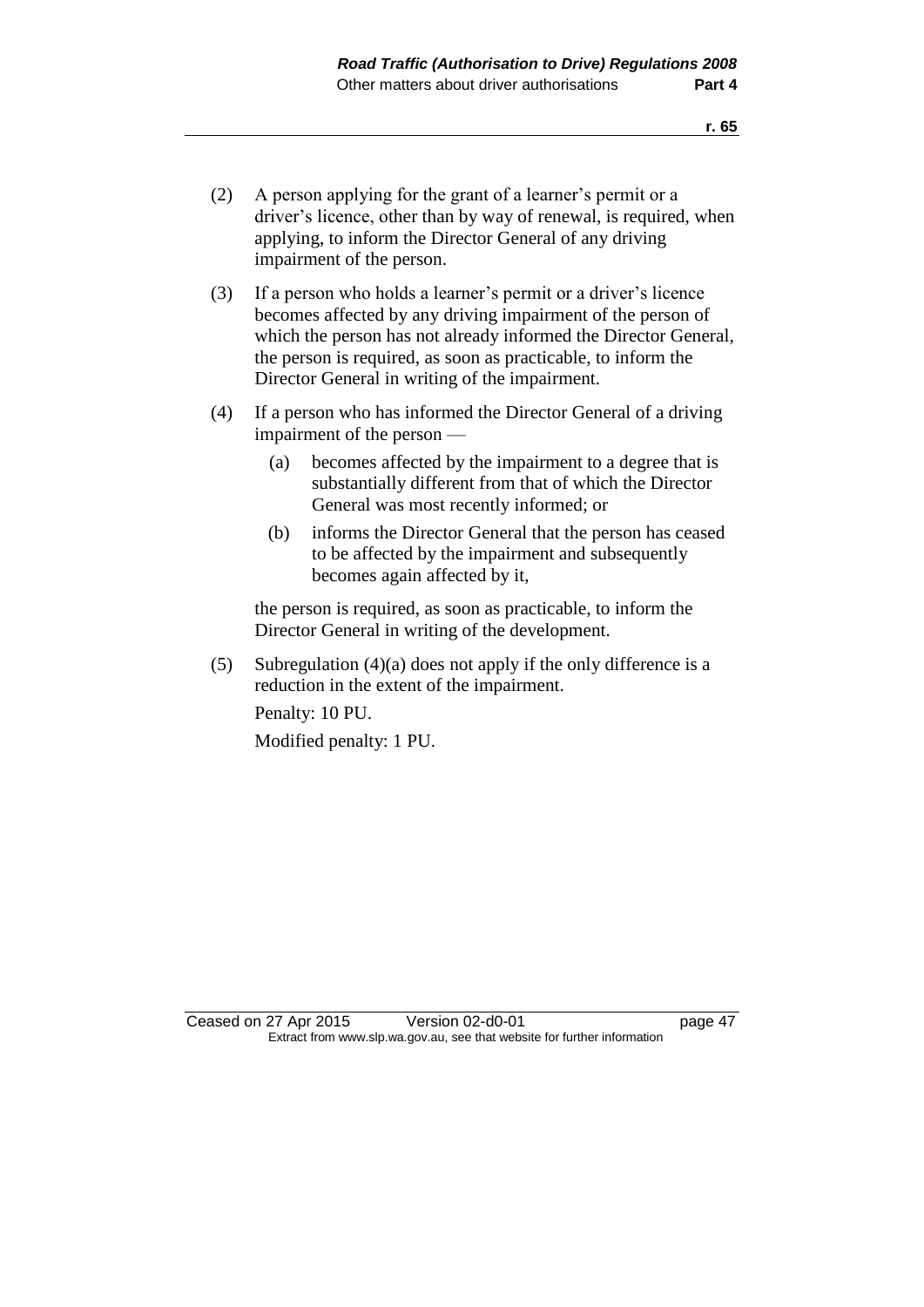**r. 67**

## **Part 5 — Repeal and transitional provisions**

*[66. Omitted under the Reprints Act 1984 s. 7(4)(f).]*

#### **67. Transitional provisions relating to** *Road Traffic Amendment Act 2006*

- (1) A driver's licence that, immediately before the day of the coming into operation of the *Road Traffic Amendment Act 2006* section  $6^2$ , is endorsed to the effect that it is issued on probation is to be regarded after that day as if it had been granted as a provisional licence.
- (2) A reference in these regulations to a licence that is not a provisional licence or to a person having held a licence other than as a provisional licence is to be read as if a driver's licence issued on probation before the day of the coming into operation of the *Road Traffic Amendment Act 2006* section 6 <sup>2</sup> was, while not deemed to be an unrestricted licence, held as a provisional licence.
- (3) A driver's licence that, immediately before the day of the coming into operation of the *Road Traffic Amendment Act 2006* section  $6^2$ , is endorsed as of class F or class T is to be regarded after that day as if it had been endorsed as including extension F or T, respectively.
- (4) For applying regulation 12(11) to a driver's licence referred to in subregulation  $(3)$  —
	- (a) the day on which the class F or class T endorsement was made is to be regarded as being the day on which a report was provided under regulation 12(5); and
	- (b) the day on which the licence holder last submitted to a medical examination before the day of the coming into operation of the *Road Traffic Amendment Act 2006* section  $6^2$  is to be regarded as being a day on which a report was provided under regulation 12(11).

page 48 Version 02-d0-01 Ceased on 27 Apr 2015 Extract from www.slp.wa.gov.au, see that website for further information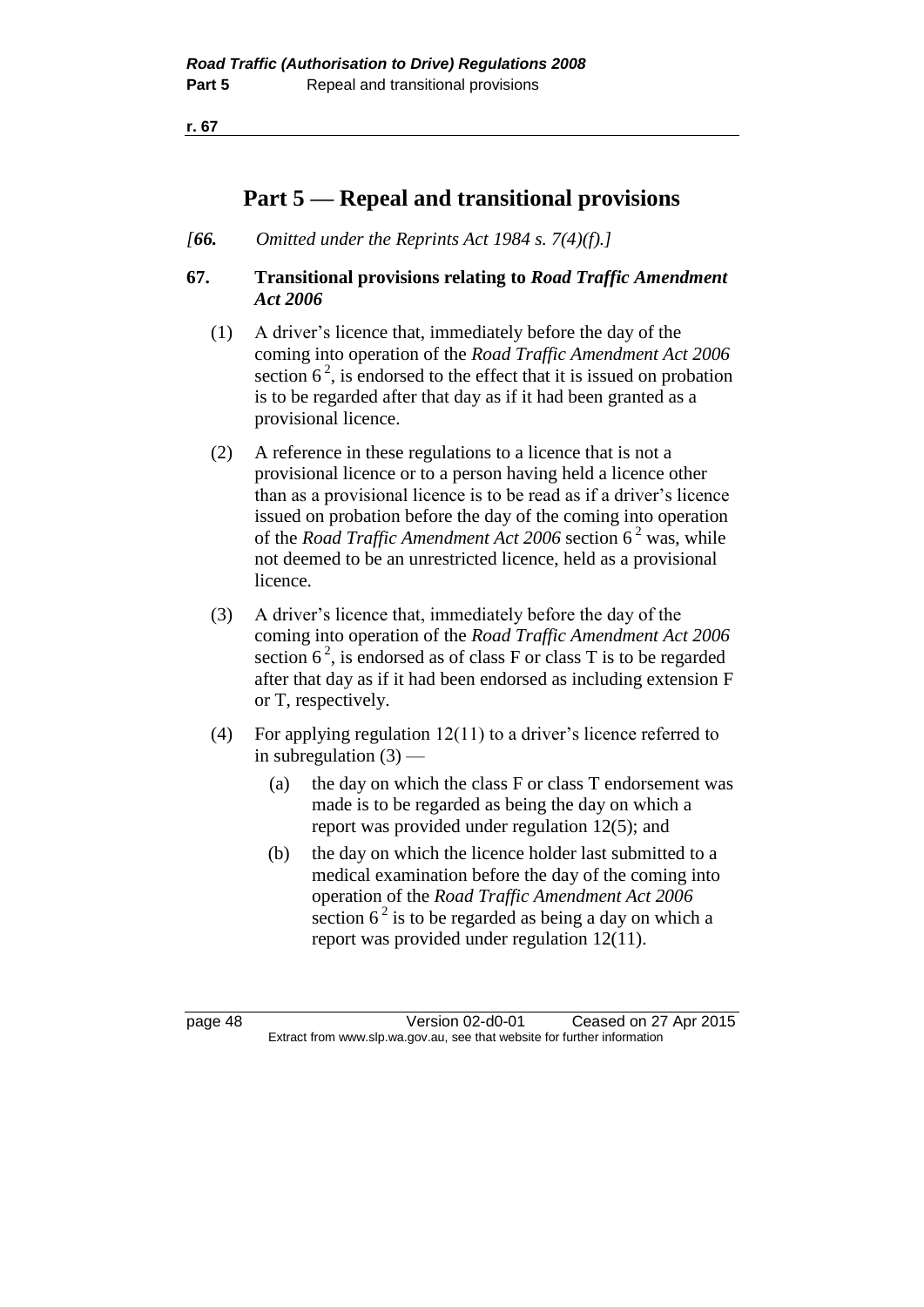#### **68. Transitional provision relating to** *Road Traffic (Authorisation to Drive) Amendment Regulations (No. 3) 2012*

- (1) This regulation applies to a driver's licence if, immediately before the coming into operation of the *Road Traffic (Authorisation to Drive) Amendment Regulations (No. 3) 2012*  regulation  $9<sup>1</sup>$ , the licence authorised a person to drive a vehicle of class R and was endorsed with condition E.
- (2) During the period of 12 months beginning on 14 January 2013, Schedule 7 applies in relation to the driver's licence as if the reference in column 2 of the Table in that Schedule to a learner approved motor cycle were a reference to a motor cycle that —
	- (a) is a learner approved motor cycle; or
	- (b) has an engine capacity not exceeding 250 cc.

*[Regulation 68 inserted in Gazette 30 Nov 2012 p. 5807.]*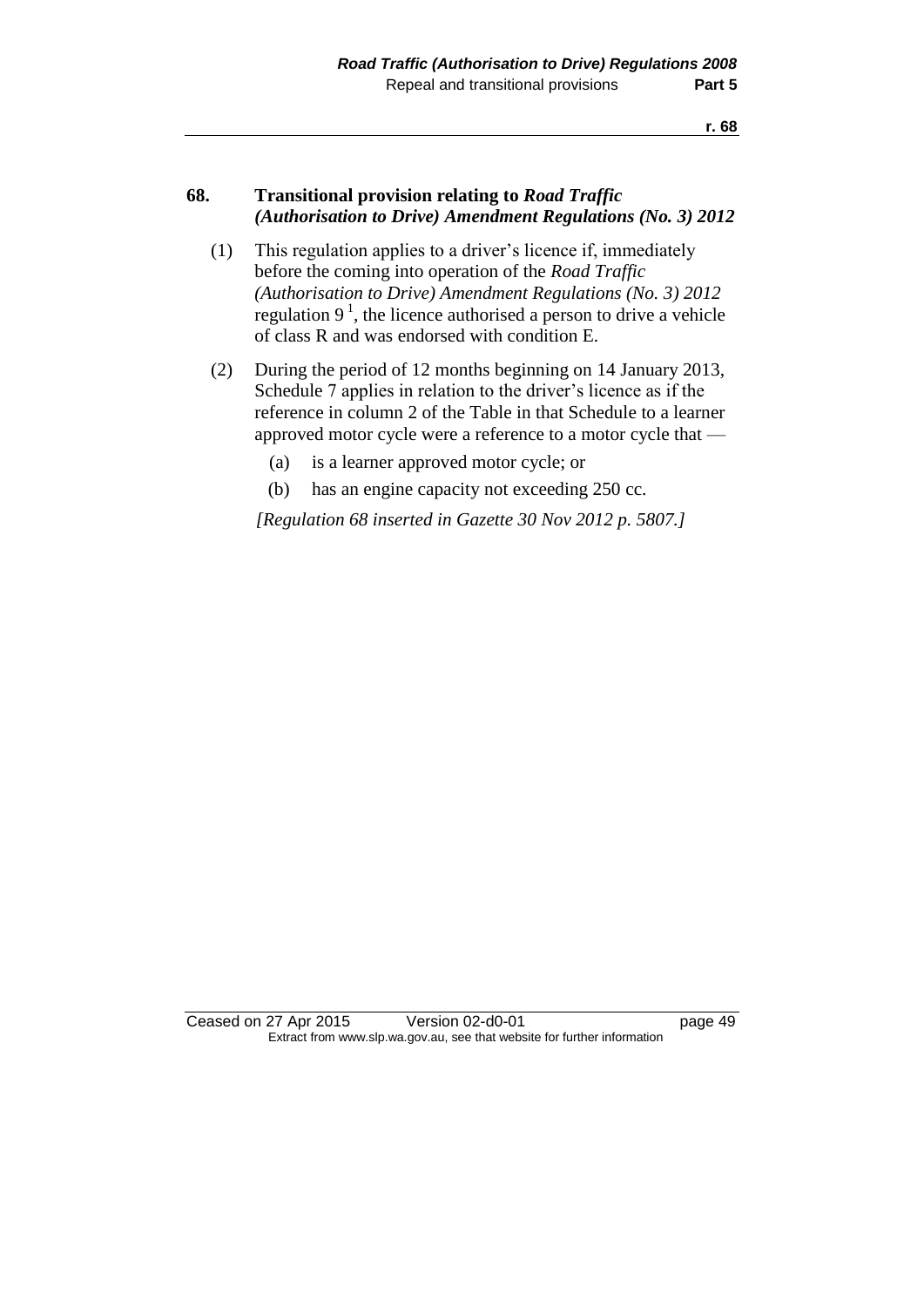## **Schedule 1 — Classes of motor vehicles**

[r. 5]

| column 1  | column 2                                                                                                                                                                       |
|-----------|--------------------------------------------------------------------------------------------------------------------------------------------------------------------------------|
| class     | motor vehicle description                                                                                                                                                      |
| R         | a motor cycle or a motor carrier                                                                                                                                               |
| C         | a motor vehicle, other than a motor cycle or motor carrier,<br>that has a GVM not exceeding 4.5 t and that is equipped to<br>seat not more than 12 adults including the driver |
| LR        | a motor vehicle, other than a motor cycle or motor carrier,<br>that $-$                                                                                                        |
|           | has a GVM not exceeding 4.5 t and that is equipped to<br>(a)<br>seat more than 12 adults including the driver; or                                                              |
|           | has a GVM exceeding 4.5 t but not exceeding 8 t<br>(b)                                                                                                                         |
| <b>MR</b> | a motor vehicle, other than a motor cycle or motor carrier,<br>that has 2 axles and a GVM exceeding 8 t                                                                        |
| <b>HR</b> | a motor vehicle, other than a motor cycle or motor carrier,<br>that has at least 3 axles and a GVM exceeding 8 t                                                               |
| HC        | a motor vehicle that is attached to —                                                                                                                                          |
|           | a semi-trailer; or<br>(a)                                                                                                                                                      |
|           | (b)<br>a trailer that has a GVM exceeding 9 t                                                                                                                                  |
| MC        | any other motor vehicle                                                                                                                                                        |

page 50 Version 02-d0-01 Ceased on 27 Apr 2015 Extract from www.slp.wa.gov.au, see that website for further information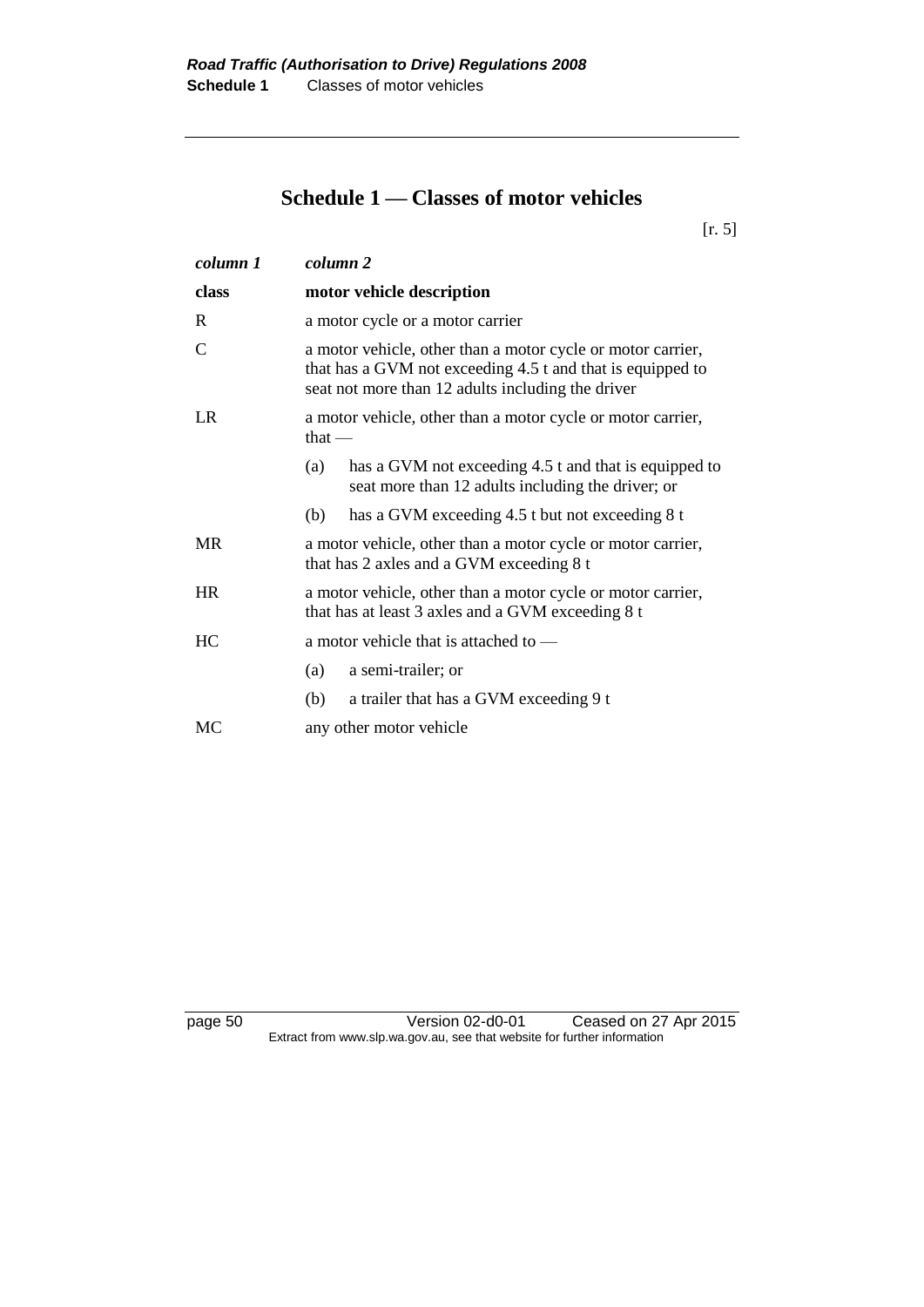## **Schedule 2 — Classes of authorisation to drive**

[r. 8(2)]

| column 1  | column 2                                                 |
|-----------|----------------------------------------------------------|
| class     | other motor vehicles licence holder is entitled to drive |
| R         |                                                          |
| C         | a moped                                                  |
| <b>LR</b> | a motor vehicle of class C or a moped                    |
| <b>MR</b> | a motor vehicle of class LR or C or a moped              |
| <b>HR</b> | a motor vehicle of class MR, LR or C or a moped          |
| HC        | a motor vehicle of class HR, MR, LR or C or a moped      |
| MC        | a motor vehicle of class HC, HR, MR, LR or C or a moped  |

Ceased on 27 Apr 2015 Version 02-d0-01 page 51 Extract from www.slp.wa.gov.au, see that website for further information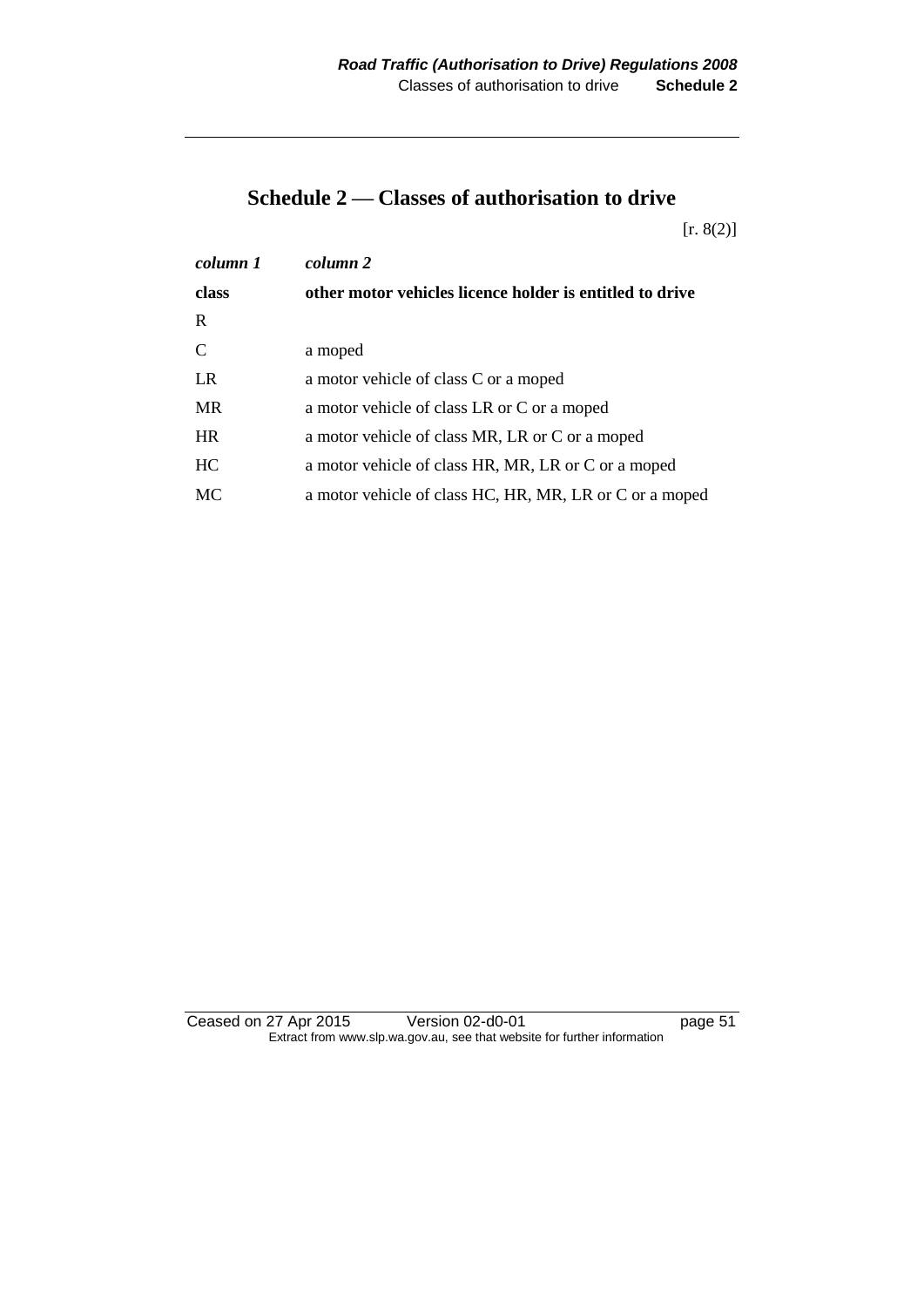# **Schedule 3 — Vehicle running costs**

|                                |                                                                                                                   | [r. 11(4)]            |
|--------------------------------|-------------------------------------------------------------------------------------------------------------------|-----------------------|
| description of vehicle         |                                                                                                                   | rate<br>per kilometre |
| A motor vehicle powered by $-$ |                                                                                                                   | $63.0$ cents          |
| (a)                            | an engine (other than a rotary engine) with a capacity<br>not exceeding 1 600 cc; or                              |                       |
| (b)                            | a rotary engine with a capacity not exceeding 800 cc                                                              |                       |
|                                | A motor vehicle powered by $-$                                                                                    | 74.0 cents            |
| (a)                            | an engine (other than a rotary engine) with a capacity<br>exceeding $1\,600$ cc but not exceeding $2\,600$ cc; or |                       |
| (b)                            | a rotary engine with a capacity exceeding 800 cc but<br>not exceeding 1 300 cc                                    |                       |
|                                | A motor vehicle powered by $-$                                                                                    | $75.0$ cents          |
| (a)                            | an engine (other than a rotary engine) with a capacity<br>exceeding $2,600$ cc; or                                |                       |
| (b)                            | a rotary engine with a capacity exceeding 1 300 cc                                                                |                       |
|                                | [Schedule 3 amended in Gazette 14 May 2010 p. 2022.]                                                              |                       |

 $\overline{a}$ 

 $\overline{a}$ 

 $\overline{a}$ 

page 52 Version 02-d0-01 Ceased on 27 Apr 2015 Extract from www.slp.wa.gov.au, see that website for further information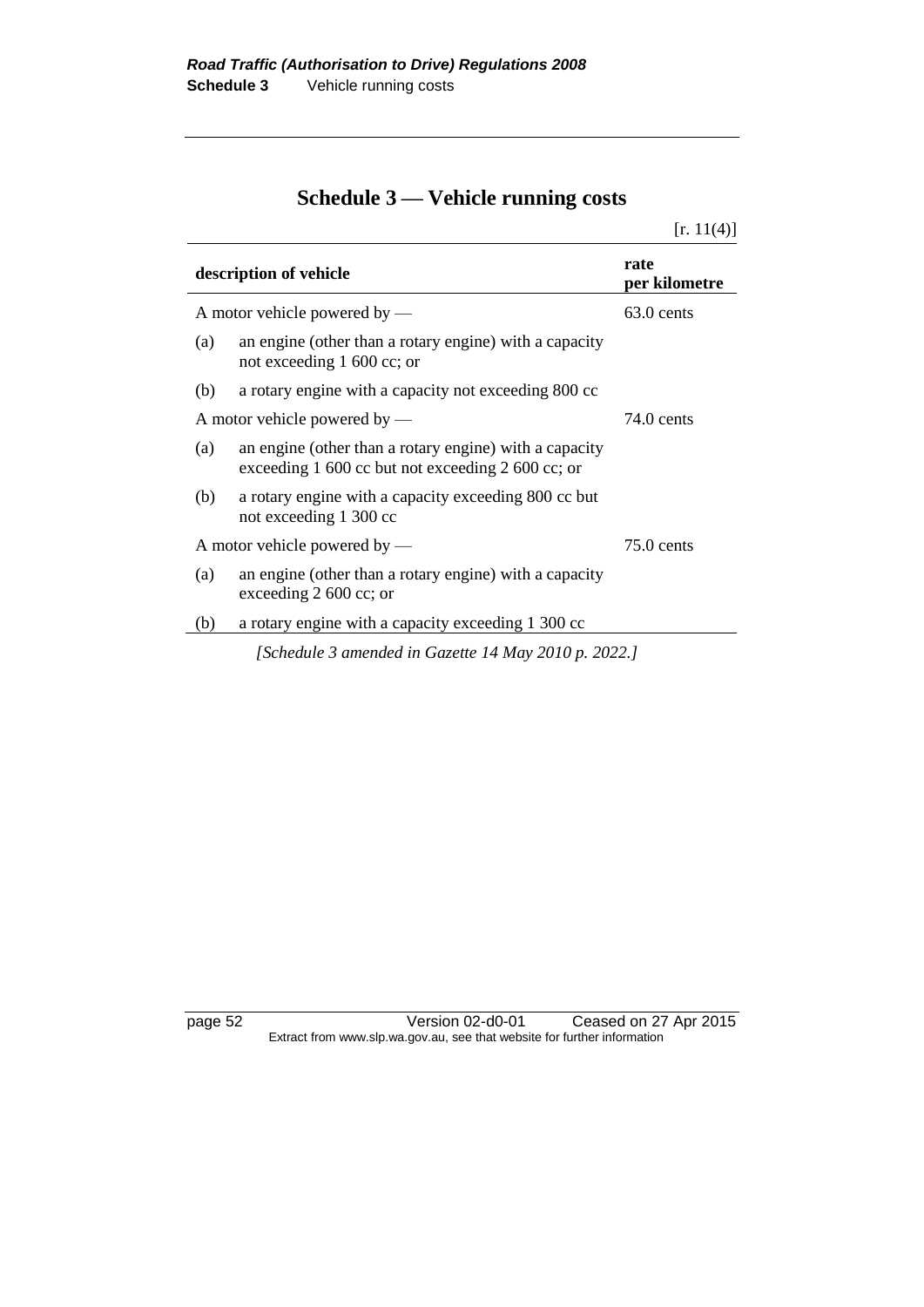### **Schedule 4 — Trailer towing limits**

[r. 13]

#### **1. Motor vehicle of class C or LR, limits for**

- (1) A motor vehicle of class C or LR may be used to tow one trailer that complies with this clause and no other trailer.
- (2) A trailer complies with this clause if and only if
	- (a) the GVM of the trailer does not exceed
		- (i) the mass recommended by the manufacturer of the motor vehicle as the maximum loaded mass of a trailer that may be towed by the motor vehicle; or
		- (ii) if the manufacturer has not recommended a maximum loaded mass, or if the recommended mass is not ascertainable, the maximum loaded mass specified in the *Road Traffic (Vehicle Standards) Regulations 2002* Schedule 1 clause 5(2);

and

(b) the loaded mass of the trailer does not exceed the limit imposed by the *Road Traffic (Vehicle Standards) Regulations 2002* Schedule 1 clause 6.

#### **2. Motor vehicle of class MR, limits for**

A motor vehicle of class MR may be used to tow one trailer that has a GVM not exceeding 9 t, and no other trailer.

#### **3. Motor vehicle of class HR, limits for**

A motor vehicle of class HR may be used to tow one trailer that has a GVM not exceeding 9 t, and no other trailer.

#### **4. Motor vehicle of class HC, limits for**

A motor vehicle of class HC may be used to tow one, but no more than one, trailer in addition to the trailer or semi-trailer because of which it is classified as of class HC if the additional trailer —

- (a) has a GVM not exceeding 9 t; or
- (b) is an unladen converter dolly or low loader dolly as defined in the *Road Traffic (Vehicle Standards) Regulations 2002*.

Ceased on 27 Apr 2015 Version 02-d0-01 page 53 Extract from www.slp.wa.gov.au, see that website for further information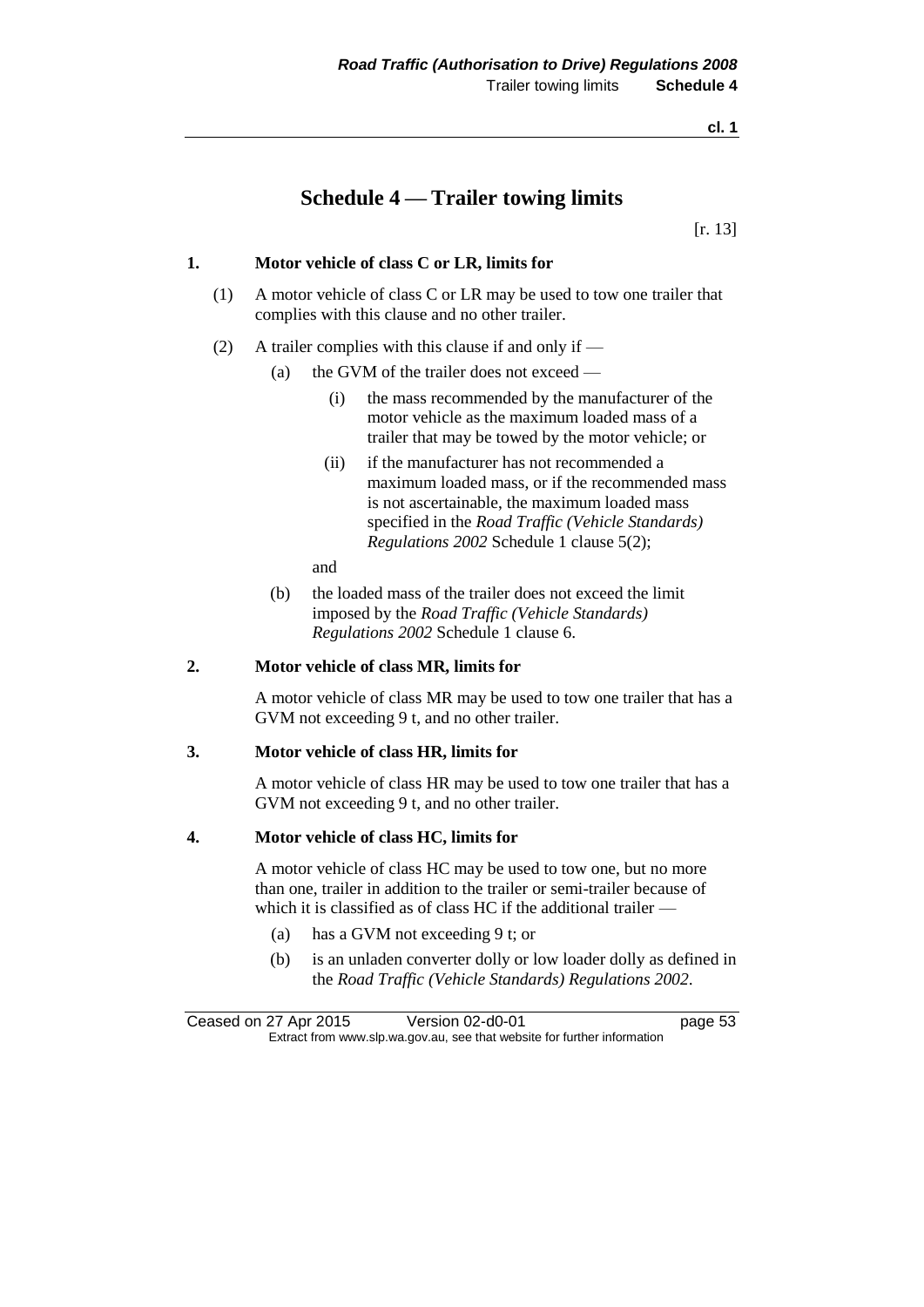## **Schedule 5 — Motor vehicles that may be used to show relevant ability to control**

[r. 17(1)]

| column 1                 | column <sub>2</sub>       |                                                                                                                                                                                                  |
|--------------------------|---------------------------|--------------------------------------------------------------------------------------------------------------------------------------------------------------------------------------------------|
| class                    | motor vehicle description |                                                                                                                                                                                                  |
| R (but see<br>r. $17(2)$ |                           | a motor cycle that is not a moped or learner approved motor<br>cycle and has $-$                                                                                                                 |
| and $(3)$ )              | (a)                       | a power to weight ratio that exceeds $150 \text{ kW/t}$ ; or                                                                                                                                     |
|                          | (b)                       | an engine capacity that exceeds 660 cc                                                                                                                                                           |
| $\mathsf{C}$             |                           | a motor vehicle of class C                                                                                                                                                                       |
| <b>LR</b>                |                           | a motor vehicle of class LR                                                                                                                                                                      |
| <b>MR</b>                |                           | a motor vehicle of class MR except a prime mover                                                                                                                                                 |
| <b>HR</b>                |                           | a motor vehicle, except a prime mover, that is of class HR and<br>has at least 3 axles and a GVM exceeding 15 t                                                                                  |
| HC                       |                           | a prime mover that $-$                                                                                                                                                                           |
|                          | (a)                       | has at least 3 axles and a GVM exceeding 15 t; and                                                                                                                                               |
|                          | (b)                       | is attached to one semi-trailer that has at least 2 axles, an<br>unladen mass exceeding 4 500 kg, a GVM of at least 16 t<br>and a length of at least 10 m                                        |
|                          | <b>OR</b>                 |                                                                                                                                                                                                  |
|                          |                           | a motor vehicle, except a prime mover, that —                                                                                                                                                    |
|                          | (a)                       | has at least 3 axles and a GVM exceeding 15 t; and                                                                                                                                               |
|                          | (b)                       | is attached to one trailer that has an unladen mass<br>exceeding 4 500 kg, a GVM of at least 16 t and a length<br>of at least 7 m                                                                |
| MC                       |                           | a prime mover that $-$                                                                                                                                                                           |
|                          | (a)                       | has at least 3 axles and a GVM exceeding 15 t; and                                                                                                                                               |
|                          | (b)                       | is attached to one semi-trailer and one trailer each of<br>which has at least 2 axles, an unladen mass exceeding<br>4 500 kg, a GVM of at least 16 t and a length of at least<br>10 <sub>m</sub> |
|                          |                           |                                                                                                                                                                                                  |

page 54 Version 02-d0-01 Ceased on 27 Apr 2015 Extract from www.slp.wa.gov.au, see that website for further information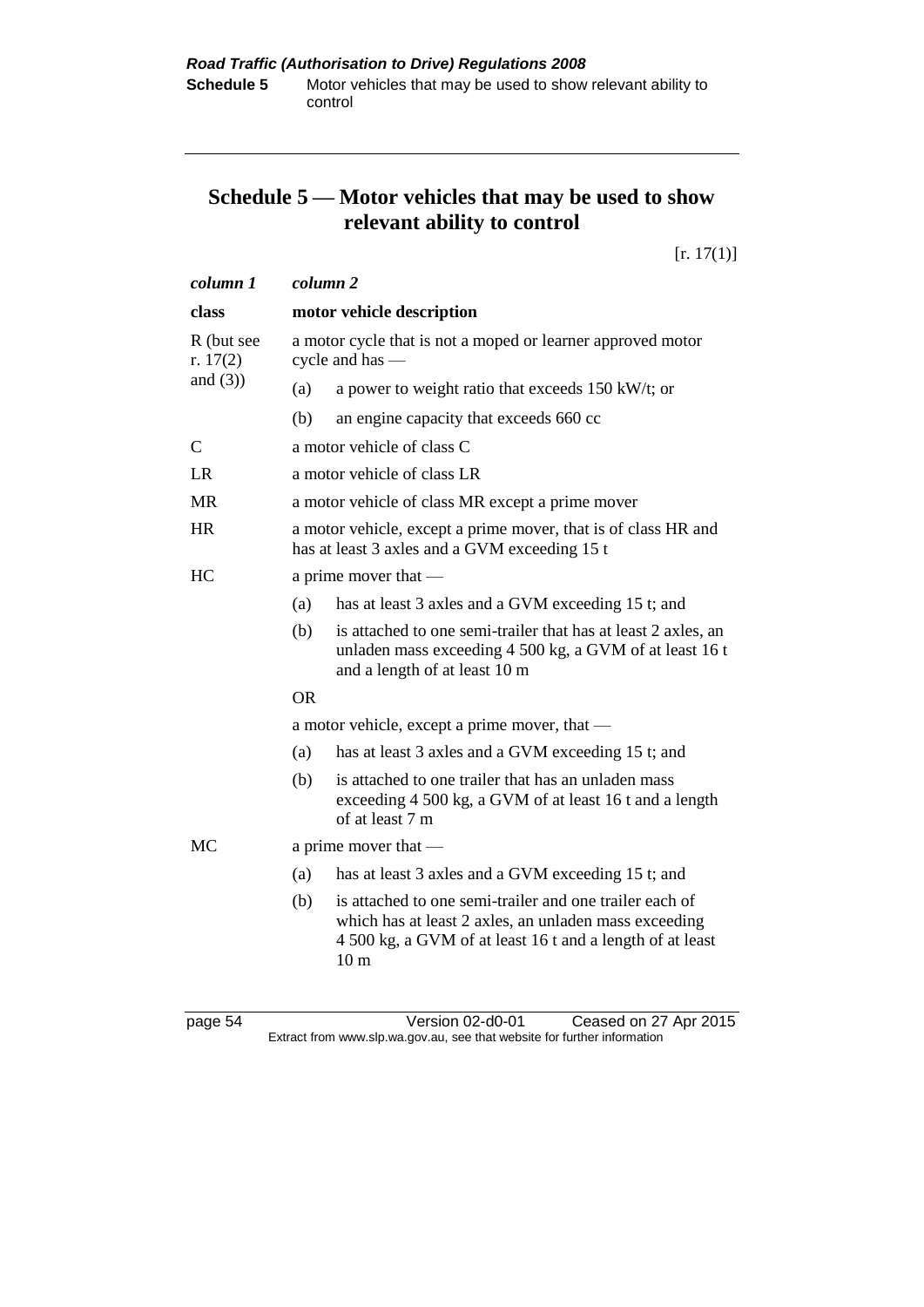| column 1 |                           | column 2                                                                                                                                                    |  |
|----------|---------------------------|-------------------------------------------------------------------------------------------------------------------------------------------------------------|--|
| class    | motor vehicle description |                                                                                                                                                             |  |
|          | <b>OR</b>                 |                                                                                                                                                             |  |
|          |                           | a prime mover that —                                                                                                                                        |  |
|          | (a)                       | has at least 3 axles and a GVM exceeding 15 t; and                                                                                                          |  |
|          | (b)                       | is attached to 2 semi-trailers each of which has at least<br>2 axles, an unladen mass exceeding 4 500 kg, a GVM of<br>at least 16 t; and                    |  |
|          | (c)                       | together with the semi-trailers has a length of at least<br>$22 \text{ m}$                                                                                  |  |
|          | <b>OR</b>                 |                                                                                                                                                             |  |
|          |                           | a motor vehicle of class HR that —                                                                                                                          |  |
|          | (a)                       | has at least 3 axles and a GVM exceeding 15 t; and                                                                                                          |  |
|          | (b)                       | is attached to 2 trailers each of which has at least 2 axles,<br>an unladen mass exceeding 4 500 kg, a GVM of at least<br>16 t and a length of at least 7 m |  |
|          |                           | [Schedule 5 amended in Gazette 30 Nov 2012 p. 5808.]                                                                                                        |  |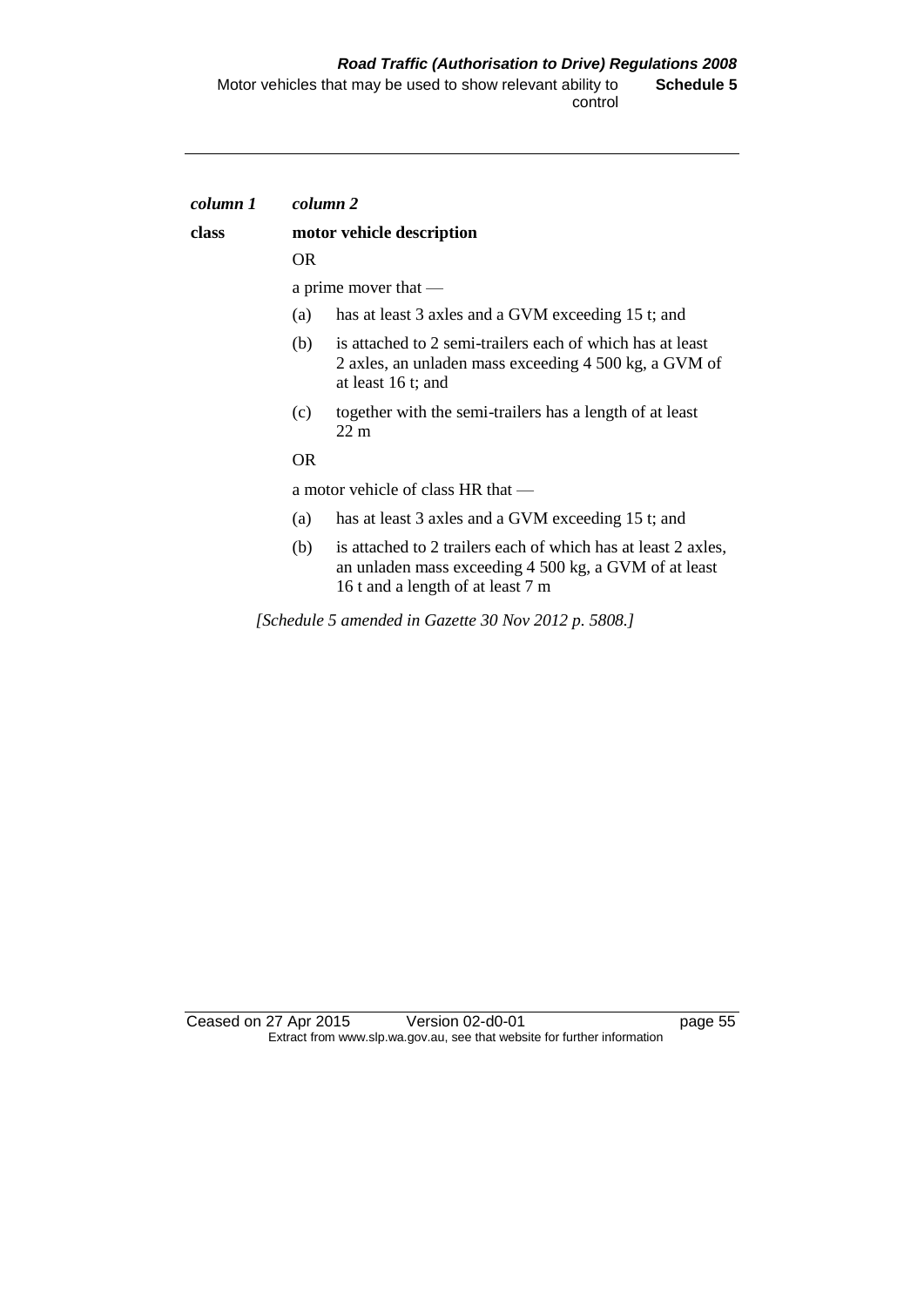# **Schedule 6 — Licence prerequisites for drivers' licences**

 $[r. 21(1)]$ 

| column 1                   | column 2                                                                                                                | column 3 |
|----------------------------|-------------------------------------------------------------------------------------------------------------------------|----------|
| class                      | prerequisite licence                                                                                                    | period   |
| R (but see<br>r. $21(3)$ ) | a licence that authorises a person to drive a<br>motor vehicle of class R and is endorsed with                          |          |
| LR                         | a licence that authorises a person to drive a                                                                           |          |
| MR                         | a licence that authorises a person to drive a                                                                           |          |
| <b>HR</b>                  | a licence that is not provisional and authorises a<br>person to drive a motor vehicle of class C  2 years               |          |
| HC.                        | a licence that is not provisional and authorises a<br>person to drive a motor vehicle of class C  3 years<br><b>AND</b> |          |
|                            | a licence that is not provisional and authorises a<br>person to drive a motor vehicle of class MR                       |          |
| MC                         | a licence that authorises a person to drive a                                                                           |          |

page 56 Version 02-d0-01 Ceased on 27 Apr 2015 Extract from www.slp.wa.gov.au, see that website for further information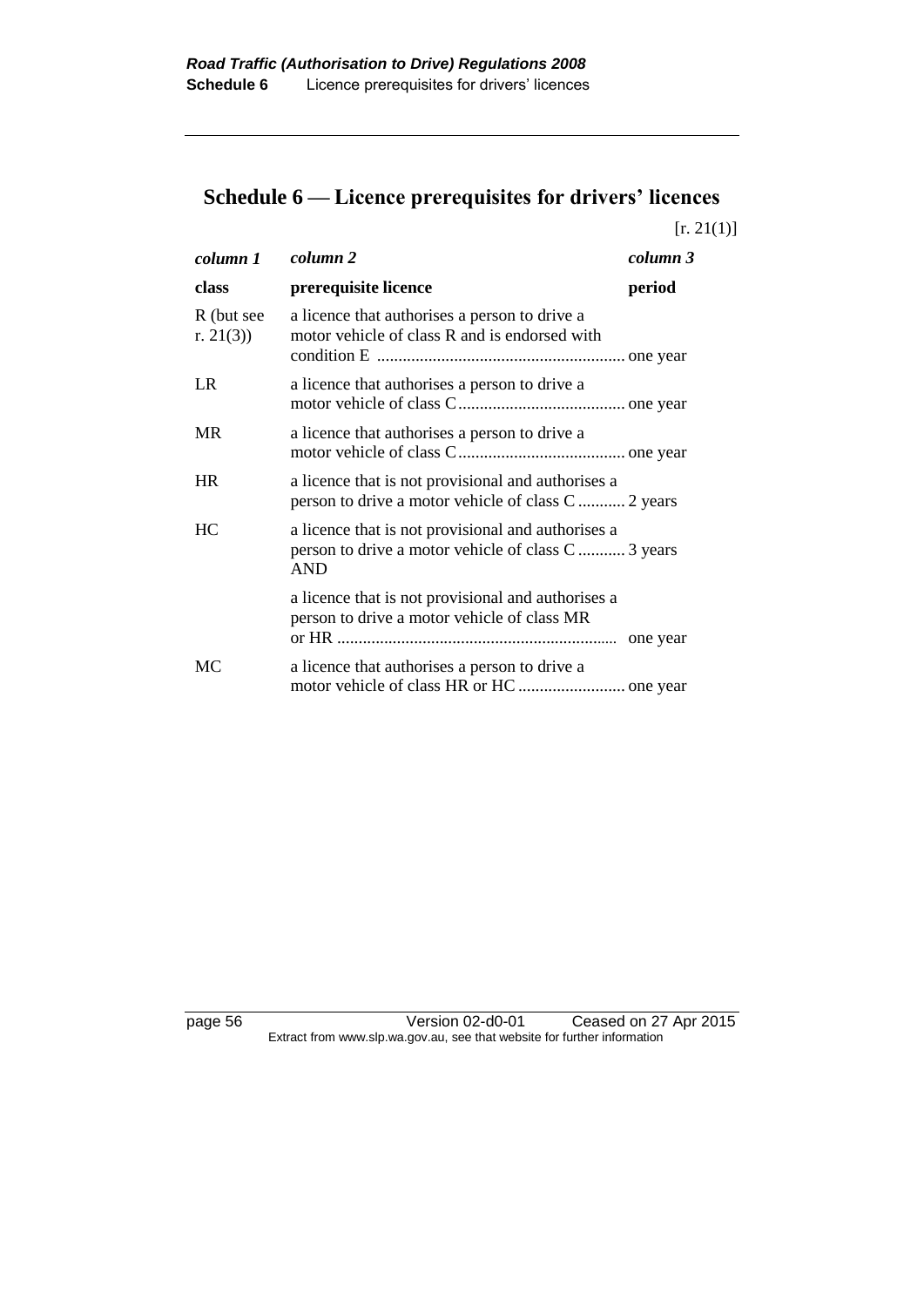## **Schedule 7 — Notations to indicate certain conditions apply**

 $[r. 34(2)(b)]$ 

| column 1 | column 2                                                                                                                                                  |
|----------|-----------------------------------------------------------------------------------------------------------------------------------------------------------|
| notation | condition                                                                                                                                                 |
| A        | The authorisation to drive a motor vehicle applies only if the<br>vehicle is fitted with automatic transmission.                                          |
| B        | The authorisation to drive a motor vehicle applies only if the<br>vehicle is fitted with automatic or synchromesh transmission.                           |
| E        | The authorisation to drive a motor vehicle of class R applies<br>only if the vehicle is a learner approved motor cycle or a<br>moped.                     |
| N        | The authorisation to drive a motor vehicle of class R applies<br>only if the vehicle is a moped.                                                          |
| S        | The authorisation to drive a motor vehicle applies only if the<br>licence holder wears corrective eye lenses while driving.                               |
| Z        | The authorisation to drive a motor vehicle does not apply if the<br>licence holder has a blood alcohol content of or above 0.02 g<br>per 100 mL of blood. |
|          | [Schedule 7 amended in Gazette 30 Nov 2012 p. 5808.]                                                                                                      |

Ceased on 27 Apr 2015 Version 02-d0-01 page 57 Extract from www.slp.wa.gov.au, see that website for further information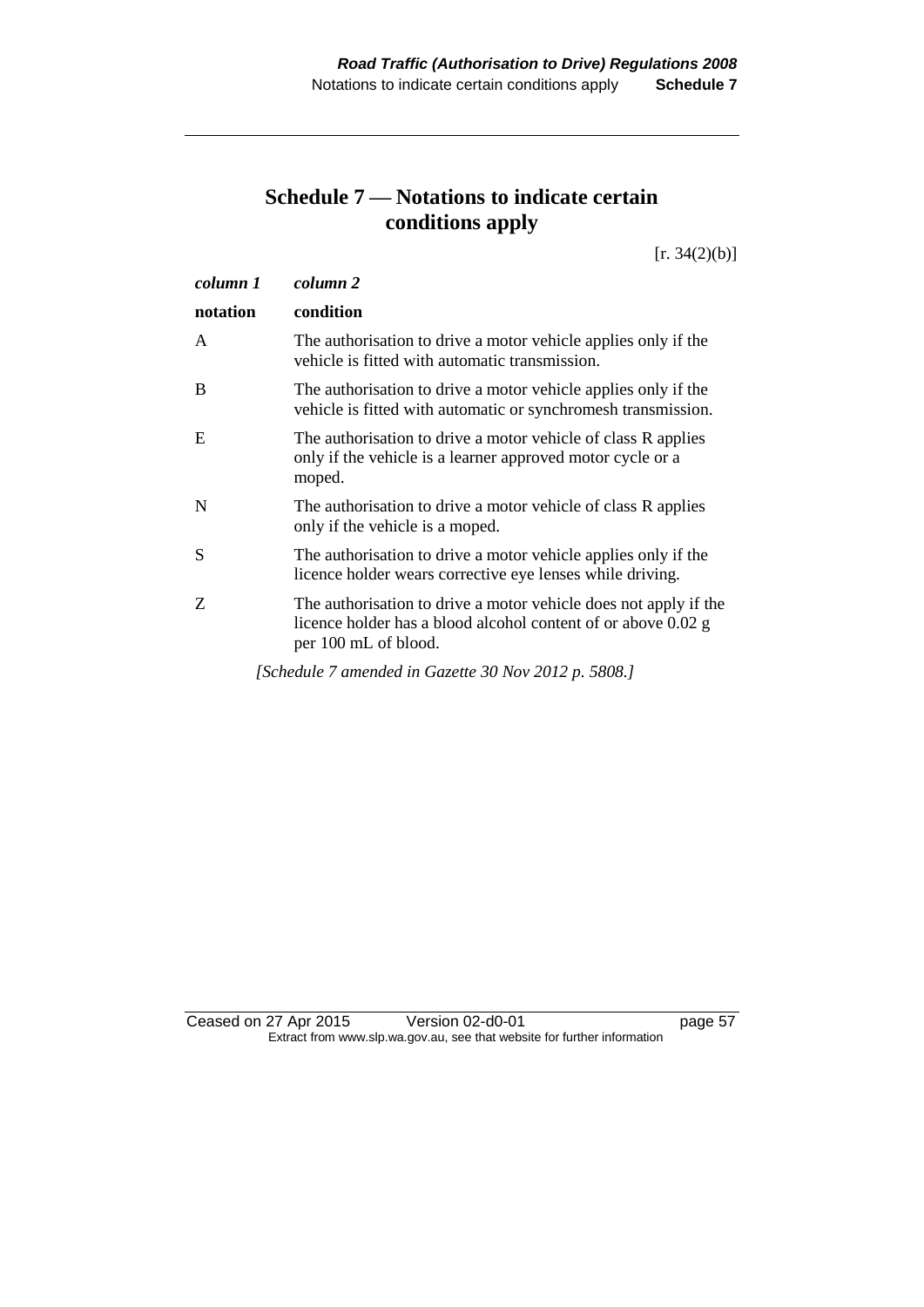# **Schedule 8 — Licence prerequisites for learners' permits**

|                            |                                                                                                                        | [r. 48]  |
|----------------------------|------------------------------------------------------------------------------------------------------------------------|----------|
| column 1                   | column 2                                                                                                               | column 3 |
| class                      | prerequisite licence                                                                                                   | period   |
| R (but see<br>r. $48(5)$ ) | a driver's licence that authorises a person to<br>drive a motor vehicle of class R and is endorsed<br>with condition E |          |
| LR.                        | a driver's licence that authorises a person to<br>drive a motor vehicle of class C                                     |          |
| <b>MR</b>                  | a driver's licence that authorises a person to<br>drive a motor vehicle of class C                                     |          |
| <b>HR</b>                  | a driver's licence that authorises a person to                                                                         | one year |
| HC                         | a driver's licence that authorises a person to<br><b>AND</b>                                                           | 2 years  |
|                            | a driver's licence that authorises a person to<br>drive a motor vehicle of class MR or HR                              |          |
| МC                         | a driver's licence that authorises a person to<br>drive a motor vehicle of class HR or HC                              |          |

page 58 Version 02-d0-01 Ceased on 27 Apr 2015 Extract from www.slp.wa.gov.au, see that website for further information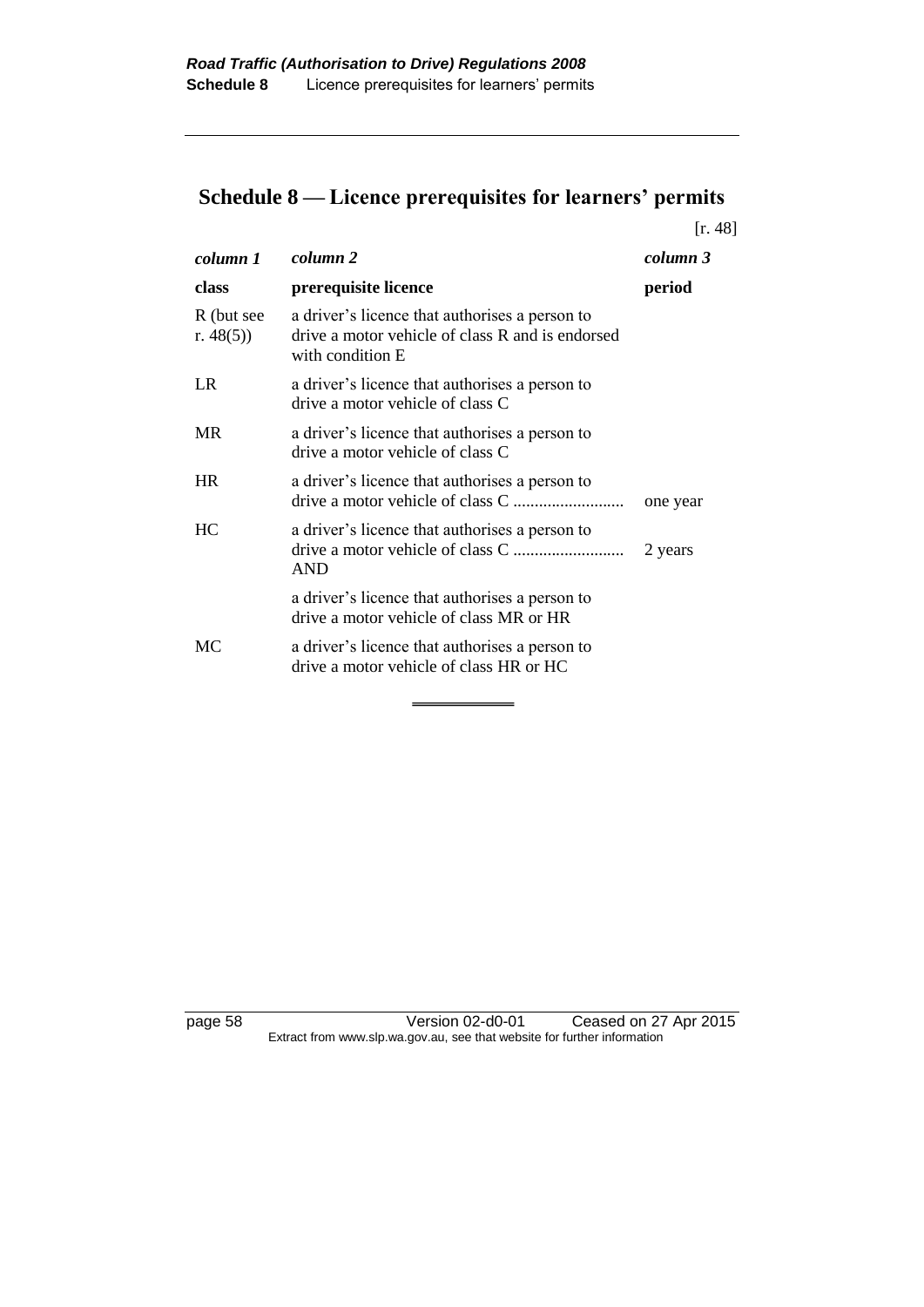#### **Notes**

<sup>1</sup> This is a compilation of the *Road Traffic (Authorisation to Drive) Regulations 2008* and includes the amendments made by the other written laws referred to in the following table. The table also contains information about any reprint.

| <b>Compilation table</b> |  |  |  |
|--------------------------|--|--|--|
|                          |  |  |  |

| <b>Citation</b>                                                                        | Gazettal                   | <b>Commencement</b>                                                                                                                                |
|----------------------------------------------------------------------------------------|----------------------------|----------------------------------------------------------------------------------------------------------------------------------------------------|
| Road Traffic (Authorisation to Drive)<br>Regulations 2008                              | 10 Jun 2008<br>p. 2367-429 | r. 1 and 2: 10 Jun 2008<br>(see r. $2(a)$ );<br>Regulations other than r. 1 and 2:<br>30 Jun 2008 (see r. 2(b) and<br>Gazette 10 Jun 2008 p. 2471) |
| Road Traffic Amendment (Novice<br><b>Driver Penalties) Regulations 2008</b><br>Pt. $2$ | 27 Jun 2008<br>p. 3119-24  | 1 Jul 2008 (see r. 2(b) and<br>Gazette 27 Jun 2008 p. 3117)                                                                                        |
| Road Traffic (Authorisation to Drive)<br><b>Amendment Regulations 2010</b>             | 14 May 2010<br>p. 2021-2   | r. 1 and 2: 14 May 2010<br>(see r. $2(a)$ );<br>Regulations other than r. 1 and 2:<br>15 May 2010 (see r. 2(b))                                    |
| Road Traffic (Authorisation to Drive)<br><b>Amendment Regulations 2011</b>             | 25 Feb 2011<br>p. 656-7    | r. 1 and 2: 25 Feb 2011<br>(see r. $2(a)$ );<br>Regulations other than r. 1 and 2:<br>1 Mar 2011 (see r. 2(b))                                     |
| Road Traffic (Authorisation to Drive)<br>Amendment Regulations (No. 2) 2011            | 2 Dec 2011<br>p. 5074      | r. 1 and 2: 2 Dec 2011<br>(see r. $2(a)$ );<br>Regulations other than r. 1 and 2:<br>3 Dec 2011 (see r. 2(b))                                      |
| Road Traffic (Information)<br>Regulations 2011 r. 7                                    | 2 Dec 2011<br>p. 5077-81   | 3 Dec 2011 (see r. 2(b))                                                                                                                           |
| Road Traffic (Authorisation to Drive)<br><b>Amendment Regulations 2012</b>             | 5 Apr 2012<br>p. 1578-9    | r. 1 and 2: 5 Apr 2012<br>(see r. $2(a)$ );<br>Regulations other than r. 1 and 2:<br>7 Apr 2012 (see r. 2(b))                                      |

**Reprint 1: The** *Road Traffic (Authorisation to Drive) Regulations 2008* **as at 24 Aug 2012** (includes amendments listed above)

| Road Traffic (Authorisation to Drive)        | 2 Nov 2012 | r. 1 and 2: 2 Nov 2012             |
|----------------------------------------------|------------|------------------------------------|
| Amendment Regulations (No. 2) 2012 p. 5263-4 |            | (see r. $2(a)$ ):                  |
|                                              |            | Regulations other than r. 1 and 2: |
|                                              |            | 12 Nov 2012 (see r. 2(b))          |

Ceased on 27 Apr 2015 Version 02-d0-01 page 59 Extract from www.slp.wa.gov.au, see that website for further information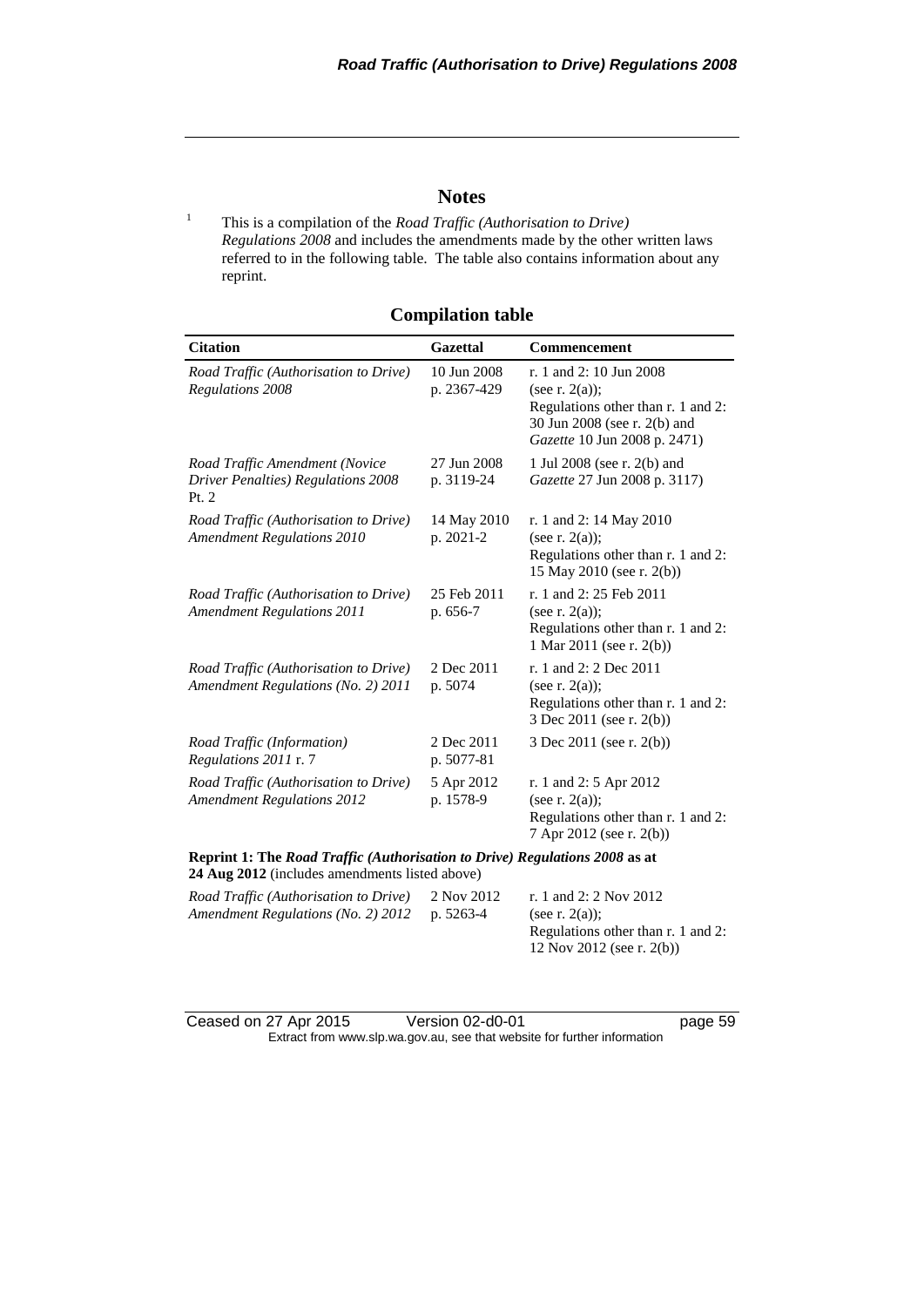| <b>Citation</b>                                                                                                              | <b>Gazettal</b>          | Commencement                                                                                                                                              |  |
|------------------------------------------------------------------------------------------------------------------------------|--------------------------|-----------------------------------------------------------------------------------------------------------------------------------------------------------|--|
| Road Traffic (Authorisation to Drive)<br>Amendment Regulations (No. 4) 2012                                                  | 2 Nov 2012<br>p. 5265    | r. 1 and 2: 2 Nov 2012<br>(see r. $2(a)$ );<br>Regulations other than r. 1 and 2:<br>3 Nov 2012 (see r. 2(b))                                             |  |
| Road Traffic (Authorisation to Drive)<br>Amendment Regulations (No. 3) 2012                                                  | 30 Nov 2012<br>p. 5805-8 | r. 1 and 2:30 Nov 2012<br>(see r. $2(a)$ );<br>Regulations other than r. 1 and 2:<br>14 Jan 2013 (see r. 2(b))                                            |  |
| Road Traffic (Authorisation to Drive)<br><b>Amendment Regulations 2013</b>                                                   | 12 Apr 2013<br>p. 1541-2 | r. 1 and 2: 12 Apr 2013<br>(see r. $2(a)$ );<br>Regulations other than r. 1 and 2:<br>13 Apr 2013 (see r. 2(b) and<br><i>Gazette</i> 12 Apr 2013 p. 1533) |  |
| Reprint 2: The Road Traffic (Authorisation to Drive) Regulations 2008 as at<br>2 May 2014 (includes amendments listed above) |                          |                                                                                                                                                           |  |
| Road Traffic (Authorisation to Drive)<br><b>Amendment Regulations 2014</b>                                                   | 16 Dec 2014<br>p. 4765-6 | r. 1 and 2:16 Dec 2014<br>(see r. $2(a)$ );<br>Regulations other than r. 1 and 2:<br>17 Dec 2014 (see r. 2(b))                                            |  |

**These regulations were repealed by the** *Road Traffic (Repeals and Amendment) Regulations 2014* **r. 3 as at 27 Apr 2015 (see r. 2(b) and** *Gazette* **17 Apr 2015 p. 1371)**

page 60 Version 02-d0-01 Ceased on 27 Apr 2015 Extract from www.slp.wa.gov.au, see that website for further information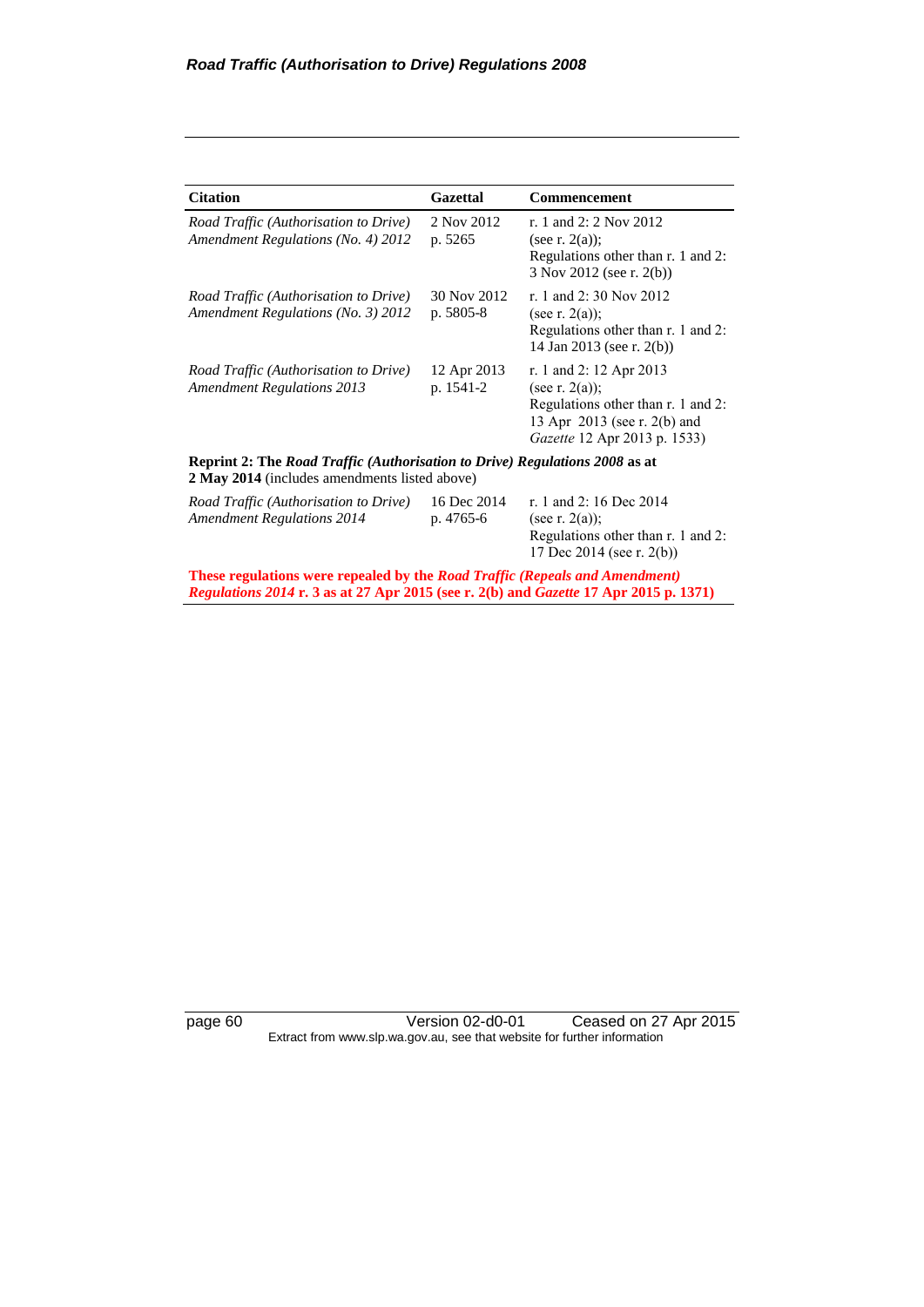Defined terms

## **Defined terms**

[This is a list of terms defined and the provisions where they are defined. The list is not part of the law.]

| <b>Defined term</b> | Provision(s) |
|---------------------|--------------|
|                     |              |
|                     |              |
|                     |              |
|                     |              |
|                     |              |
|                     |              |
|                     |              |
|                     |              |
|                     |              |
|                     |              |
|                     |              |
|                     |              |
|                     |              |
|                     |              |
|                     |              |
|                     |              |
|                     |              |
|                     |              |
|                     |              |
|                     |              |
|                     |              |
|                     |              |
|                     |              |
|                     |              |
|                     |              |
|                     |              |
|                     |              |
|                     |              |
|                     |              |
|                     |              |
|                     |              |
|                     |              |
|                     |              |
|                     |              |
|                     |              |
|                     |              |
|                     |              |
|                     |              |

Ceased on 27 Apr 2015 Version 02-d0-01 Extract from www.slp.wa.gov.au, see that website for further information

page 61